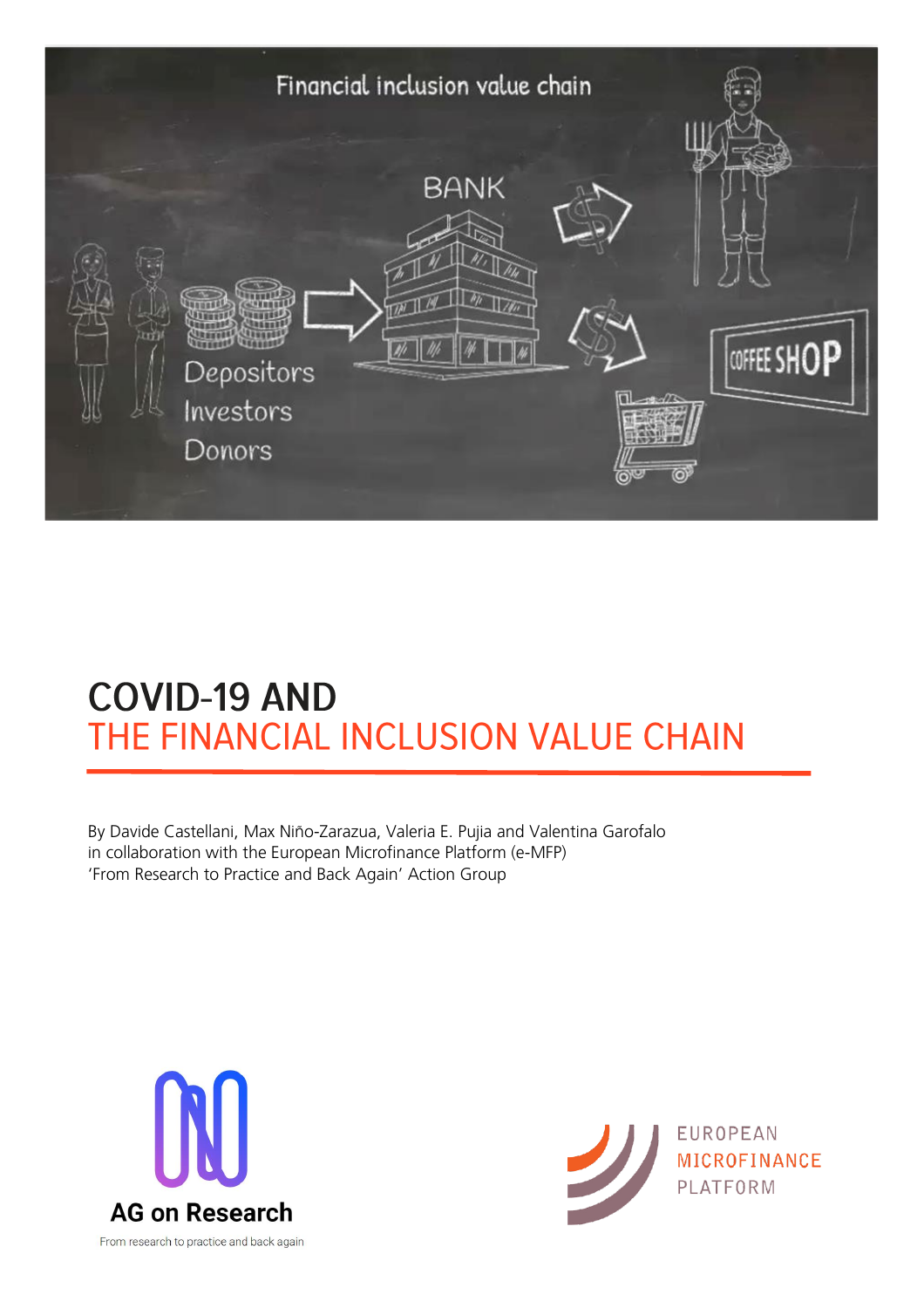This research report seeks to analyse the challenges and risks faced by the financial inclusion value chain actors during the recent COVID-19 pandemic. It explores the point of view of clients, Financial Service Provider (FSPs), investors and donors, policymakers and regulators to identify new arising opportunities and lessons learned to be generally applied to crises with a global reach, such as the climate change issues.

The study used a qualitative approach based on an extensive literature review and primary information from 25 worldwide stakeholders that were interviewed between July and August 2020.

The core of this report is built around two sections that present the findings from the literature review and those from the stakeholders' interviews, with rich examples and references. This publication is completed with the *executive report* that summarizes the key findings of this research.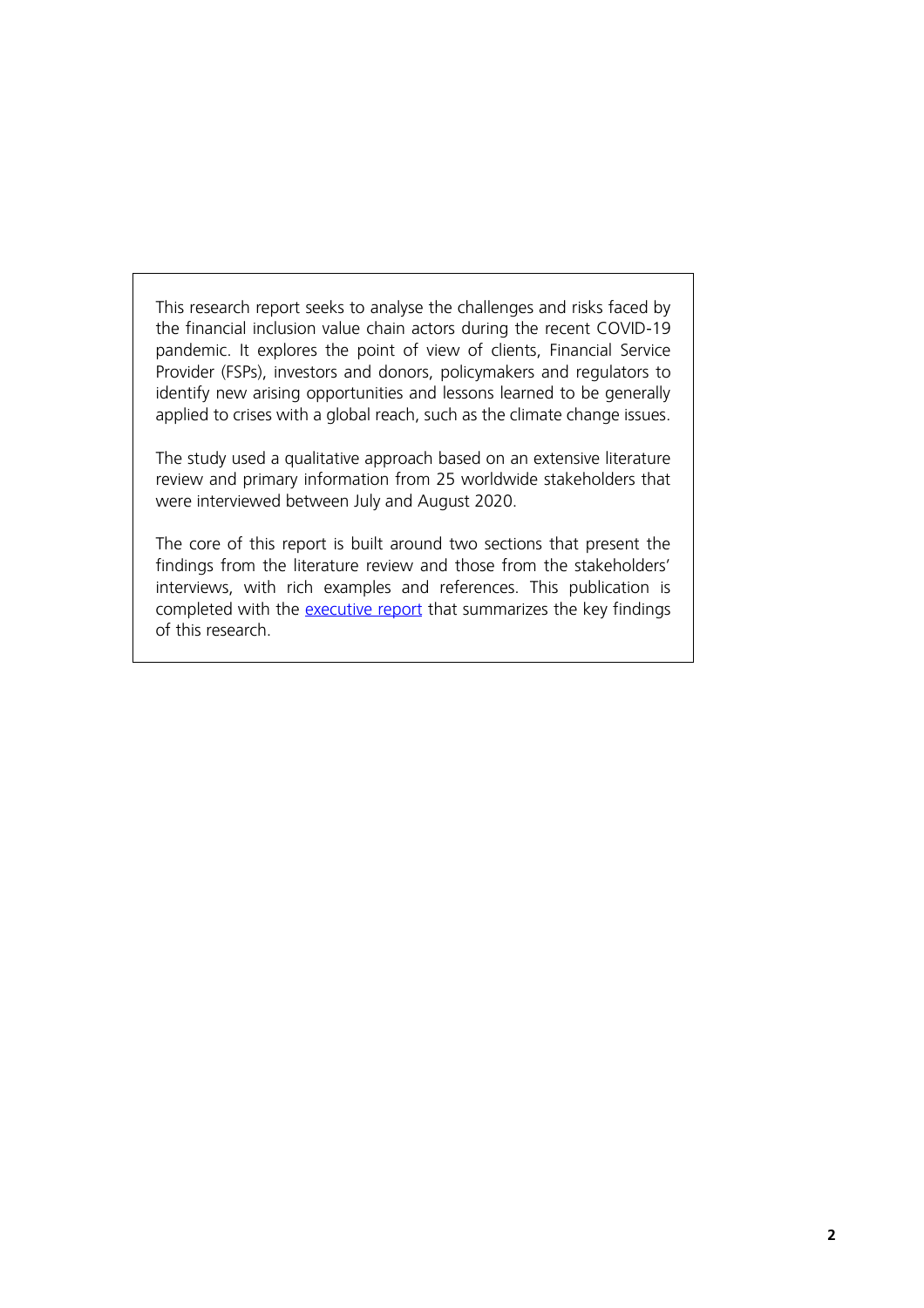#### **AG on Research**

The e-MFP 'From Research to Practice and Back Again' Action Group aims to bring together researchers, university students and practitioners in order to promote the learning of microfinance and financial inclusion; identify research needs of practitioners; identify different sources of data to conduct research; and disseminate and increase the impact of research by translating research results into practical guidance and solutions.

The Research Digest publications aim to explore the top research needs of practitioners, compiling and translating research conducted in the sector into practitioner-friendly language. To the extent possible, the publications will privilege mixed methods approaches, integrating the analysis of both quantitative and qualitative data and including diverse sources of information.

#### **ACKNOWLEDGMENTS**

This study was conducted by the e-MFP Action Group 'From Research to Practice and Back Again' led by Davide Castellani and Max Niño-Zarazua with the support from Valentina Garofalo who conducted the interviews and worked on the literature review and Valeria E. Pujia who drafted the report.

We would like to thank the following 25 stakeholders that provided qualitative insights through in-depth interviews: José Antonio Quesada Palacios (National Banking and Securities Commission - Mexico), Pascual O'Dogherty (Association of Banking Supervisors of the Americas), Babak Abbaszadeh (Toronto Center), Alfonso Salgado (Afirme Financial Group, Mexico), Carlos Fernando Lopez Arana (Banco FIE), Philippe Fori (Coopec Sifa), Espérat Tossa (Mutuelle pour Le Developpement a la Base), Stanley Munyao and Benedict Were (Musoni), Denis Khomyakov (OXUS Kyrgyzstan), Nosirjon Oripov (OXUS Tajikistan), Syed Sajjad Ali Shah (SAFCO Support Foundation), Kisa Kalolokesya (Select Malawi), Jean-Marc Debricon (Alterfin), Marie Puaux and Christian Ruehmer (Bamboo Capital Partners), Edouard Sers (Credit Agricole), Resi Janssen (Cordaid), Ralf Burmeister (FS Impact Finance), Apricot Wilson (Luxembourg Microfinance and Development Fund), Edmund Higenbottam and Patrick Ball (Verdant), Jurgen Hammer (SPTF), Kathy Guis and Emma Aller (Kiva).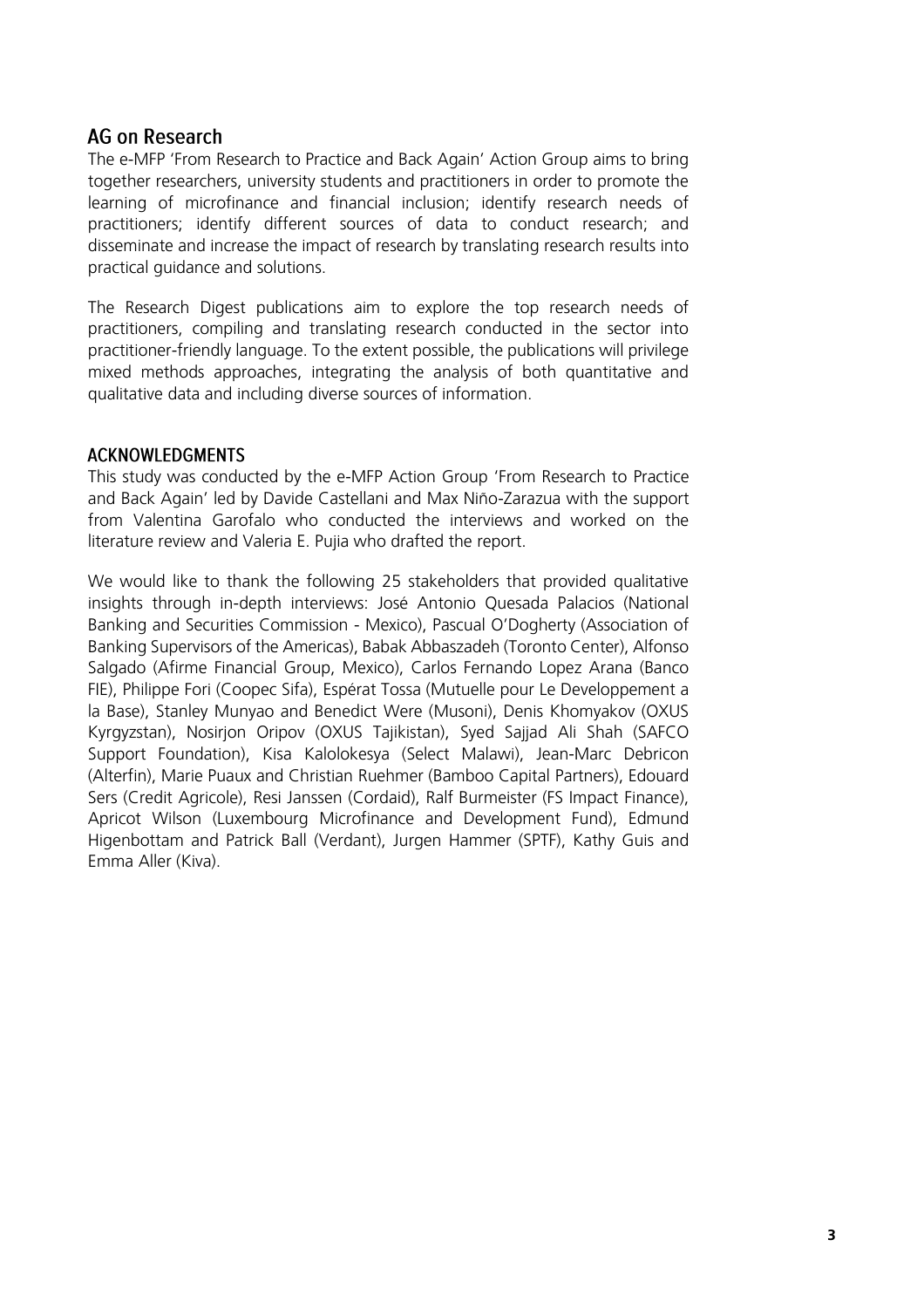## **INDEX**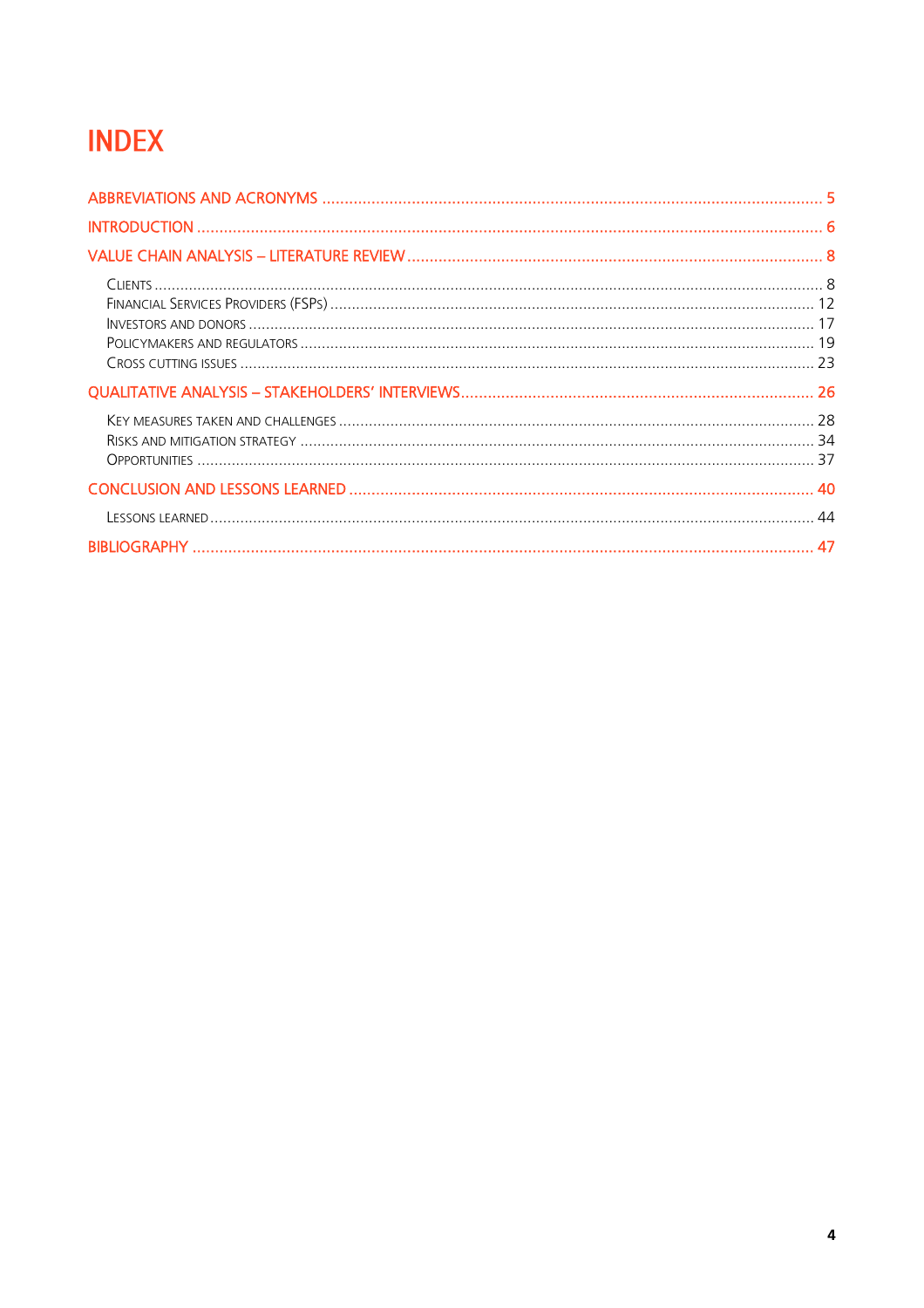# <span id="page-4-0"></span>Abbreviations and acronyms

| <b>ADA</b>        | Appui au Développement Autonome                                                 |  |  |
|-------------------|---------------------------------------------------------------------------------|--|--|
| ADB               | Asian Development Bank                                                          |  |  |
| <b>ASBA</b>       | Association of Banking Supervisors of the Americas                              |  |  |
| B <sub>2</sub> B  | <b>Business to Business</b>                                                     |  |  |
| <b>BCEAO</b>      | Banque Centrale des Etats de l'Afrique de l'Ouest (Central Bank of West African |  |  |
|                   | States)                                                                         |  |  |
| <b>CSFI</b>       | Centre for the Study of Financial Innovation                                    |  |  |
| <b>CNBV</b>       | Comisión Nacional Bancaria y de Valores (National Banking and Securities        |  |  |
|                   | Commission)                                                                     |  |  |
| <b>CP</b>         | <b>Client Protection</b>                                                        |  |  |
| DFI               | Development Finance Institutions                                                |  |  |
| <b>DFS</b>        | Digital Financial Service                                                       |  |  |
| eKYC              | <b>Electronic Know Your Customer</b>                                            |  |  |
| eMFP              | European Microfinance Platform                                                  |  |  |
| <b>FSP</b>        | Financial Service Provider                                                      |  |  |
| G <sub>2</sub> P  | Government-to-Person                                                            |  |  |
| GDP               | <b>Gross Domestic Product</b>                                                   |  |  |
| <b>GIIN</b>       | Global Impact Investing Network                                                 |  |  |
| <b>IAMFI</b>      | International Association of Microfinance Investors                             |  |  |
| <b>IFC</b>        | International Finance Corporation                                               |  |  |
| <b>ILO</b>        | International Labour Organization                                               |  |  |
| IMF               | International Monetary Fund                                                     |  |  |
| <b>LIFT</b>       | Livelihood and Food security Fund                                               |  |  |
| <b>MDB</b>        | Mutuelle pour le Développement a la Base                                        |  |  |
| <b>MFI</b>        | Microfinance Institution                                                        |  |  |
| <b>MIV</b>        | Microfinance Investment Vehicle                                                 |  |  |
| MoU               | Memorandum of Understanding                                                     |  |  |
| <b>MSME</b>       | Micro, Small and Medium Enterprises                                             |  |  |
| <b>NBC</b>        | National Bank of Cambodia                                                       |  |  |
| <b>NBFC</b>       | Non-Banking Finance Company                                                     |  |  |
| <b>NPL</b>        | Non-Performing Loan                                                             |  |  |
| <b>NpM</b>        | Netherlands financial inclusion platform                                        |  |  |
| Par <sub>30</sub> | Portfolio at Risk 30 days                                                       |  |  |
| <b>PMA</b>        | Palestine Monetary Authority                                                    |  |  |
| <b>PPE</b>        | Personal Protective Equipment                                                   |  |  |
| <b>ROSCA</b>      | Rotating Savings and Credit Association                                         |  |  |
| <b>SME</b>        | Small and Medium Enterprises                                                    |  |  |
| SP                | Social Performance                                                              |  |  |
| <b>SPM</b>        | Social Performance Management                                                   |  |  |
| <b>SPTF</b>       | Social Performance Task Force                                                   |  |  |
| <b>SSF</b>        | Safco Support Foundation                                                        |  |  |
| <b>UEMOA</b>      | Union Economique et Monétaire Ouest Africaine (West African Economic and        |  |  |
|                   | Monetary Union)                                                                 |  |  |
| <b>WB</b>         | World Bank                                                                      |  |  |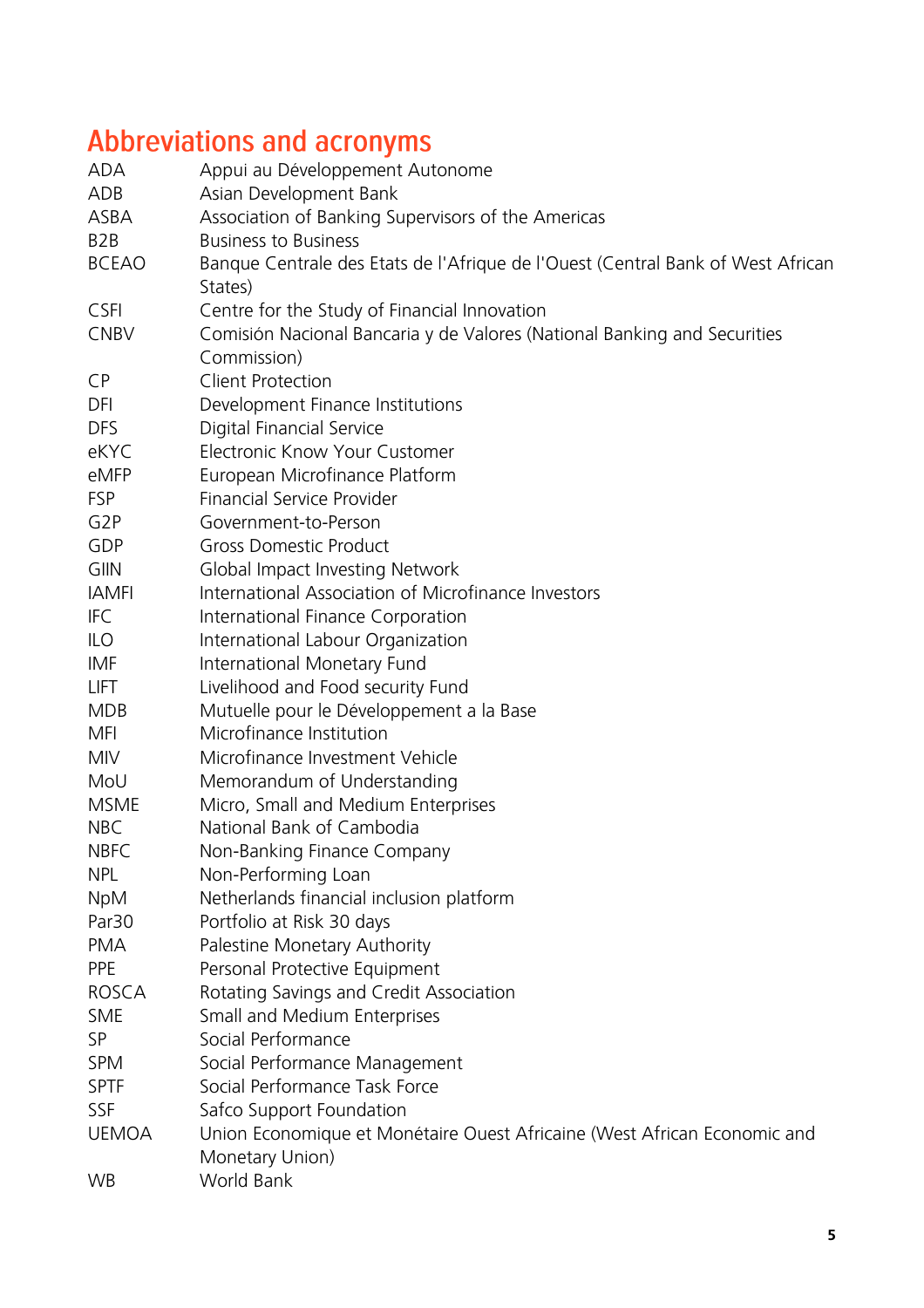### <span id="page-5-0"></span>**Introduction** Background and context

In the last decade, the financial inclusion sector registered constant rates of growth. According to the World Bank Global Findex, between 2011 and 2017 financial penetration jumped from 13% to 35% for low-income countries, and from 29% to 58% for lower middle-income countries. 1

However, progress on increasing financial inclusion and reducing poverty are in jeopardy due to the global COVID-19 pandemic. The Maya Declaration commitments towards financial inclusion and financial stability taken by regulators and policymakers have seen a slowdown.<sup>2</sup> The World Bank data estimations (2020) register the first increase (albeit slight) in global poverty since the Asian financial crisis of 1997-98, with Sub-Saharan Africa and East Asia and Pacific being the most affected regions (respectively with 906 and 571 million of people in extreme poverty). $3$ 

Over the years, the financial inclusion sector has demonstrated that providing financial services is key to support both income and consumption of the most vulnerable populations. Nevertheless, with the COVID-19 crisis, Financial Service Providers (FSPs) have been facing several problems (i.e., deterioration of the portfolio quality, liquidity and capital constraints, amongst others). While some of them can weather the crisis, others may exit the market or shift towards upper segments of the clientele. It is thus crucial to understand how to manage the crisis and recover from the effect of the crisis.

#### Objective of the study

The research report "COVID-19 and The Financial Inclusion Value Chain" aims to provide an overview to academics and practitioners on how the financial inclusion value chain has faced and addressed both challenges and risks derived from the recent COVID-19 pandemic. It also pursues the ultimate goal of identifying new arising opportunities and lessons learned to be generally applied to crises with a global reach, such as climate change.

In the last months, the financial inclusion sector has proactively produced studies and research (surveys, cases studies, financial diaries with clients, webinars, blogs, etc.) to understand the effects of this global crisis, and the measures taken by the different stakeholders. To address the need to compile and digest this multiplicity of information, the European Microfinance Platform (e-MFP) **Action Group '***From Research to Practice and Back Again'* newly created in April 2020, conveyed the importance of looking at the entire value-chain perspective. Indeed, to overcome a challenging period, the measures taken should be interconnected and coordinated at sector level, and not being taken as single initiatives by individual stakeholders.

<sup>&</sup>lt;sup>1</sup> Financial penetration has been proxied with the indicator "*Financial institution account (% age 15+)*" from the WB Global Findex database. <sup>2</sup> According to the Alliance for Financial Inclusion (2019 and 2020), every year the targets to achieve are increasing, and both in 2019 and 2020, the countries that have signed the Maya Declaration commitments, reached 39% of the desired targets, meaning that in 2020 few steps were taken forward.

<sup>&</sup>lt;sup>3</sup> Proxied with the USD 5.50 poverty line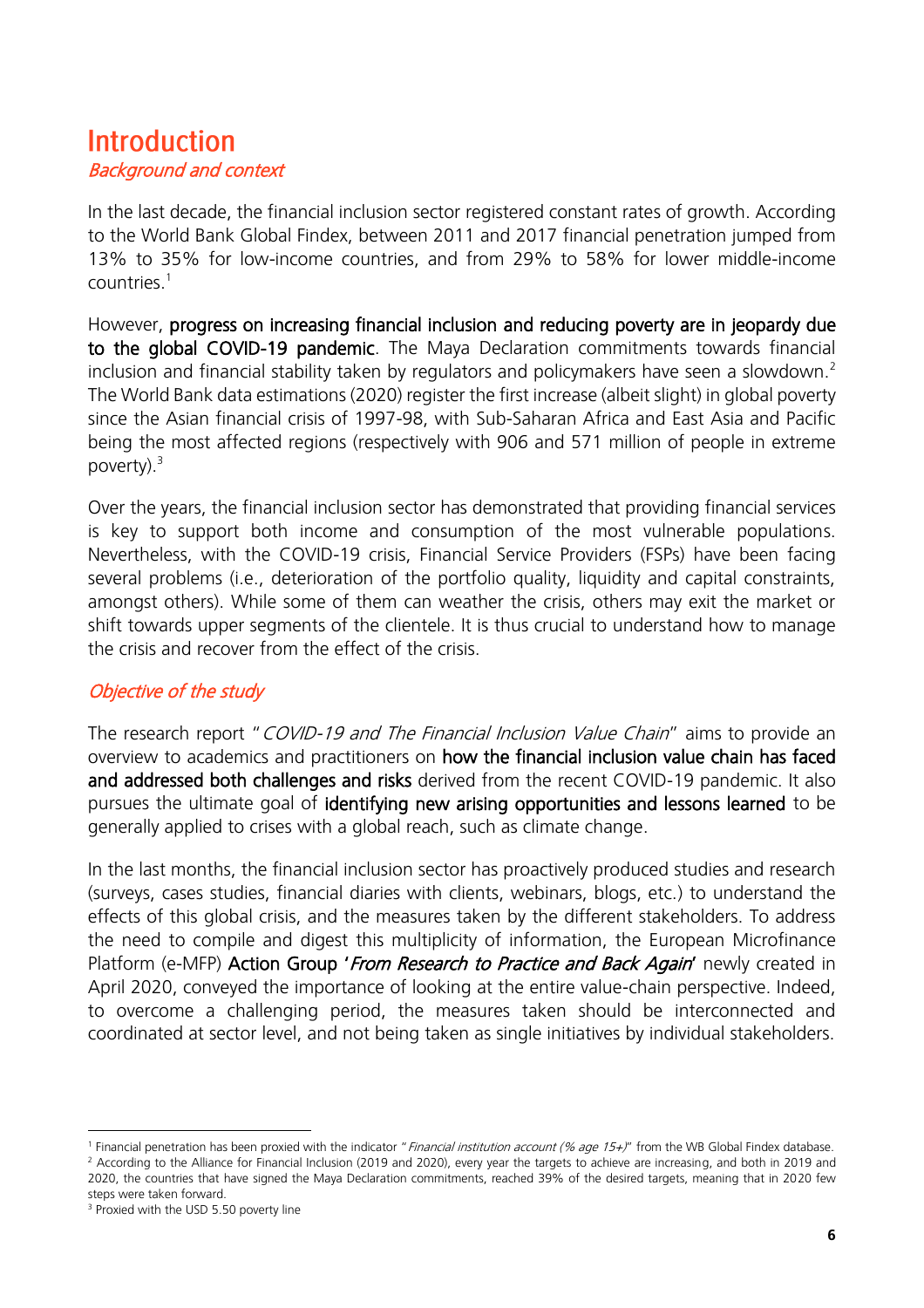#### **Methodology**

The study refers to the financial inclusion sector with a worldwide perspective, where the general term "Financial Service Providers" (FSPs) refers to all kinds of institutions, whether regulated or not, that offer financial services to individuals and enterprises excluded from the traditional financial sector. This research report seeks to present key common aspects and unique examples in order to understand the complexities of the COVID-19 economic and health crisis and its effects on the financial inclusion value chain. To achieve this, a qualitative approach with two main methodologies has been adopted. Firstly, the study is based on an extensive literature review, including academic papers, as well as studies and research conducted by practitioners from the financial inclusion sector. Secondly, it is based on primary information from 25 in-depth interviews carried out with key stakeholders in the value chain (10 chief executives from 9 FSPs, 9 investors, 3 regulators and supervisors, and 3 other financial inclusion organizations). Both the literature review and the stakeholder interviews mostly refer to the first 6 months after the beginning of the pandemic, from March to September 2020.

#### Report structure

The report is organized in four main sections. The first one provides an introductory context for the study, with the explanation of its objective and the methodology adopted. The second section provides a review of the existing literature with key findings divided by stakeholder (namely clients, FSPs, investors and donors, regulators and governments, and other key actors). The third section presents the results from the qualitative analysis in terms of the key measures taken and the challenges, risks and mitigation strategies, and opportunities for the sector. A final section concludes and presents lessons learned that can be considered as general recommendations on how to address global crises potentially affecting the financial inclusion sector.

This publication is completed with the [executive report](https://www.e-mfp.eu/sites/default/files/resources/2021/11/Covid-19%20and%20the%20FI%20value%20chain_research%20digest_final.pdf) that highlights the key findings of this research.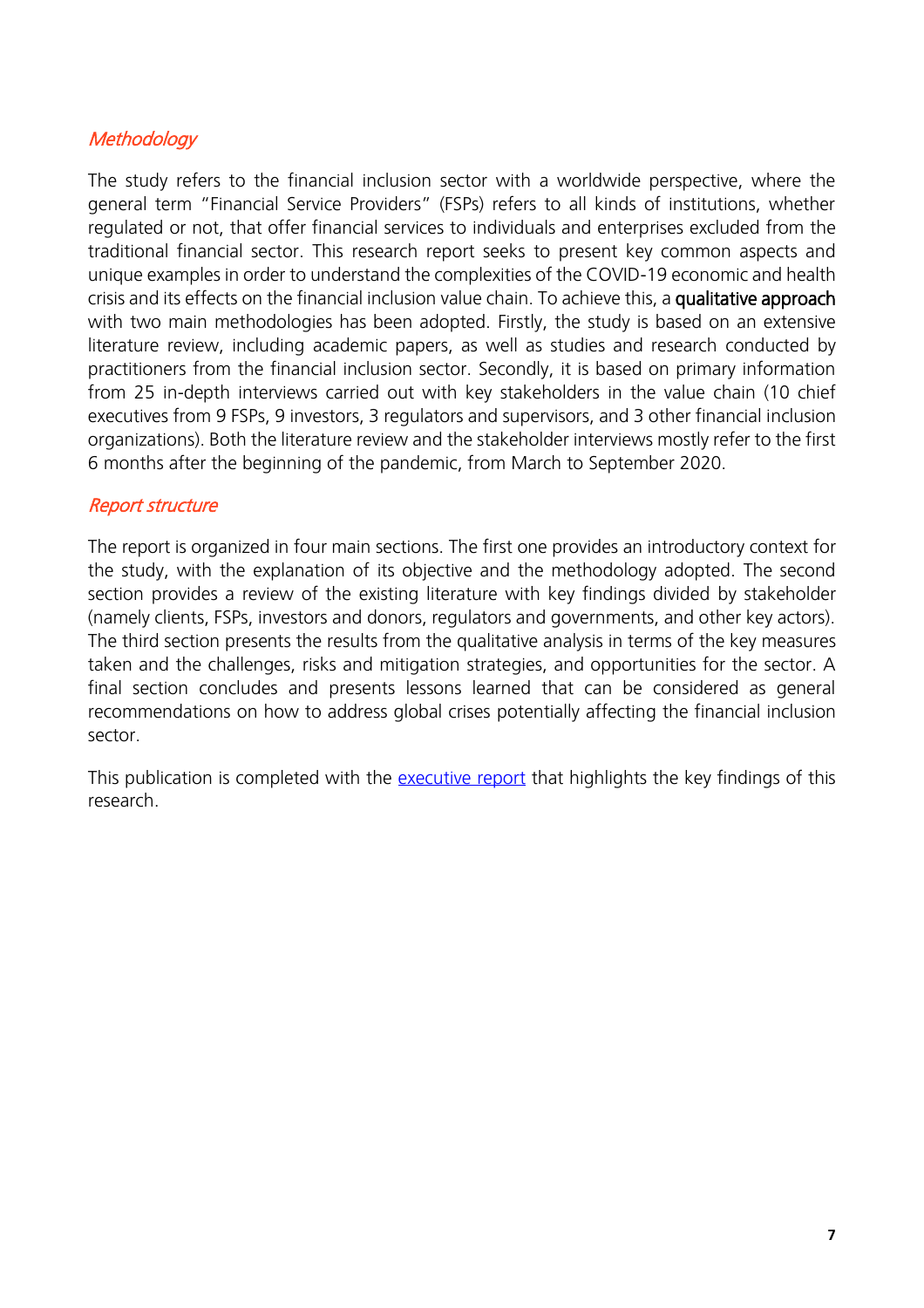## <span id="page-7-0"></span>Value chain analysis - literature review

### <span id="page-7-1"></span>**Clients**

In response to the COVID-19 pandemic, countries have implemented precautionary measures, in general lockdowns, curfews, quarantine and social distancing policies, with different degree of restrictiveness. In some countries, extremely cautious decisions were taken to balance the low capacity to map the extent of the problem (Duflo and Banerjee, 2020); in others (such as Angola and Benin) the situation has been kept under control without strong interventions. According to E. Duflo and A. Banerjee (2020), rather than imposing a universal lockdown, health authorities could have identified geographical clusters where quarantine measures were required.

In contrast to other crises, the COVID-19 pandemic put under pressure the broad economy, due to supply chain disruption and reduced demand, hampering the capacity of people, particularly the most vulnerable and poor, to sustain their livelihoods. Many people lost their jobs or experienced an income reduction. Estimates from the International Labour Organization (ILO, 2021) register an 8.3% decline in labour incomes in 2020, with significant regional differences: low-income and lower-middle-income countries being the most hit (with a 7.9% and 12.3% decline, respectively).

Clients from the financial inclusion sector, that are, in general, low-income households, and micro and small entrepreneurs, or individuals employed in the formal or informal sectors, were all affected, although to a different extent. Job interruption with potential wage reduction and job losses are much more harmful for low-wage workers who often lack access to social protection and formal safety nets; for instance, people engaged in the informal sector were hit particularly hard due to having little or no job protection (K. Malik et al., 2020).

Economic sectors suffered to different magnitude. A major threat came from the declining flows of global **trade and tourism**. The closure of borders has shut down not only international commerce<sup>4</sup> and tourism, but also froze internal mobility affecting sectors such as transport.

Another most affected sector is the Fast-Moving Consumer Goods value chain that, through the traditional retailers, accounts for most of retail sales of food and household products. In Bangladesh, for example, some low-income households who run retail shops experienced negative income in April 2020, having bought more stock than they managed to sell (S. Rutherford, 2020). The disruption in a link of the value chain has an impact on all the other components depending on their degree of resilience and diversification. When the Business to Business (B2B) trade credit works as liquidity for the system, the sharp decline in retail sales hampers the capacity of storeowners to repay the trade debit they have with wholesalers. This, in turn, makes it harder also for wholesalers to repay their own trade debit, and so on up the distribution hierarchy (Reynolds and Roest, 2020).

<sup>4</sup> According to UNCTAD (2020), trade growth registered a sharp decline (around 8%), more significant for developed countries, with most of the losses reported in the second quarter of 2020 (global merchandise trade lost more than 20% compared to Q2-2019).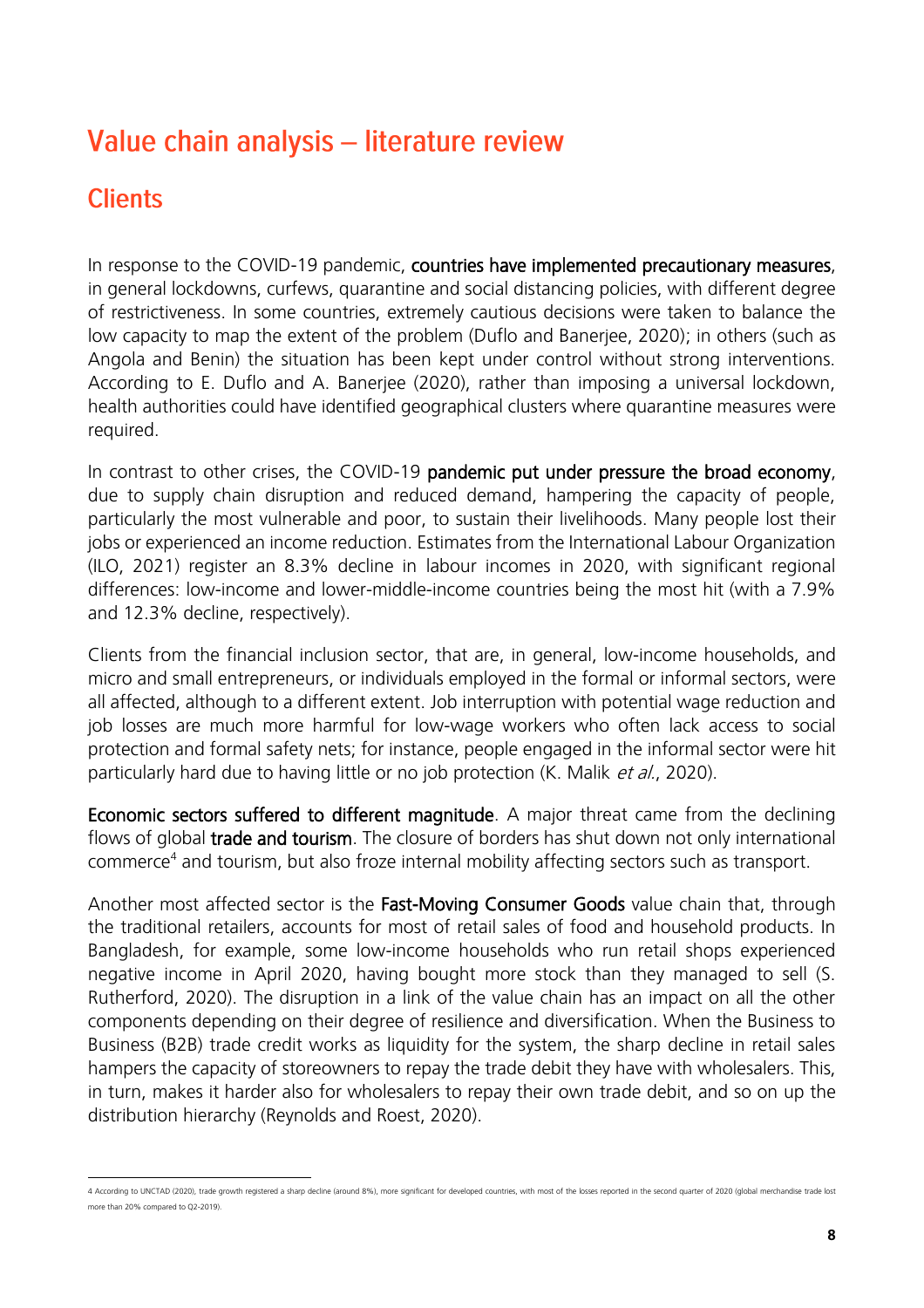The shutdown of restaurants, hotels, bars, and event venues has changed the habits related to food processing, distribution and consumption. In Kenya, for example, given that marketplaces had been closed, farmers struggled to sell their vegetables and there existed fears that the COVID-19 health crisis could soon become a food crisis (C. Christensen, 2020). Smallholder farmers, that represent a high share of the world's poor, are critical partners in preventing these potential food crises, as they are at the heart of many countries' food supply chains. It was observed that the agriculture sector was affected depending on the season during which the virus appeared and the movement restriction policies which were imposed. Where the pandemic arrived during the peak harvesting seasons, like in Malawi, the negative effects were greater than in those regions where the harvesting period came later, as in Eastern Africa. Farmers struggled to purchase agricultural inputs and to find the labour force due to movement restrictions and the fear of not being able to access credit to meet farming costs (as it was observed in Myanmar, M. Marinelli and P. Hariharan, 2020).

A study of the *High Commission for Planning* in Morocco on the way households were dealing with the pandemic found that 34% had no longer a source of income; those with a source of income (38%) stated that the money was just enough to handle daily expenditure; and 22% of the families declared having drawn down on their savings (Linge, 2020). Similarly, in Bangladesh, the results of the *Hrishipara Daily Diary Project* with 60 low-income households (funded by the Livelihood and Food security Fund - LIFT) show, during the Ramadan in April 2020, a dramatic decrease of cash at hand, with an income reduction higher than the expenditure contraction (Rutherford, 2020).

With no cash flows coming in, household and business owners must search for alternative sources of cash to pay for basic expenses such as rent, food or health care. In general, poor people implement various *ex-ante* and *ex-post* strategies to prepare for and cope with shocks. Ex-ante measures can include savings accumulation, insurance and migration. Ex-post measures can be formal and informal aid (including remittances), finding new job opportunities, cutting unnecessary (but also basic) expenses, selling assets or borrowing from formal and informal lenders. For some of these strategies, it is necessary to make forward planning (e.g., savings and insurance, stock accumulation), or to be part of a social network. In any case, it has been demonstrated that access to and use of financial services contribute to consumption smoothing and complement other coping strategies (E. McGuinness, 2020).

Informal financial services play a critical role. Based on inter-personal relationships, they are a mechanism to share the risk with peers and represent a safety net for many households in vulnerable situations, especially for rural women. For instance, rotating savings and credit associations (ROSCAs), and other self-help groups, as well as informal loans from relatives, friends or moneylenders are common solutions when the formal sector is not meeting their demand. Nevertheless, community-based mechanisms may be not sufficient in a period of overall hardship (Arnall et al. 2004).

Remittances is another coping mechanism that strengthens people's resilience in times of adversity. <sup>5</sup> However, the global dimension of this crisis also impacted the migrant population

5 In India, for example, payment companies and banks registered a sharp increase in reverse remittances from rural to urban centers, as workers try to return home or stick it out in urban centers during the national lockdo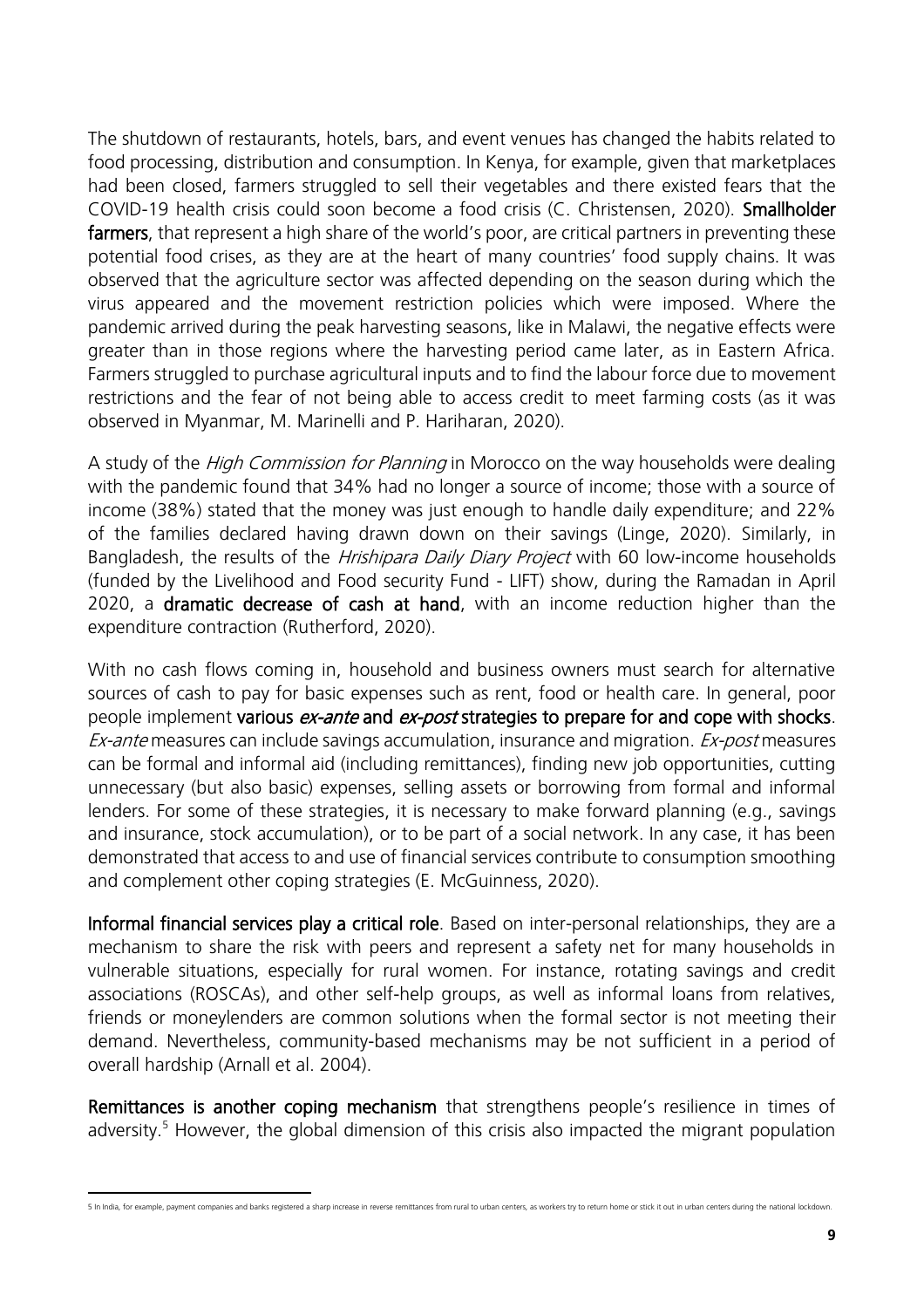that was sending remittances to their native countries. $^6$  The fall of the flow of remittances made households' financial conditions even worse.

The longer the lockdown measures, the greater the difficulties for entrepreneurs to restart their economic activities without further cash injections. In the microfinance sector, this translates into two key points that are intercorrelated and represent new challenges for FSPs.

On the one hand, the pandemic may hamper the ability of the clients to repay their due loans. On the other hand, it may lead to new financial needs, that FSPs may not have the financial resources or willingness to immediately respond to (see section below "Financial Service Providers"). As a result, FSPs may contract their capacity to generate a positive impact on the lives of clients (R. Christen, 2020b). Indeed, it is important that FSPs do not retrench their essential financial services at this critical time. As any other economic sector, agriculture needs continuous financial support. Meeting the financial demand from smallholders to purchase seeds and fertilizers is essential to allow them to keep feeding the local population (C. Christensen, 2020). Unavailability of funds can create disruptions at any point in the food value chain, with the result of less food in the market and greater food insecurity (Varangis et al., 2020). Finance flows need to be focused especially to those FSPs (public banks, financial cooperatives, and Microfinance Institutions - MFIs) that finance smallholder farms and agricultural Micro, Small and Medium Enterprises (MSMEs) (Varangis et al., 2020).

FSPs can support clients by providing emergency loans or facilitating the access to cash grants. However, according to McGuinness (2020), while savings and insurance can support the resilience of low-income groups during a crisis, borrowing is not recommended, because of their lower income. New loans can produce over-indebtedness (Chan, 2020) and further delay the recovery of previous consumption levels due to the commitment of repaying the new loan. Loan disbursement declined, despite an increase in the financial demand (OECD, 2020) leading to credit rationing. In this context, policymakers and regulators must provide prompt responses to support clients' in dealing with cash-flow and repayment difficulties.

Governments can launch business and social measures to support households, workers and enterprises to recover from the crisis' negative economic effects by sustaining the consumption and/or at the same time supporting the MSMEs in recovering their activities (see section below "Policymakers and regulators"). If they want to support low-income people - typical microfinance clients - policymakers have to pay attention also to the informal sector, as in general many firms and households do not have access to government measures, such as tax deferrals or wage subsidies. This was the case of the Government of Ivory Coast, that launched a fund (FASI, fonds d'appui du secteur informel) with the main objective of supporting actors in the informal sector, severely affected by pandemic (Dia, 2020).

At the same time, **financial authorities** have also an important role in supporting both borrowers and MSMEs. The moratorium has been the most common measure applied, but with different nuances (compulsory or voluntary), enabling FSPs to defer payments, restructure debts and also freeze borrowers' credit ratings. It was nevertheless observed that the moratorium is difficult

<sup>6</sup> According to the projection of the World Bank & KNOMAD (2020), the estimated decline in remittances sent by migrants back home to low- and middle-income countries will account for USD 110 billion, which means a collapse of more than 20%.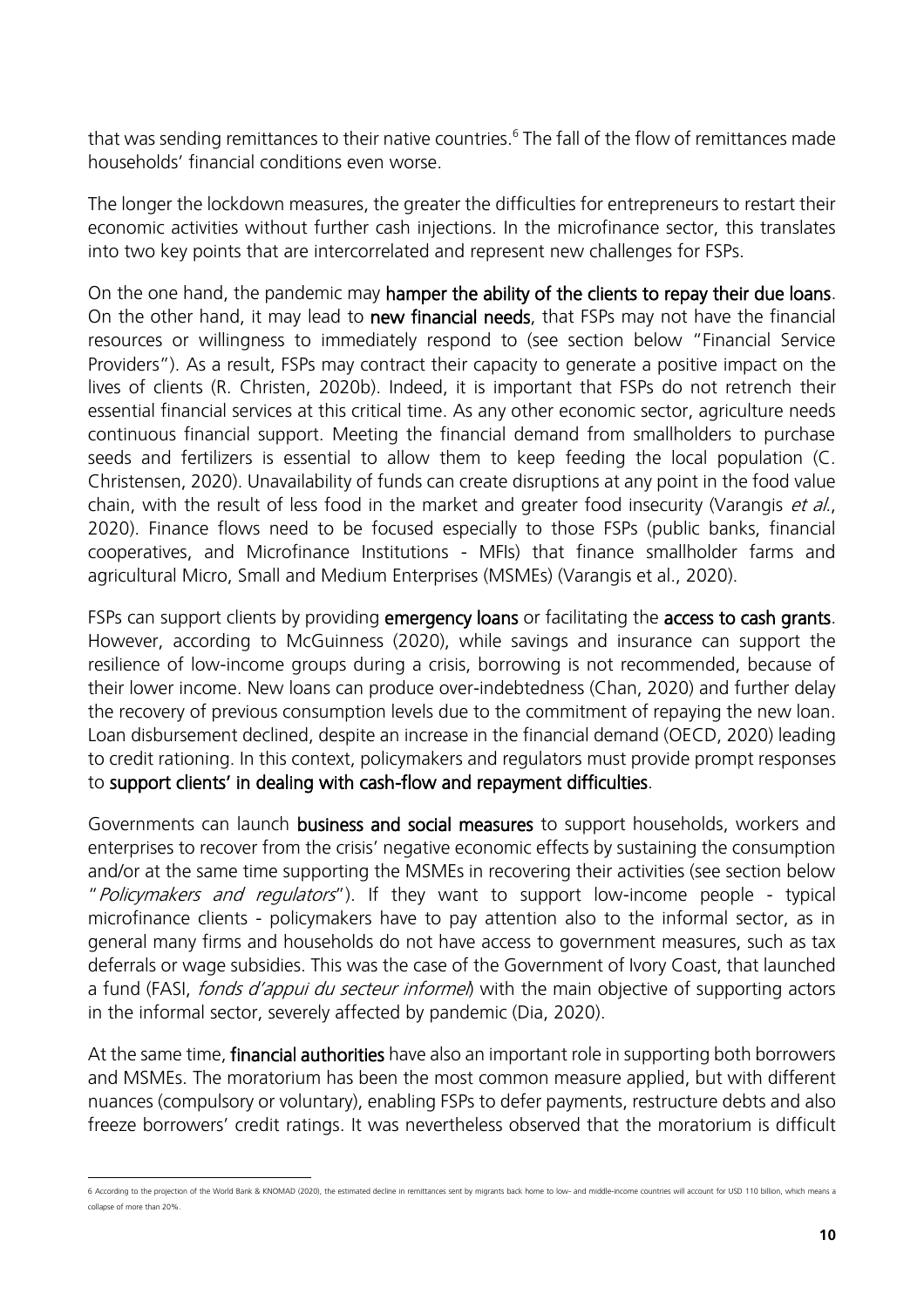to organize and coordinate because in some cases loan default cannot be avoided (Lieberman and DiLeo, 2020).

In the UEMOA (West African Economic and Monetary Union) area, with the objective of supporting mostly the enterprises, the BCEAO (Central Bank of West African States) implemented measures such as the deferrals on loan payment for three months, with the possibility of renewing for a similar period; and waives of interest charges, fees or late payment penalties, for those enterprises capable to provide evidence of the negative impact registered (BCEAO, 2020). In Myanmar, in order to support farmers, the backbone of the economy, the Central Bank proposed the relaxation of regulatory requirements in terms of key ratios and rescheduling of principal repayments.

Notwithstanding, some past experiences showed that debt restructuring or for all customers or write off can be *unnecessarily* costly and that a more targeted approach would create better off results (R. Christen, 2020a).

The COVID-19 pandemic has brought to light an unprecedented opportunity for people and enterprises to use Digital Financial Services (DFS). Social distancing measures (and the fear that cash could be a vehicle for the virus) on one side, and government strategies on the other (especially Government-to-Person - G2P - subsidy payments to support low-income people), have pushed for a greater use of DFS by households and enterprises. According to GSMA (2021a), in 2020 the mobile money accounts grew by 13% globally, twice the forecast. In Colombia, for example, a survey conducted by the firm Bain & Company shows how six out of ten Colombians have switched from only-cash to electronic payments (credit cards and digital payments), also because of the increase in the supply of in-distance and digital services during the quarantine period (Garcia, 2020).<sup>7</sup> Finja, a Fintech based in Pakistan (Economist 2020), which operates entirely digitally, experienced a great increase in the provision of supply-chain finance to a very large number of small local shops and food service providers that proved to be essential in so many countries during the lockdown.

<sup>7</sup> For example, 41% of respondents claimed to have paid for online entertainment platforms. 38% accessed bank branches through the internet, 18% made basic food purchase, 15% ordered food through virtual medical consultations and 39% used specialized work-at-home software.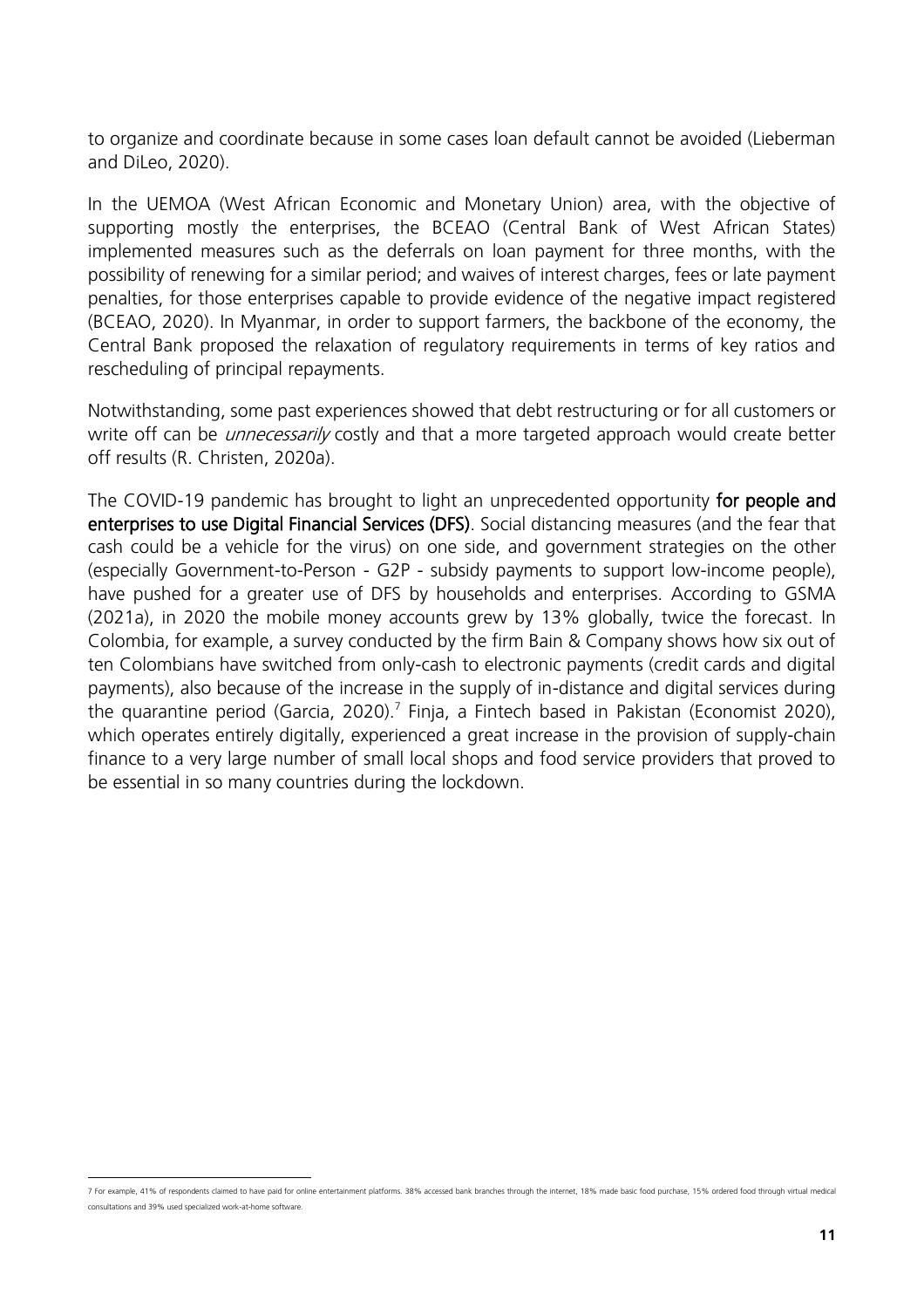## <span id="page-11-0"></span>**Financial Services Providers (FSPs)**

#### Quantitative effects of the pandemic – microfinance overview

In the last year, the COVID-19 pandemic significantly and broadly impacted the microfinance sector. To understand the extent of these effects, two main surveys carried out between the end of 2020 and early 2021 were considered:

- CGAP and Symbiotics (2021) " Pulse Survey of Microfinance Institutions", that covers 399 microfinance institutions worldwide among the Symbiotics' global portfolio; and
- International Finance Corporation (IFC) " The Early Impact of COVID-19 on Financial Institutions", a survey among 149 clients across 65 emerging markets, representing approximately 30 percent of IFC's outstanding portfolio.

#### Both surveys confirm that portfolio quality in 2020 deteriorated with significant differences depending on institutional features.

According to IFC, almost all FSPs (96%) declared that the crisis generated negative effects on their portfolio and asset quality, and more specifically for 46% of the interviewed FSPs, these changes were significant or very significant.

Data from CGAP show that as of 30 September 2020, portfolio at risk 30 days (par30) increased from 9.7% in 2019 to 12.5% in 2020 (i.e., an increase by almost 3 percentage points). Smallscale FSPs, FSPs in Sub-Saharan Africa, and non-regulated institutions were those that registered the worst performance in terms of par30 (17.7%, 17.1% and 15% respectively) - as shown in Figure 1 below.

Further, considering the ratio between par30 and equity  $\langle \frac{par30}{earits} \rangle$  $\frac{p_{air,30}}{equity}$ , the situation was even worse.

Indeed, on average, the par30 stood at 46% of the total equity, with the Sub-Saharan African countries showing again the worst performance (76%).



Figure 1. Portfolio at risk 30 days a (September 2020)

Source: CGAP survey. Note: 399 total respondents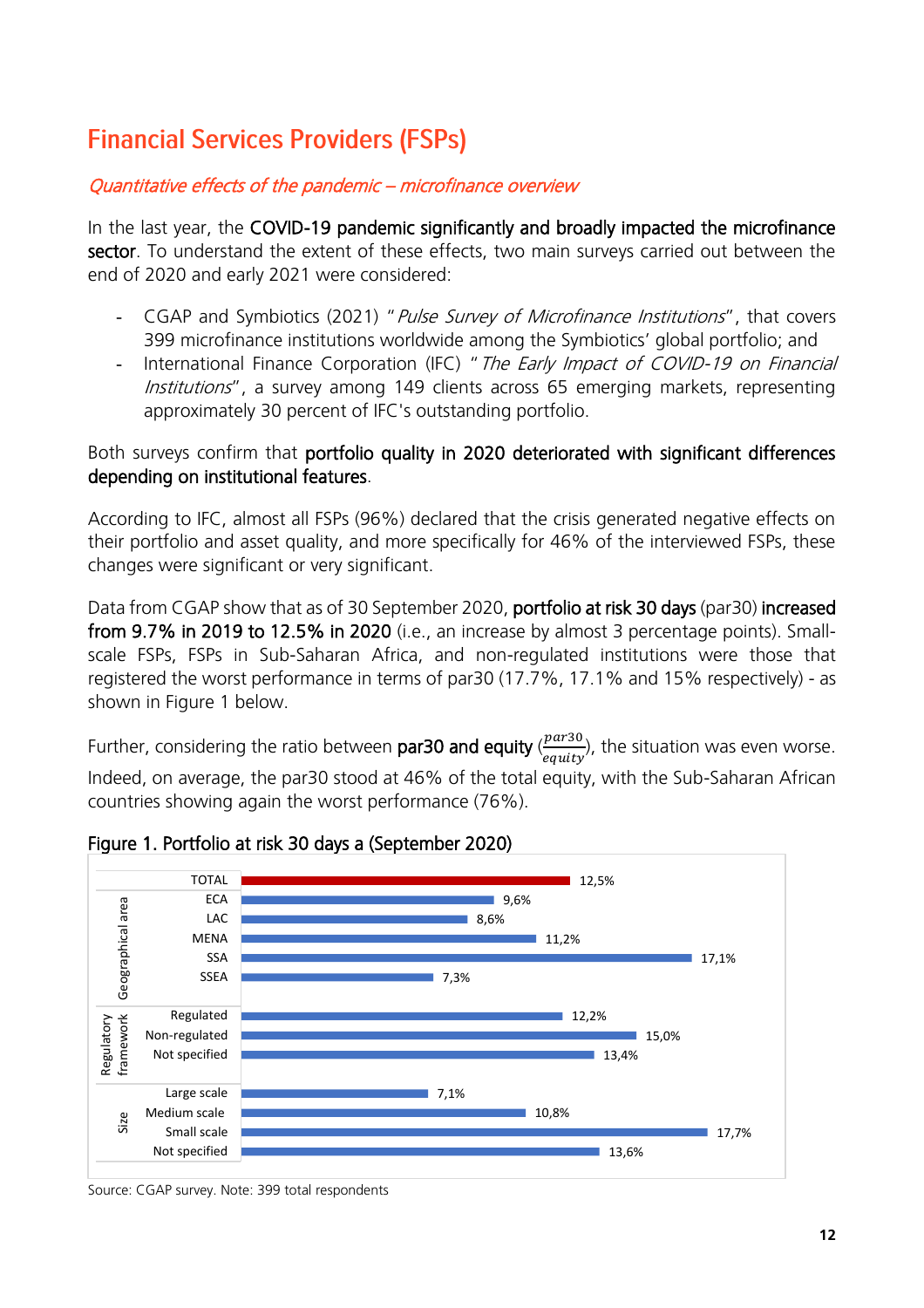In terms of restructured portfolio, data are not fully consistent. For CGAP, FSPs have restructured on average 19% of their portfolio, with a peak (32.3%) reached in the first semester of 2020; while for IFC on average half of the FSPs portfolio was under government moratoria or deferrals.

Nevertheless, both surveys confirm a sort of credit rationing: for CGAP, the disbursement over total assets declined from 16% in 2019 to 7% in August 2020, and for IFC, at the end of 2020, FSPs had not fully reached the pre-crisis level of operations, being more specifically at 84% in terms of loan collection and 80% for loan disbursement.

Finally, concerning liquidity, the sector showed a much higher level of resilience than expected, thanks to the investors and shareholders' support. Very few IFC institutions (8%) declared having experienced a shortage of funds, and only a minority (10%) forecasted a negative outlook on liquidity in the following 12 months. Among Symbiotics' FSPs, liquidity over total assets did not vary much (around 20%).

#### Qualitative analysis

As the pandemic hit the broad economy, the financial sector also registered important repercussions. On the one hand, microfinance clients faced difficulties to honour their borrowing obligations due to reduced income-generating activities and cash flows; on the other hand, FSPs had to deal with unprecedented challenges, such as the significant deterioration of the portfolio quality and potential liquidity issues, among others. In other words, the economic crisis associated with the contraction of economic activity, might turn into a financial one if FSPs cannot trust their clients to repay their loans, and if they cannot rely on the support from investors, regulators and policymakers. The role of FSPs has to be preserved as they are fundamental to identify and address communities and clients' needs.

Given the health nature of the crisis, as a first step, FSPs had to take care of their **staff and** clients' sanitary safety<sup>8</sup> through specific measures that promoted and educated them in adhering to national protocols (e.g., wearing masks, social distancing, limit gathering, etc.), also in light of their crucial role in serving people in the most remote areas (M. El-Zoghbi, 2020).

The extraordinary situation generated by the pandemic (i.e., branch closures, impossibility to travel or limited visits to clients) altered the normal operations of FSPs. As the microfinance business model is strongly based on a face-to-face relationship lending approach, FSPs had to consider how to substitute the direct contact with individual clients or groups of clients, without substantially affecting the required human-touch that characterizes their services.

In regard to financial performance, many FSPs faced a sharply increase in cases of nonrepayment, in an industry where typically credit risk was seen as a minor problem and customers had an excellent repayment track record (K. G. Karmakar *et al.*, 2011). The initial peak of nonrepayments reached in the first months of the pandemic were then eased in the following months, still at a level higher than the pre-crisis normal average.

<sup>8</sup> In China, MFIs like Grassland have prioritized staff health by providing information on how to protect themselves, enabling home-based work, and giving them tools for how to stay connected to their clients digitally. See [https://www.accion.org/five-crucial-insights-from-china-for-facing-the-pandemic.](https://www.accion.org/five-crucial-insights-from-china-for-facing-the-pandemic)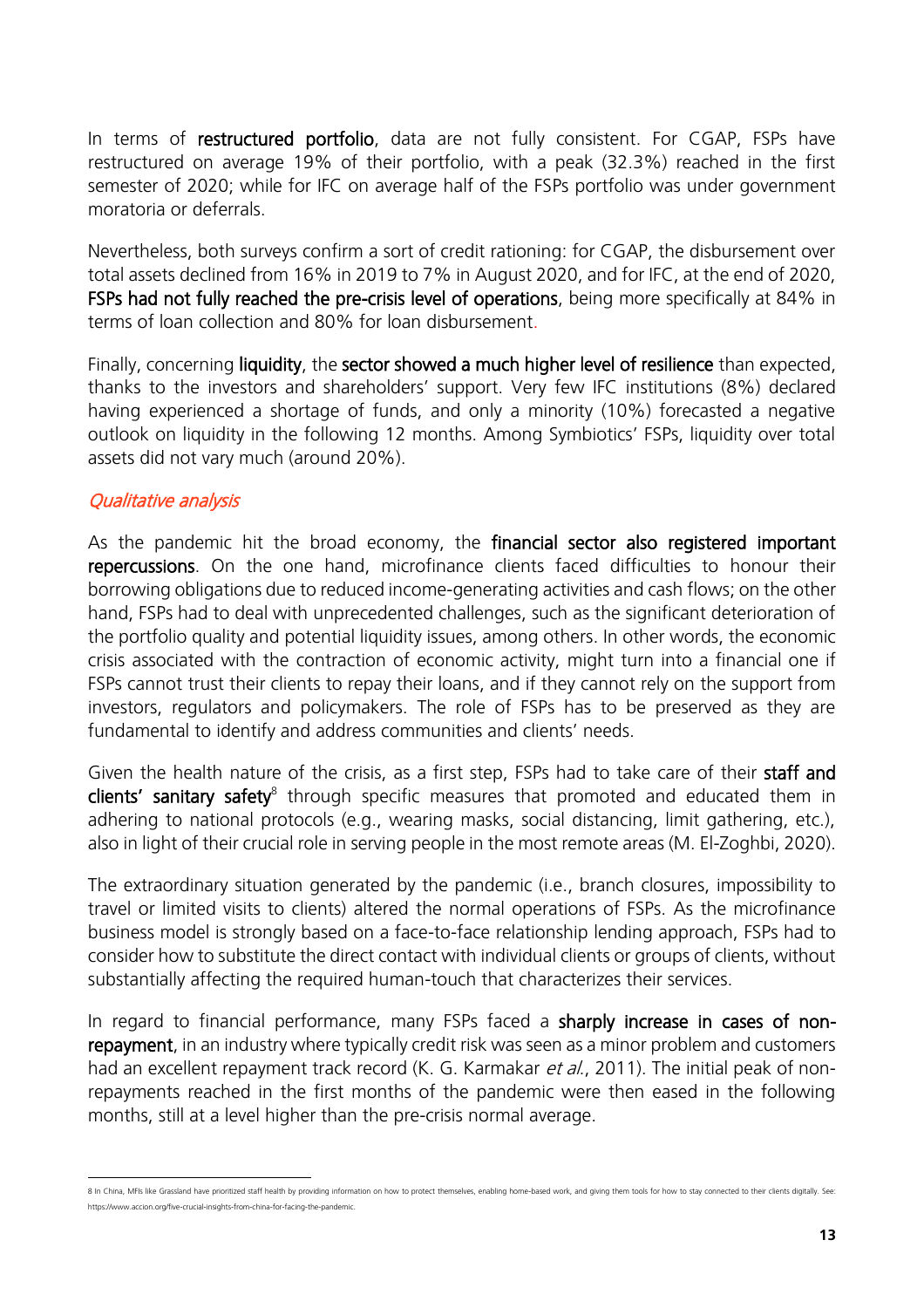The management of crises or emergency situations requires understanding the risks to which an institution is exposed to. FSPs should develop tailored responses to distinguish between clients for whom the crisis provided an opportunity from clients for whom the crisis had a negative impact (R. Christen, 2020a).

Potentially, FSPs can address a crisis with multiple instruments, that go further than just having business continuity plans (M. El-Zoghbi, 2020), and that include ad-hoc financial policies (restructuring/rescheduling, refinancing, suspending interest and commissions payments, and write off) and a sound risk management system. These measures, if implemented responsibly, can represent effective tools for portfolio management.

The combined effect of credit losses from the non-performing loans (NPLs) and a shrinking portfolio (with lower revenues from new disbursements) can put serious pressure on liquidity management. **FSPs may need liquidity** to address immediate operational costs (to pay rent, salaries, etc.), **debt investment** to disburse new loans to clients and **equity capital** to absorb the losses. Moreover, FSPs may suffer from roll-over risk when they need to replace funds that are not being renewed or extended. This means that their ability to offer new loans to clients, or even grant moratorium to existing clients, could be constrained (The Microfinance Coalition, 2020a).

Given the extent of the crisis, FSPs may promote lobbying activities to call for support from their investors and governments in overcoming the shortage of funds. In Togo, for example, the Professional Association of Decentralized Financial Systems that brings together all the country MFIs requested a two-year credit line to the Government, with a subsidized interest rate, to allow their members to resume their credit activities (F. Ahlé, 2020).

While in the short-term, the focus has been on credit risk management and liquidity requirements, the medium-term period will require a shift from those concerns to **capital** adequacy. Maturing debt to be repaid to the FSPs own creditors may create further problems. In times of growth, FSPs can count on sufficient level of repayments to continue funding operations or pay back their lenders. But in times of crisis, investors may temporarily exit and wait for the market situation to stabilize before issuing new loans (D. Rozas, 2020). This situation might be 'imprudent' as it will disrupt the mechanism according to which FSPs are able to reach vulnerable clients (P. DiLeo and I. W. Lieberman, 2020).

Another concern for deposit taking FSPs is related to the risk of a massive withdrawal of deposits, which can be fuelled by the uncertainty about the evolution of the situation, and also by the need to cope with the economic effects of the pandemic. This risk can be minimized by maintaining the confidence of the large depositors (since small ones would not put a significant burden on liquidity) (D. Rozas and S. Mendelson 2020).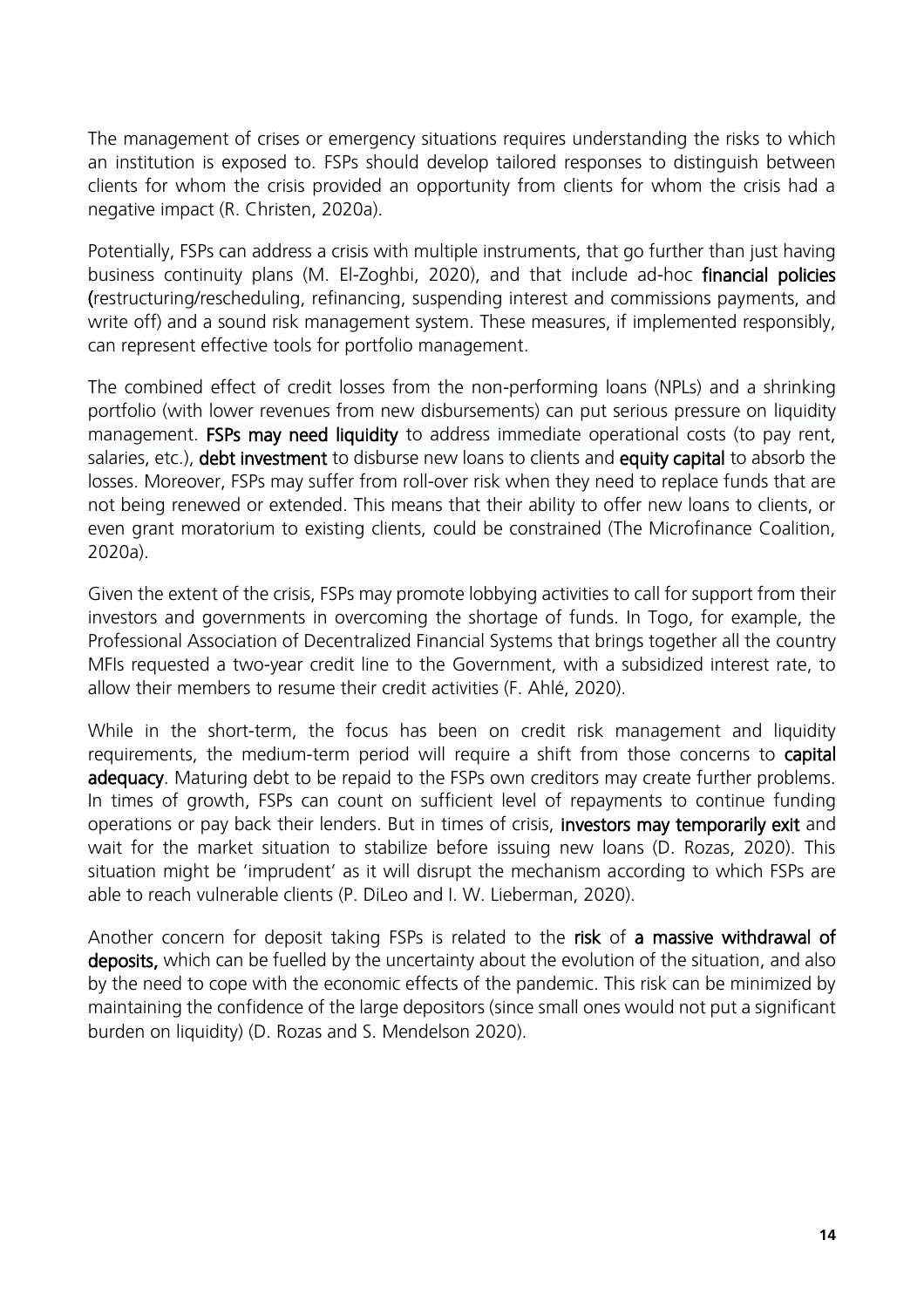The effects of the COVID-19 crisis on the economic activities are exceptional in magnitude and extent. However, in terms of FSPs responses, some similarities (with due caution) can be found with other events, such as natural disasters or countries devastated by conflicts and war.

While most natural disasters have an immediate impact with devastating effects, requiring to plan for reconstruction when building and infrastructures are affected, the impact of a pandemic is more gradual with profound and potential long-lasting effects. For this reason, the first step an institution should take is to understand how the crisis is affecting its clientele (R. Christen, 2020b).

Previous crises can suggest best-practices on how to deal with the effects of a pandemic. In Bangladesh, the frequent risk of violent floods that put in danger micro enterprises motivated the local MFIs to equip themselves with preventative measures to provide financial relief to clients. Specifically, MFIs have developed products with flexible features to be activated when clients suffer from important losses because of the floods (i.e., suspension/restructuring/refinancing; reduction of the interest rate; in-kind disbursement in the form of seeds or animals; new loans to replace productive assets, etc.) (World Bank, 2008).

Aside with the regular forbearance measures to allow for changes in the loan terms, a study on the earthquake in Nepal (2015) emphasized the importance of defining a disaster risk management system beforehand to be prepared in case of emergency. MFIs should then design a plan defining roles, responsibilities, processes, and decision-making authorities (ADB, 2019).

In Yemen war break-out in early 2015, the MFI sector registered a quick deterioration of their financial performance. Portfolio quality was affected with a high increase of par30 that peaked at 56% in 2015 and 2016, with a decrease to 42% in 2018; operational and financial self-sufficiency indicators declined up to 2017 and started recovering in 2018; and the lack of liquidity hampered disbursing new loans, with a constant reduction in the outreach served limiting the achievement of the MFIs' social mission. In this context, the sector managed to continue serving their clientele by adopting some measures: MFIs have cut operational expenses (closing branches, reducing working hours and staff salaries), stopped disbursements, proposed debt relief measures (focused on short-term sustainability), and developed new financial credit products much more tailored to clients' needs (Yemen Microfinance Network, 2015 and 2018).

As for new arising opportunities, the pandemic has generated a positive effect in terms of higher demand for digital financial services (described in the section above) and the improvement in the adoption of digital innovations from the supply side.

In this regard, countries and FSPs have seized this opportunity depending on the level of existing digitization culture at institutional and country level. Where the seeds for promoting digital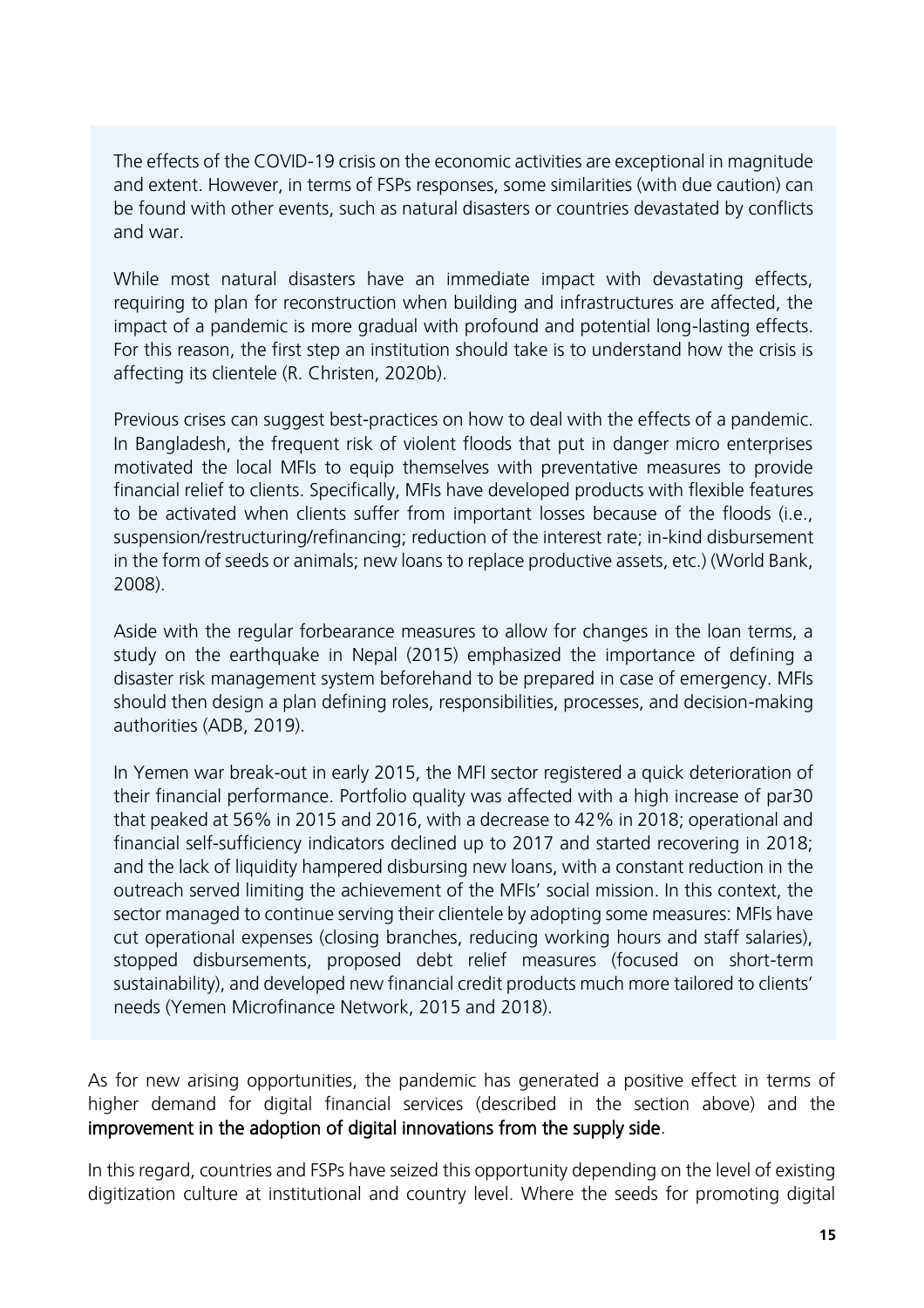transactions were already set, the COVID-19 pandemic sharply increased its use. In other cases, with less pre-existing digital innovation and inadequate infrastructure, the digital transformation process registered a slower pace.

According to the Global Digital Overview 2020, over 40 percent of the world's total population  $-$  roughly 3.2 billion people  $-$  remains unconnected to the internet. The low internet penetration level in developing countries creates many challenges for FinTech, education, health, access to employment and other social services. This is due to the fact that digital infrastructure used to be secondary in importance in developing countries to traditional forms of infrastructure such as roads, bridges and ports (I. Faye, 2020).

For FSPs, the digital channels played an important role in reducing default rates, by leveraging on a greater use of mobile-money accounts to repay loans by phones in periods of lockdown and social distancing (Mondato, 2020).

Digitalization has served also to find alternative channels to communicate with clients to alleviate clients' fears and maintain close relationships. Proactive communication by phone or video with customers can be an effective replacement of face-to-face contacts. An institution that is seen as especially responsive during the pandemic, will earn long-lasting trust and confidence of its clients and it may also gain new clients.

However, digital finance comes with its own drawbacks. FSPs faced challenges in transitioning clients to digital channels due to lack of digital readiness and financial awareness, identification documents and access to digital technology among customers. In some cases, the demand for digital services has been dependent on the degree to which FSPs clients have access to smart phones and cheap data plans (connectivity).

Financing clients only remotely can be difficult for a sector where face to face relationships with customers have been key in its success reaching out to poorer, rural customers. But also, getting a personal loan online during the current financial crisis could prove to be difficult as many FinTech lenders are becoming more cautious, especially towards new borrowers who are more difficult to assess.

Some DFS providers experienced negative performance due to their business model and the level of maturity of the sector, among other factors. DFS providers responded better to the COVID-19 pandemic when they were able to diversify their range of goods and services. Those offering only financial services (i.e., dedicated agents) have been struggling more than nondedicated ones, with some exceptions in countries where government disbursed COVID-related subsidies, like in India. According to many DFS providers across Asia and Africa, during the pandemic, agents saw an important reduction of their revenue, up to 60% in some cases (E. Hernandez, 2020). Non-dedicated agents in several countries have been improving their activity rates as their diversification enables them to reallocate working capital towards services less affected by the crisis.

Further, the use of DFS can bring some CP-related risks, due to a fast and uncontrolled growth in the supply of DFS. It can also lead to irresponsible lending and over-indebtedness if lending policies and controls are not aligned to the debt capacity of borrowers and regulation is not in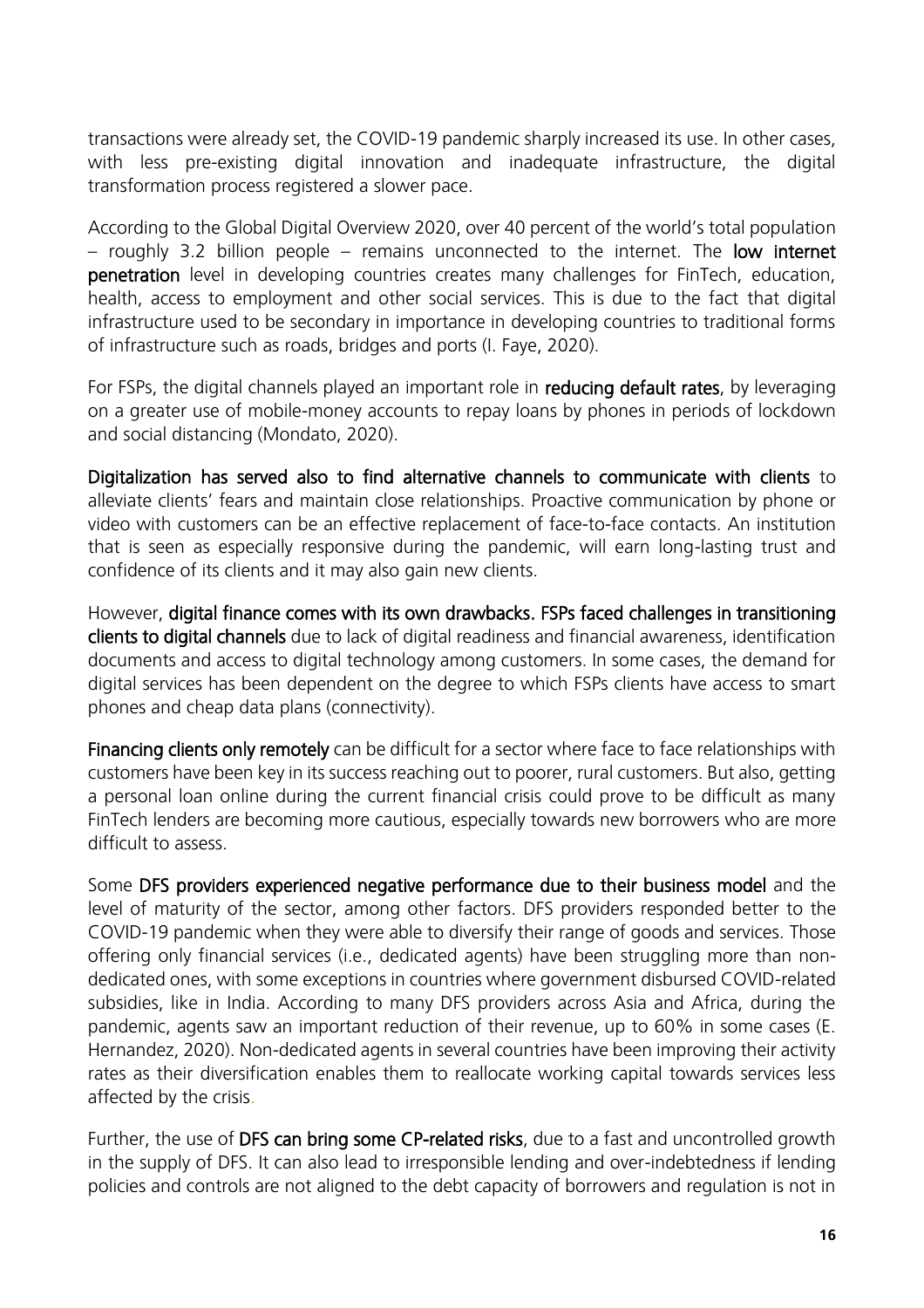place to supervise these activities; or if there is a low level of transparency (proper communication on the costs of fees and rules on the transactions). The perception that MFIs are too small to attract digital criminals is changing (CSFI, 2018), indeed also DFS clients are also exposed to data privacy breaches, cyber-crime and frauds.

As governments define new strategies for digital financial inclusion, encouraging the ownership of formal digital accounts and digital payments, women risk falling further behind. For example, Bangladesh has one of the highest gender gaps in financial inclusion, in terms of having both a formal bank account and mobile ownership: only 58 percent of women own a mobile phone, compared to 86 percent of men (GSMA, 2019) – see further the section on "Cross cutting issues".

Finally, among the opportunities raised, health and life insurance are other financial services offered by FSPs that played an important role in the pandemic. Unlike developed countries, where many businesses appear to be more resilient to crises also thanks to the access and use of private insurance packages (as well as effective public assistance programs), there is a lack of awareness about the value and the existence of insurance products among lower-income groups in developing countries. However, micro-insurance can be an attractive option for them (C. Joselowitz, 2020). It should be mentioned that "pandemic-related clauses" are not always included the terms and conditions of health and life insurance contracts, limiting the potential large benefits that people could have exploited during this crisis.

### <span id="page-16-0"></span>**Investors and donors**

The complexity of the effects of the COVID-19 pandemic can be explained by the high correlation between all components of the financial inclusion value chain, along the investing hierarchy. When the capacity of clients to repay is impaired, FSPs experience increased portfolio deterioration and liquidity shortages that in turn undermine their ability to repay external loans and attract new debt-based funding. This can affect investors, creating a vicious circle.

Within this context, the role of investors, shareholders and donors is fundamental as they can influence the capacity of FSPs to respond to clients' needs. FSPs can provide support and be flexible with clients, such as by offering loans moratoria and unrestricted access to deposits, mostly when both their local and foreign institutional investors (such as, for example, local commercial banks or Microfinance Investment Vehicles - MIVs) also offer them debt relief instruments.

In response to potential risks, the investors promptly reacted to the COVID-19 crisis. Immediately, after the onset of the crisis, in April 2020, social investors worldwide instigated collective initiatives with the aim to deliver effective and coordinated support to FSPs.

A first initiative, the Memorandum of Understanding (MoU) on "*Coordination among MIVs in* [response to Covid 19](http://www.e-mfp.eu/sites/default/files/news2020/2020-04-24%20MIV%20Covid-19%20coordination%20MoU.pdf)", signed by 9 MIVs, stressed the need of cooperation between investors with respect to debt refinancing. It identified 4 categories of coordination between investors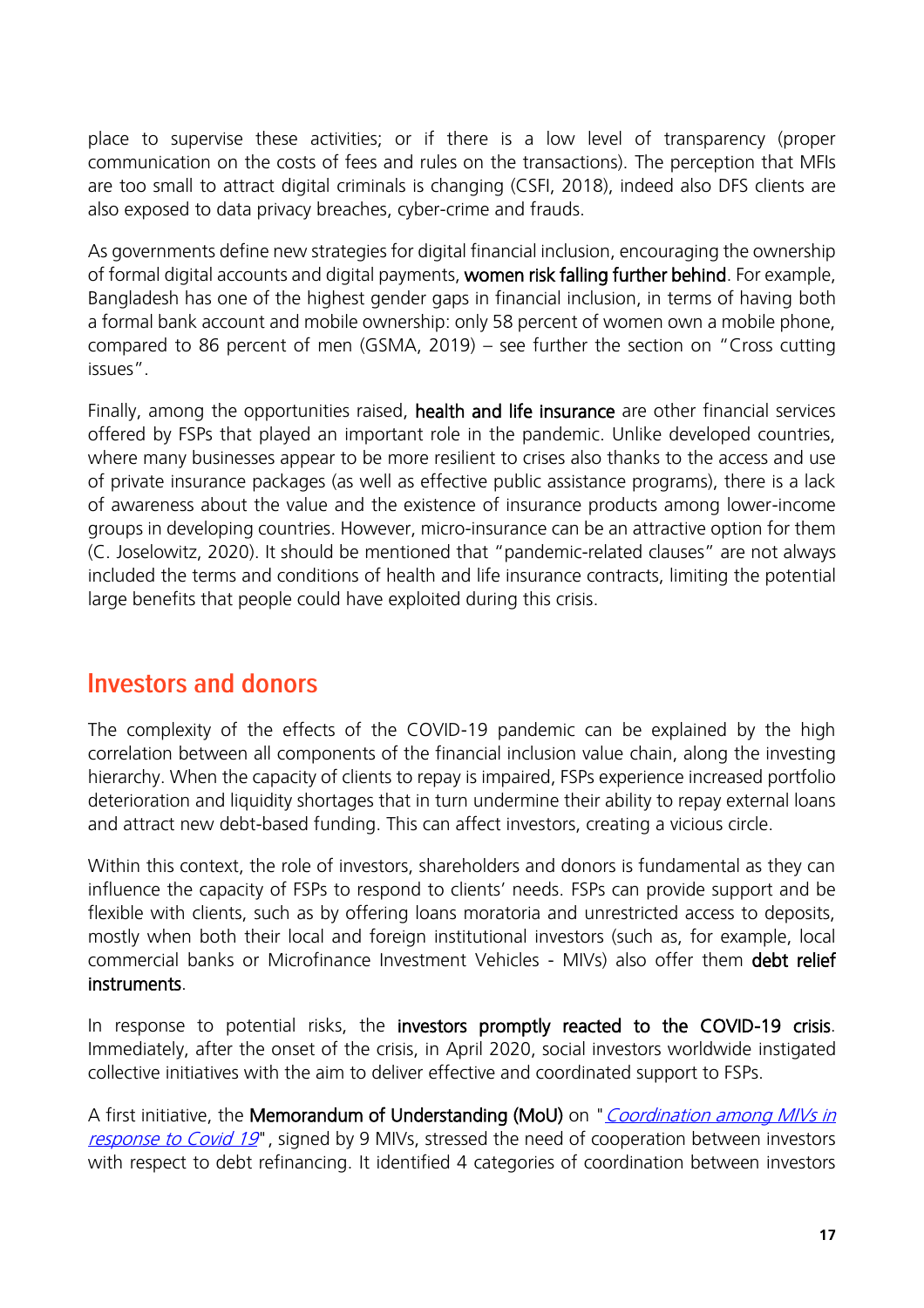and set common investing principles and processes that were to be followed when dealing with FSPs affected by the pandemic.

The second key initiative is related to the **establishment of a common Pledge** on "*Key principles* [to protect microfinance institutions and their clients in the COVID-19 crisis](https://www.lmdf.lu/wp-content/uploads/2020/07/2020_Principles-to-protect-MFIs-and-their-clients-in-COVID-19-crisis.pdf)", signed by 30 organizations. The main objective was to define a lenders' commitment frame, based on internationally recognized standards and best practices from the Social Performance Task Force (SPTF) and the International Association of Microfinance Investors (IAMFI). Concerning restructuring rules, these lenders refer to the IAMFI Microfinance Voluntary Debt Workout Principles<sup>9</sup> as source of inspiration. These principles allow for a reasonable period of relief and moratorium to viable FPSs negotiating in good faith. During the crisis period, lenders should refrain from enforcing their claims or reducing their exposure to FPSs. On the other hand, the FPSs benefiting from relief should provide to their creditors reasonable and timely access to all relevant information in order to be transparent in their reporting. For instance, according to another principle of the Pledge, investors should manage the exposure to foreign exchange risk by providing funding in local currency along with specific hedging arrangements, and not passing the risk on to the FSPs. For example, in Myanmar, the multi-donor Livelihood and Food security Fund (LIFT) partnered with the Currency Exchange Fund (TCX) to provide a hedging service enabling foreign investors to lend in the local currency to the microfinance sector.

In May 2020, the Global Impact Investing Network (GIIN) launched another market-wide initiative, the R3 Coalition (Response, Recovery, and Resilience Investment Coalition), with the main objective of filling the financial gaps and mobilizing capital towards high-impact investment opportunities in response to the COVID-19 crisis.

In addition, the members of NpM (The Netherlands financial inclusion platform) outlined key investing principles in the "COVID-19 Investor Statement - Impact investors in emerging [markets](https://www.inclusivefinanceplatform.nl/wp-content/uploads/2020/04/COVID-19-MS-V3-1.pdf)" signed by 14 investors. These included to remain committed to financial institutions and MSMEs, and to support MFIs facing capitalization and liquidity challenges by refinancing existing exposures when possible and engaging other leading centres of impact investment.

All these initiatives underline the importance for investors to coordinate their global actions with the final goal to continue supporting the financial inclusion sector, minimize the losses and share the risks among all of them. Any MIV that offers extraordinary benefits to its investees – such as an emergency liquidity fund – automatically generates positive spillovers for all other investors and shareholders of the affected institutions. Conversely, if an investor acts individually and demands the closing of its positions, it can negatively affect the other investors.

<sup>9</sup> Thos[e Best Practices Tools](https://www.findevgateway.org/sites/default/files/publications/files/mfg-en-paper-charting-the-course-best-practices-and-tools-for-voluntary-debt-restructuring-in-microfinance-feb-2011.pdf) were developed after the 2008 financial crisis in 2011 to quide struggling MFIs, their creditors and stakeholder as they chose to participate in voluntary debt workouts rather than turn to liti court-administrated insolvency or bankruptcy proceedings for the enforcement of claims against debtor MFIs.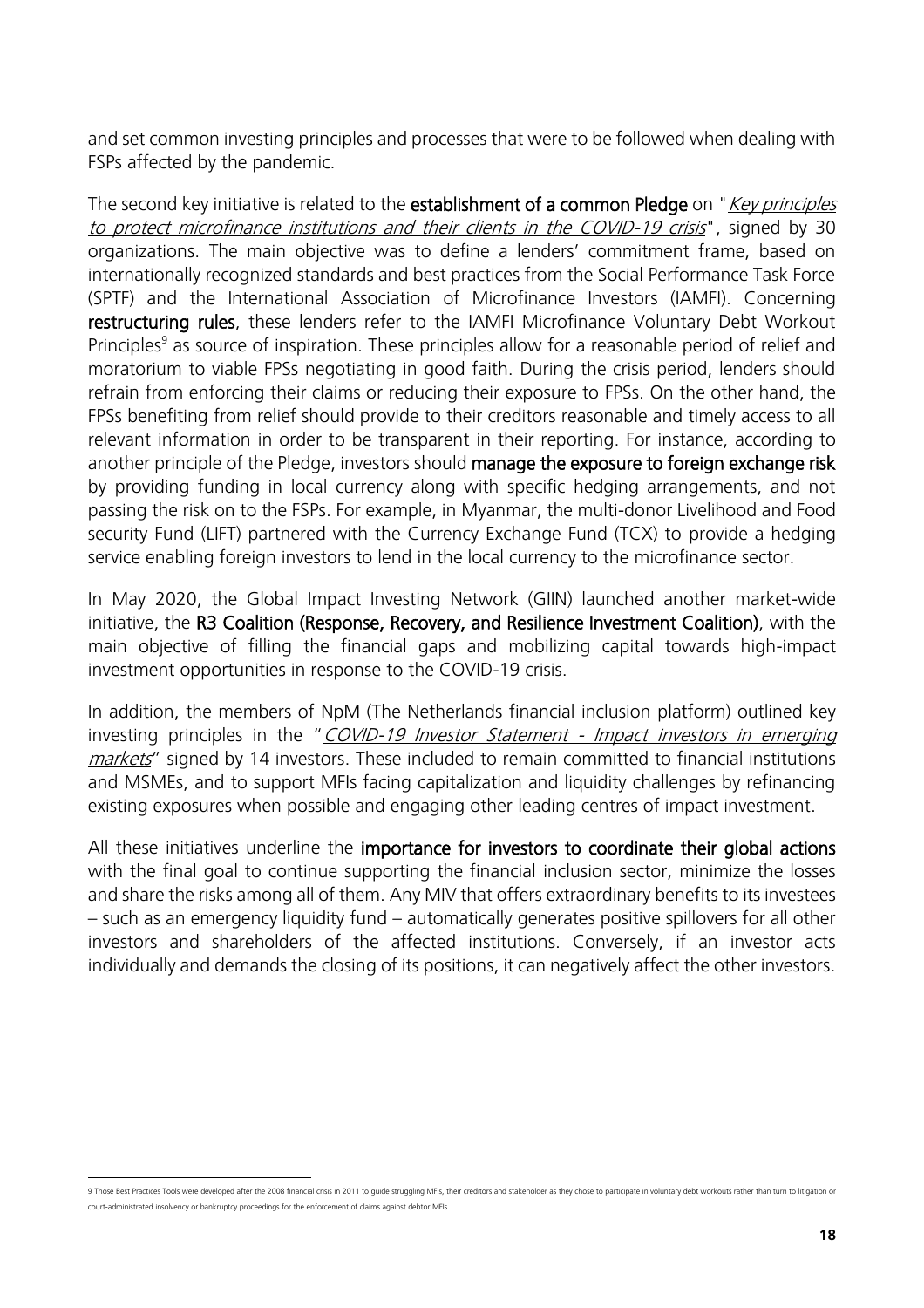Not only is investors' support crucial, but also the role of donors and multilateral development banks is particularly critical to the survival and resilience of FSPs, also in a long-term perspective (D. Drake, 2020). With support from the public sector, Development Finance Institutions (DFIs) are better positioned to offer extra-ordinary measures (such as liquidity injections, loan guarantees or debt forgiveness) (E. Rhyne, 2020). However, according to E. Rhyne (2020), DFIs have tended to focus more on their larger stakes, rather than on the microfinance sector. These institutions should take charge or share risks with the FSPs and investors through capital injections, grants, guarantee funds and other financial instruments, with the objective of absorbing losses or mitigating risks. Further, they should especially focus on those segments hardly hit by the pandemic as well as the most vulnerable segments.

#### Donor-supported initiatives

During the COVID-19 pandemic, donors and international development organizations launched funding initiatives related to financial inclusion of unprecedented scale. These include, by way of example, funds from the Asian Development Bank (ADB), the International Monetary Fund (IMF), the World Bank (WB) Group and the International Financial Corporation (IFC).

Since the beginning of the COVID-19 pandemic, ADB disbursed numerous loan facilities to Governments or directly to local financial institutions in Asia and the Pacific. Among others, in mid-2020, ADB approved two loan facilities of USD 100 million and 500 million to the Governments of Mongolia and Indonesia, respectively, to respond to health and social protection needs and to enhance financial inclusion.

IMF leveraged the existing Rapid Financing Instrument, which is available for all member countries, to respond to COVID-19-related financing needs and provide rapid and lowaccess financial assistance. Accordingly, the access limits to this instrument were temporarily increased to meet urgent needs.

In 2020, WB Group committed more than USD 100 billion (a 65% increase as compared to 2019) as financing capacity to support the response to the health, economic, and social crisis. Among the key focus areas of intervention, WB Group dedicated a funding line to support poor and vulnerable people. IFC made available a USD 8 billion fast-track financing facility to ensure sustainable business growth and job creation, mostly intended for MSMEs.

### <span id="page-18-0"></span>**Policymakers and regulators**

A systemic crisis such as the COVID-19 pandemic cannot be managed without the support of policymakers and regulators. Given the systemic nature of the shock, one of their fundamental roles is to identify which actors of the value chain deserve greater attention, to avoid the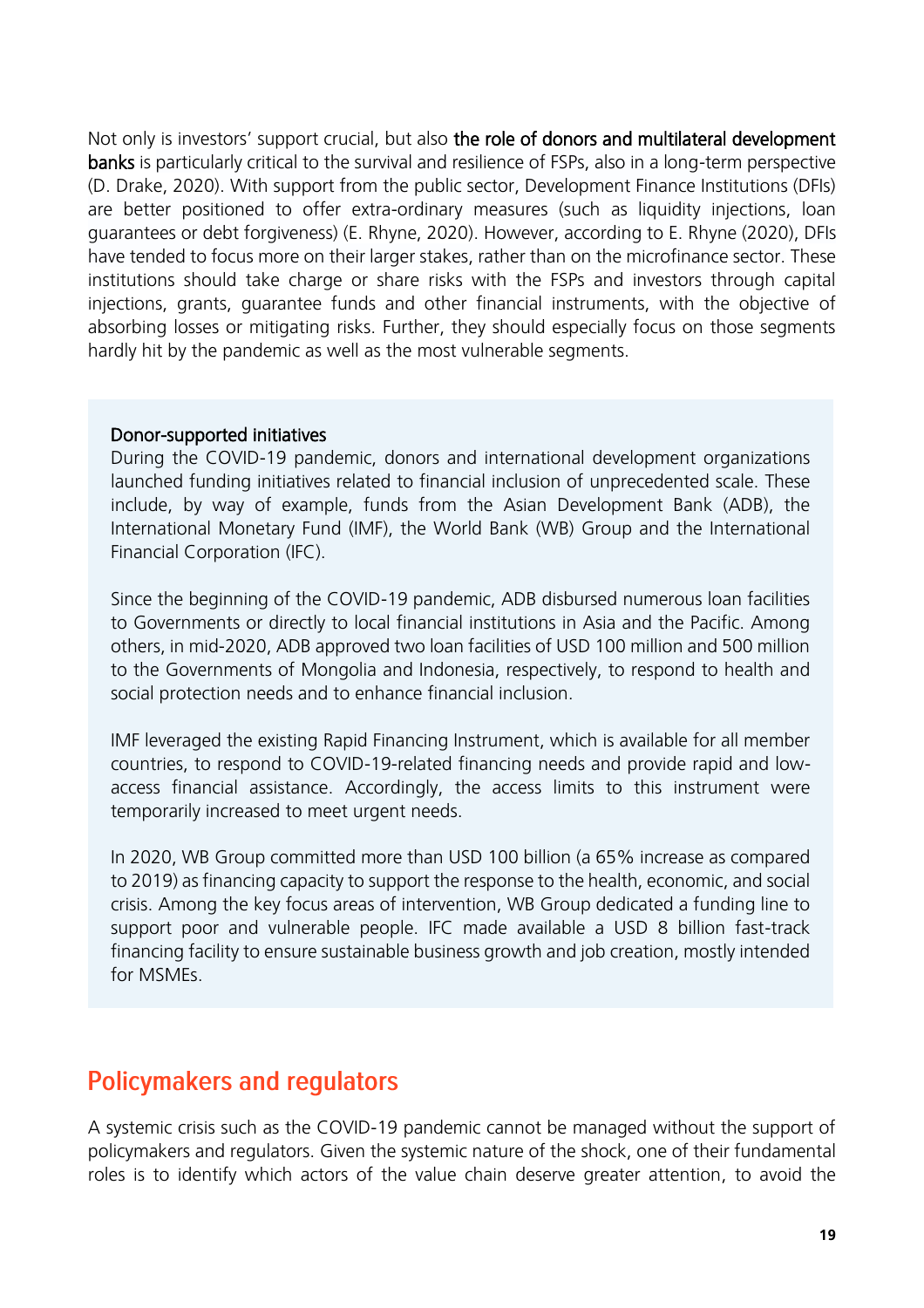weakest bearing the brunt of the effects. Certainly, they act in line with their strategic priorities, and given their human resources and financial constraints.

Unlike previous crises characterized by a collapse in the demand, as the 2008 global financial crisis, the COVID-19 pandemic is primarily a **supply shock** (R. Hausmann, 2020). If firms are not producing because their workers are locked down, exclusively sustaining demand will not assist micro-enterprises' sales and profit. Government must address supply of essential goods to prevent shortages, price spikes, and suffering in the short term. It is essential to ensure transport and basic public services, as hoarding and unfair trade practices must be monitored and energetically addressed. At the same time, governments have to protect the internal demand and reassure people that financial support will be available for as long as it is needed and nobody will be excluded from subsistence aid (E. Duflo and A. Banerjee, 2020).

While in the advanced economies, governments planned for large fiscal packages to push the economic recovery (i.e., by expanding health-care provision, protecting payrolls, providing additional unemployment insurance, delaying tax payments, averting unnecessary bankruptcies, shoring up the financial system), in other countries policymakers lack fiscal space even in the best of times (R. Hausmann, 2020).

G2P transfers for **social security benefits** have shown a positive impact. In the Philippines, emergency transfers covered more than 70% of households (M. Rutkowski et al., 2020). The investment Kenya's Government has made in its G2P payment infrastructure is proving to be critical in mitigating the impact of the COVID-19 crisis, and the government is now considering expanding the number of recipients and possibly linking benefits to the national health insurance scheme. Moreover, the government's COVID-19 Emergency Fund raised more than USD 9 million, with part of these monies to be sent as weekly stipends to low-income households that lost their work in urban areas. In this case, transfers would most likely be channelled via the M-PESA mobile money platform, which is widely used in cities (C. McKay and G. Mdluli, 2020).

The Central Banks of developing countries should call for further rounds of "unconventional monetary policies" combined with governments' fiscal stimulus (E. Diaz-Bonilla, 2020). These measures would sustain both consumption and production by increasing the demand for goods and services (The Microfinance Coalition, 2020b). Policymakers can use several tools to help enhance the resilience of households and firms. Measures must support employment as well as income, including strengthening safety nets, with a food component when needed (E. Diaz-Bonilla, 2020).

Supervisors and regulators can operate through new regulations and recommendations, in some cases being very prescriptive, in others leaving more margin to the FSPs and banks to decide. While their direct sphere of influence is the regulated sector, they can also indirectly assist the unregulated sector through guidance and recommendations.

They act according to their political priorities, as well as their financial and human capital constraints, which do not always match with the needs of the financial inclusion sector. The magnitude of the problem might have brought some supervisors and regulators to focus on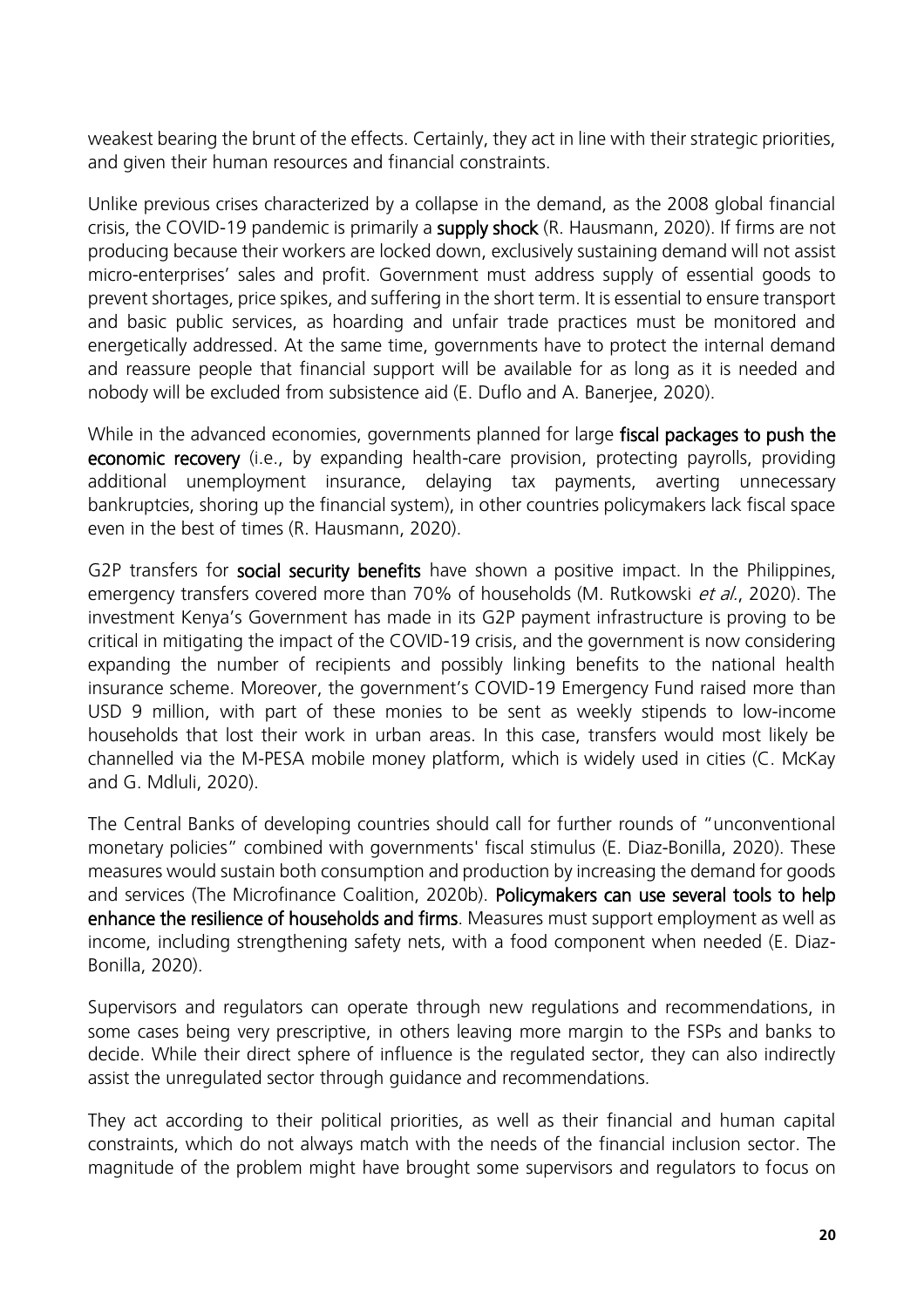the "too big to fail" axiom, choosing to mainly support the commercial banking system, as pointed out by the Association of Banking Supervisors of the Americas (ASBA).

In Jordan, for example, the Central Bank established more favourable interventions for banks, injecting an additional liquidity of USD 800 million in the banking sector and reducing the mandatory reserve ratio from 7% to 5%; conditions that were not fully granted to MFIs.

In other cases, the financial inclusion sector has managed to be heard by the regulators. The Reserve Bank of India's initially announced a three-month period moratorium for banks only. After local advocacy initiatives, two months later it was extended to non-bank financial companies (NBFC) on a case-to-case basis depending on their cash position (The Microfinance Coalition, 2020). Myanmar is another country where the MFIs, such as Maha, have been constantly advocating with local authorities and lobbied through the Myanmar Microfinance Association to get uniform directions and guidance for the sector (there were some inconsistencies between the regional and national government requirements on waiving interest on loans) - (M. Marinelli and P. Hariharan, 2020). Nevertheless, the capacity to influence and raise awareness on the effective needs of the financial inclusion sector does not exist in all countries.

Supervisors and regulators have a key role to play in supporting the sector. This includes supporting proportionate risk-based and responsible market development measures to allow FSPs to continue their operations, support their clients, improve liquidity, and operate safely. With this regard, Central Banks rely on multiple instruments:

- Debt relief measures (allowing for massive loan term extensions moratoria, rescheduling, restructuring, etc.)
- Changes in pricing and conditions (waiving interest, penalty fees or frequency limits and fees on withdrawal)
- Changes in prudential regulation (requirements relaxation for loan loss provisioning or categorization of the deferred loans, minimum capital adequacy and reserves, etc.)
- Liquidity injection (more favourable conditions on the liquidity facilities of the Central Bank)
- Other measures such as creating a guarantee fund, training and technical support to overcome the crisis, amongst others.

The moratorium, the most common measure adopted, saw different application methods (per number of months or interest accrual, voluntary or mandatory). For example, in Tunisia, a sixmonth moratorium halted loan payments to MFIs but allowed to continue accruing interest on these loans during the moratorium period (The Microfinance Coalition, 2020b). In other countries, interest accrual was forbidden or not recommended (as in Myanmar and some countries of Latin America). Nevertheless, a common fear was that too much relaxation in repayment would pollute the lending culture (The Economist, 2020), and such measures should be balanced with the need to reduce moral hazard problems.

In regard to other measures, the Financial Regulatory Authority in Egypt conducted a stress test on the non-banking financial sector in order to assess the ability to deal with the pandemicrelated financial shock. This exercise helped to ensure a proper functioning of the sector and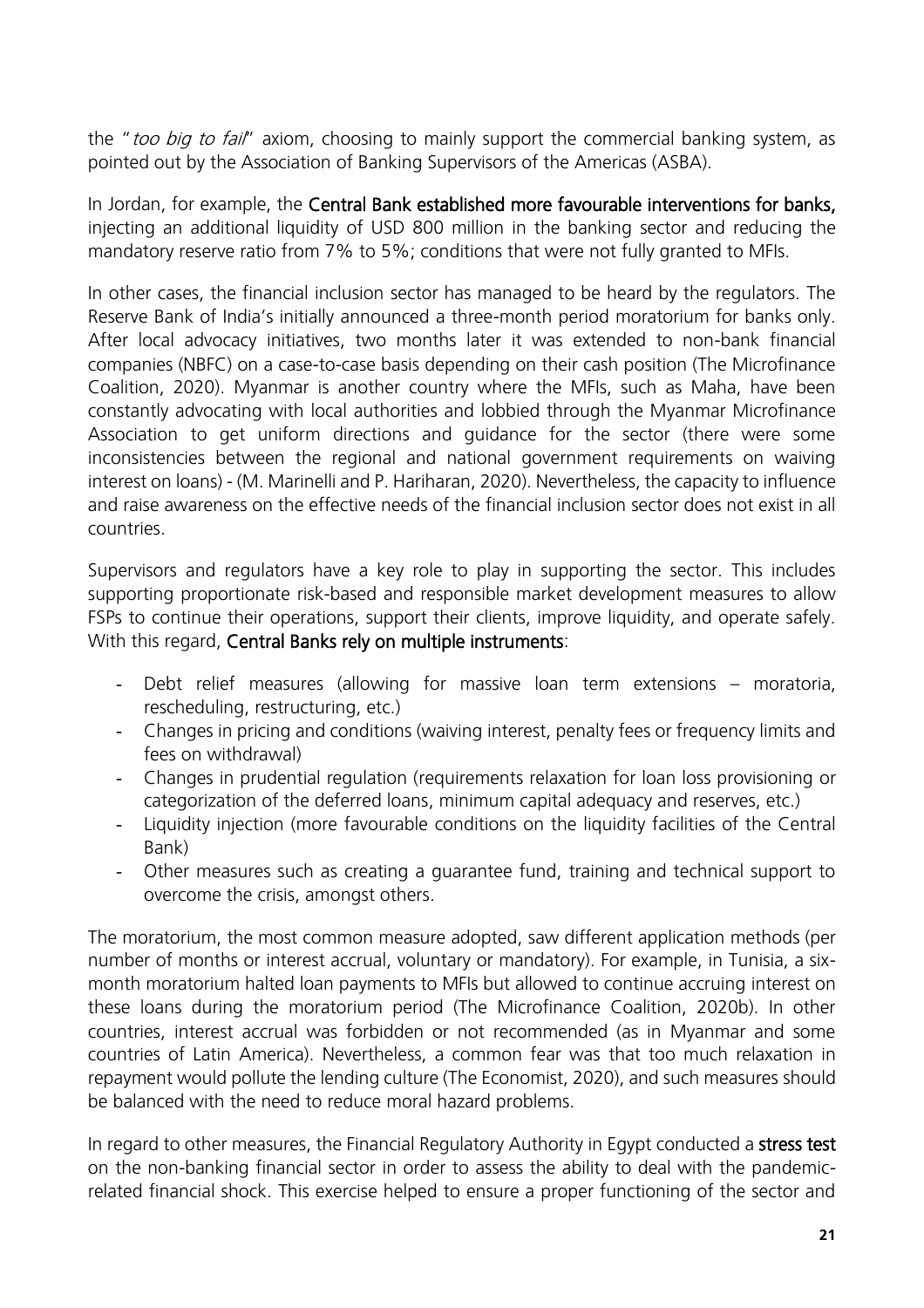to analyse the impact of the crisis on the profitability, liquidity position and financial solvency of each individual institution. Moreover, it also considered the precautionary measures adopted by the government, and how these measures impacted on the institutions' financial performance and other performance indicators (MENAFN, 2020). In Morocco, the Central Bank asked banks to withhold dividends for 2020 to be better placed to deal with any fallout from the coronavirus pandemic (Reuters, 2020).

Further, a willingness to offer credit to higher risk segments is essential during a crisis, and somehow this principle should be protected by policymakers and regulators, also with pure capital injections. The Palestine Monetary Authority (PMA) launched the "Sustainability" Program to provide financing to Small and Medium Enterprises (SMEs) and microprojects that had been economically affected by the COVID-19 pandemic. With a size of USD 300 million (PMA contributing with USD 210 million), this was the first direct liquidity injection intervention by PMA to be implemented through banks and MFIs.

The Reserve Bank of India's announced a moratorium covering a three-month period and injected liquidity into the system, but banks remain cautious about committing capital to the poor and the money "*ended up going to the cash rich*" (Economist, 2020).

Regulators and supervisors have also a role in **defending clients' rights** when not respected from the institutions. In Cambodia, for instance, after having noticed that borrowers were forced to sell their livestock and farms to pay off debts to banks and MFIs, the National Bank of Cambodia (NBC) urged creditors' agents not to demand loan repayment. Further, NBC has been strengthening its work on the supervision and regulation of the banking and financial sectors to provide better services in order to help clients to create or expand a business. $^{10}$ 

#### Digital innovation

In some countries, the crisis has encouraged governments to **accelerate the digital** transformation by promoting G2P social transfers through digital platforms. While countries with greater adoption of DFS would find relatively easier to ensure continued access to financial services, many governments looked for creative ways to distribute cash safely by making basic regulatory changes, such as allowing existing e-money providers to provide cash-out services.

In some cases, Central Banks strengthened their financial tools including DFS in their financial relief responses to an unprecedented degree (Mondato, 2020). This may determine an increase of public attention and funding to support more inclusive policies, with an emphasis on the underserved segment, such as women, the poor and rural areas (I. Faye, 2020).

There are several examples of G2P initiatives launched during the pandemic. In all these, the emphasis must be placed on ensuring that the digitalization of payments does not lead to exclusion of vulnerable populations; all G2P programs should address any barriers that may raise as a result of transitioning to digital payments (M. Rutkowski et al., 2020).

<sup>10</sup> Workshop on "Consumer Protection of Banking and Finances on the Outbreak of COVID-19", held in Cambodia in the second half of May 2020.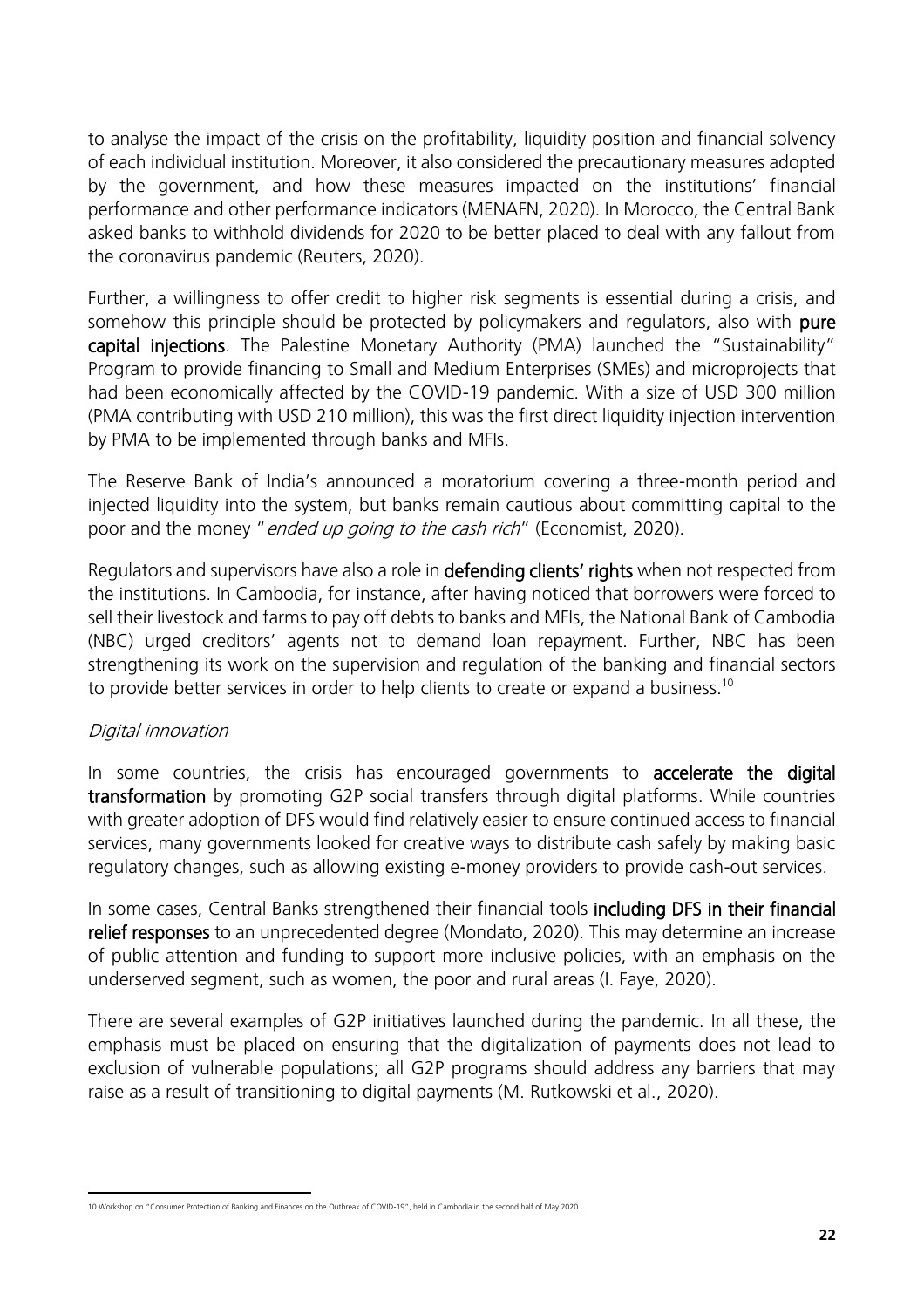In Peru, the government launched several support programs targeting poor, rural, vulnerable households and self-employees reaching around 6 million recipients. Interestingly, millions of households have accessed the programs through virtual or nonface-to-face platforms and mechanisms, such as deposit into account, cell phone banking and electronic wallet (Perú21, 2020). This has been built on previous initiatives expanding the set of FSPs involved in the program (including private banks and mobile money providers like BIM, a national digital financial services platform).

In Togo, for example, the government launched a cash transfer scheme (with 1.3 million people already registered) linking an electronic wallet to people's cell phones.

In India, the Government & Regulatory Bodies like the National Payment Corporation of India have urged people to opt for digital or contactless payments as well as online purchases to reduce social/physical movements and minimize any possible risk of spreading the virus via cards or cash. As a result, an increase of about 12 to15% was observed in online shopping of food and groceries compared to the pre-crisis periods. However, in the cash-intensive Indian economy, digital payments involve mainly the urban areas and tech-savvy citizens.

### <span id="page-22-0"></span>**Cross cutting issues**

#### Social performance management

Based on the key challenges encountered by the FSPs (credit, liquidity, portfolio quality, etc.), at a first glance, it seems that this crisis can be mostly overcome with a financial perspective. Nevertheless, it would be important also to adopt a Social Performance<sup>11</sup> (SP) and Client Protection (CP) lens.

Many SP and CP initiatives promptly started studying the impact of the COVID-19 pandemic to provide a set of practical recommendations to FSPs to guide their steps forward in line with Social Performance Management (SPM) standards and CP principles (that were slightly adapted to the peculiarity of the crisis).

The Social Performance Task Force (SPTF) developed a toolkit – the "COVID-19 Client Interview Tool" that allows FSPs and their partners (including investors) to **implement client-centric** studies on the current situation of clients assessing their immediate health and financial needs and providing data to support FSPs' decision-making process. The tool aims to collect harmonized and standardized data to avoid duplications and facilitate comparability. In addition, SPTF organized webinars and produced publications on how to recover from the crisis with recommendations for funders, FSPs, and regulators.

<sup>11</sup> SP defined as "the effective translation of an institution's mission into practice in line with accepted social values" (SPTF). SP management is mostly related to defining strategies and processes to achieve the desired having responsible standards towards staff and clients, protecting the clients and balancing financial and social performance.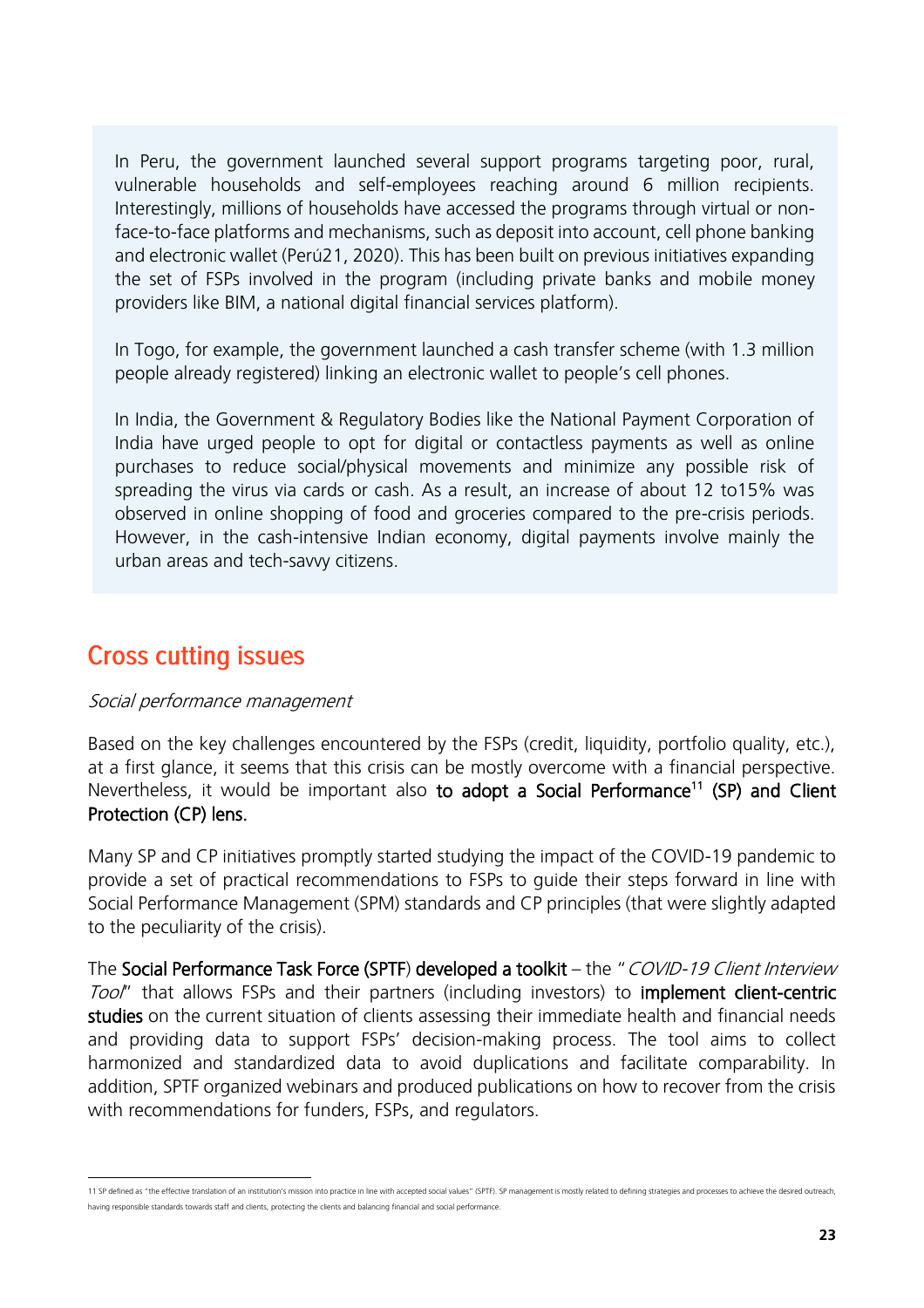The Financial Access Initiative (2020) published a study, "Financial Consumer Protections in Unprecedented Times", on how the 7 Client Protection Principles apply in this peculiar circumstances of the coronavirus slowdown.

The Center for Financial Inclusion at ACCION published "Weathering the Storm II: Tales of Survival from Microfinance Crises Past", a report produced with the European Microfinance Platform (e-MFP) presenting lessons learned from 16 institutions that dealt with previous crises and "The Precarious State of MSMEs: Understanding the Impact of COVID-19 and Opportunities to Support their Recovery" that shares the findings from a longitudinal survey examining how COVID-19 was impacting MSMEs in four countries: Colombia, India, Indonesia, and Nigeria.

It would be interesting to assess how having adhered to CP principles and having sound SPM practices in place before the onset of the shock influenced FSPs response and recovery from the crisis. Another interesting research question would be to understand if and how effective is financial education in limiting the negative effects of the crisis. This would give some further insights into how to prepare for future possible crises.

#### Vulnerable segments and gender lens

Despite the COVID-19 disease slightly affecting more men than women, it should be said that the crisis adversely impacted the most vulnerable segments, including women, youth, migrants, refugees or people with disabilities, making existing inequalities even wider.

Past health crises such as Ebola have shown that women and girls often face more negative impacts than men, with longer lasting effects (UN Women, 2020). Data from ILO (2020a) shows that women's jobs are in higher-risk sectors, with more fragile employment situations and lower social protection measures, that prevent them to promptly access to relevant resources and recover from a shock. As a result, a gender-sensitive response to the crisis may help in promoting women's empowerment and improve their coping strategies.

When looking at **digital transformation**, given that mobile phone ownership is still low in many rural areas, digitalization risks exacerbating the digital divide, especially for women. From the recent GSMA Mobile Gender Gap report (2021b), women are 9% less likely than men to own a mobile phone in low- and middle- income countries. This gap varies by market, being equal to 15% in India and only 4% in Nigeria. Moreover, women are 15% less likely than men to have access to internet. Literacy and skills are the key constraints for women to engage with digital channels. Financial institutions may train and assign staff to help women filling digital gaps and can build assistance points with the same staff helping customers mitigate challenges. Chatbots, call centres and easy-to-use instructions can also help women clients when they need (J. Fu and S. Kelly, 2020).

As for women, also youth is a segment that has been suffering more due to the crisis. Not only do their labour conditions tend to lag behind but they are also more financially excluded than adults (mostly due to lack of collateral and entrepreneurial skills). This situation has been exacerbated during the crisis.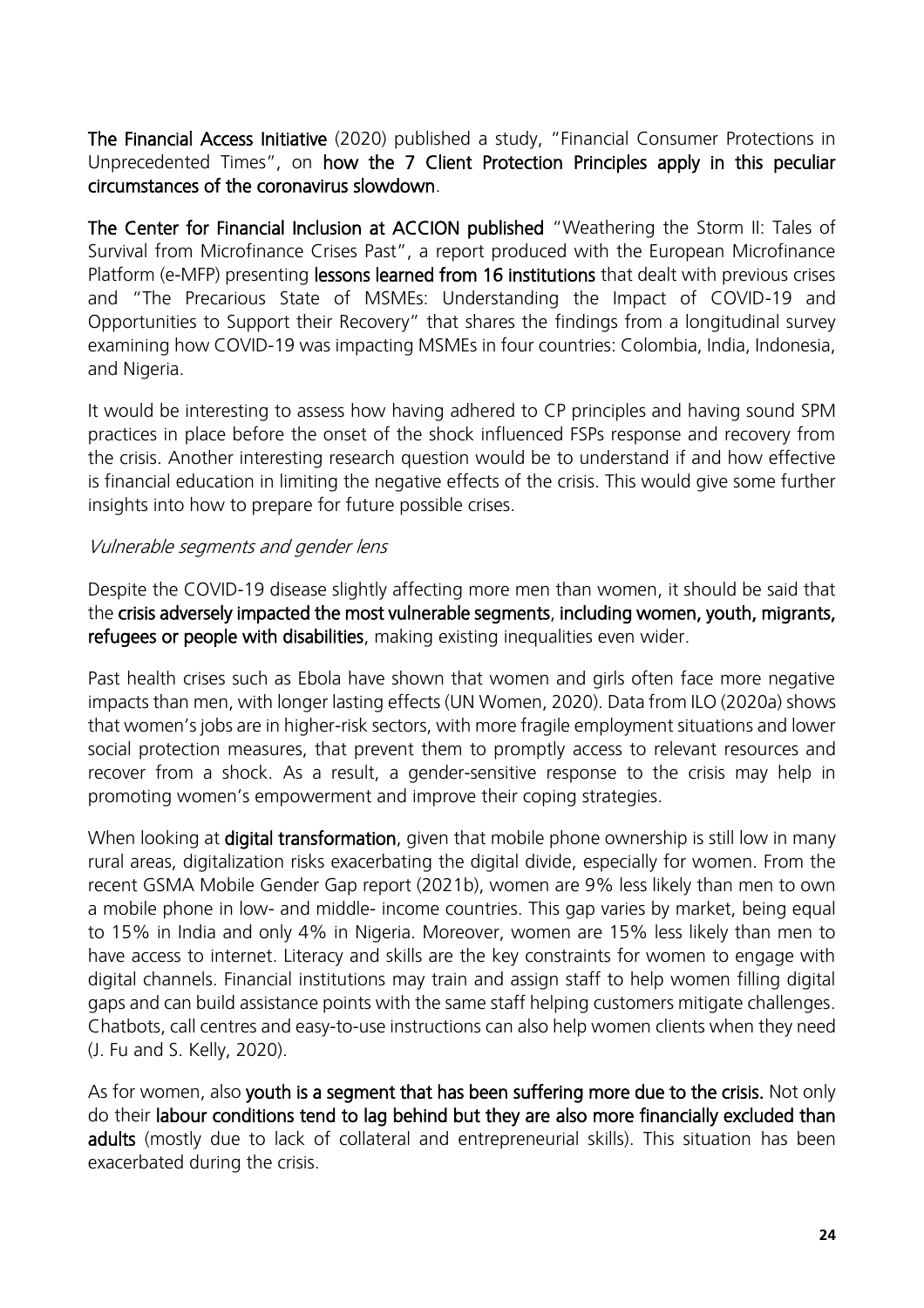According to ILO (2020b), 80% of the employed youth are in the informal economy, reaching a share of more than 95% in developing countries. During the crisis, more than 15% of young people lost their jobs. Further, the closure of schools in many countries may have encouraged the early interruption of studies, hampering future working possibilities. This can create a vicious circle that further broaden their vulnerabilities.

As discussed above, the COVID-19 crisis affected the entire financial inclusion value chain. Investors and donors, regulators, FSPs, and other service providers played an important role in keeping the financial sector afloat during the pandemic. As the financial sector succeeded in connecting vulnerable and underserved segments to formal financial services, more attention should be put now towards these segments where exclusion barriers are still relevant and have been amplified by the consequences of the crisis. It is crucial to first identify the key needs of these segments, considering clients' behavioural insights; and then, leverage a multistakeholder approach, engaging organizations that represent different categories, and offering tailored support.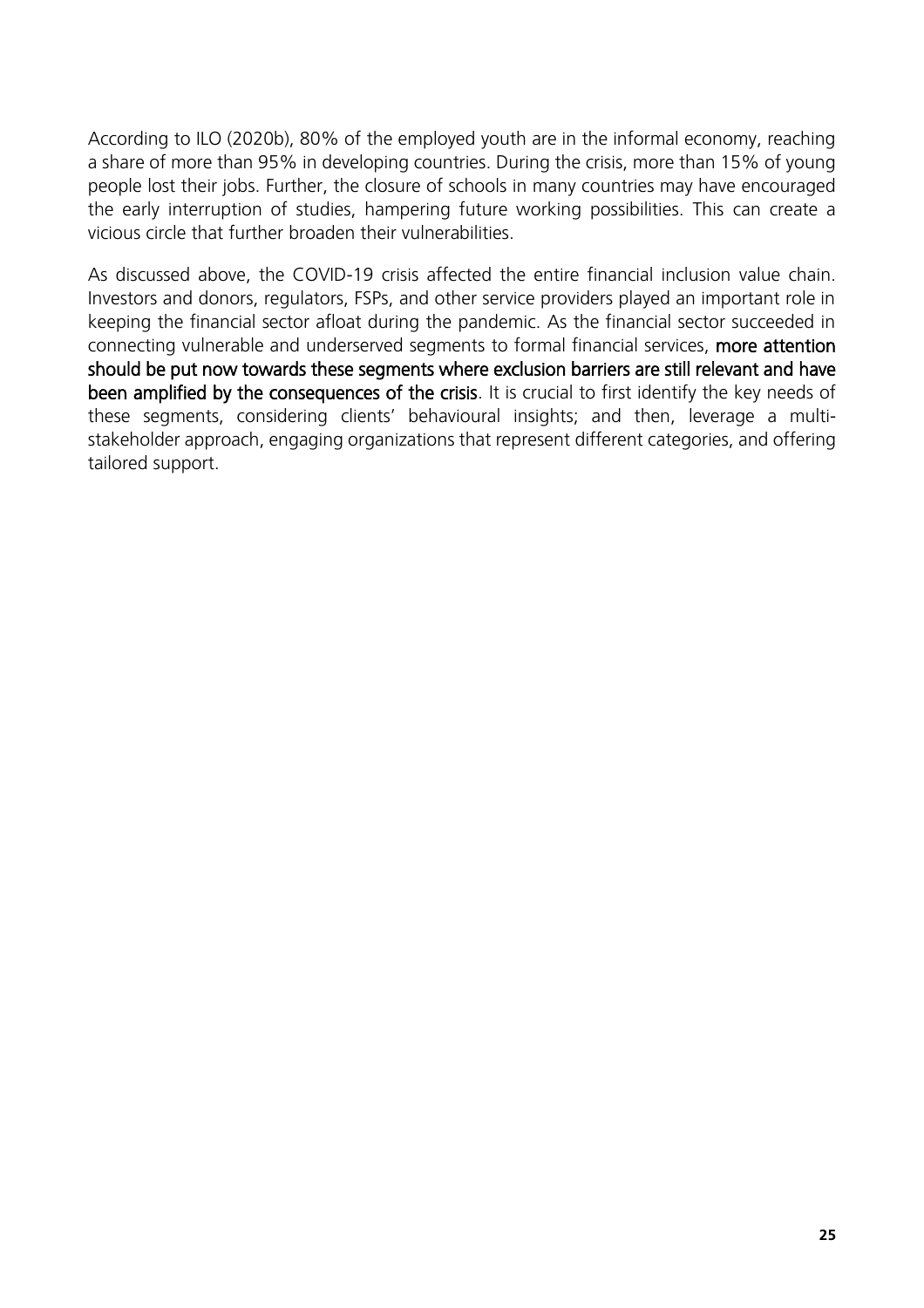## <span id="page-25-0"></span>Qualitative analysis - stakeholders' interviews

The findings from the literature review are complemented with a qualitative analysis aiming to have a deeper understanding of the effects of the COVID-19 crisis on key actors of the financial inclusion value chain. With this purpose, 25 international stakeholders were interviewed between July and August 2020 to illustrate practical cases and examples of how they have faced and addressed the challenges and risks of the pandemic. More specifically, the following were interviewed (see the complete list in the acknowledgement):

- 10 chief executives from 9 FSPs
- 9 investors from 7 institutions
- 3 regulators/supervisors and
- 3 practitioners from 2 financial inclusion organizations

The interviewees were selected according to the type of institution, profit orientation, the geographical coverage, and their role in the organization with the objective to capture diversity and representation of key actors within the financial inclusion value chain. Nevertheless, the selection of respondents had also limitations due to time, stakeholders' availability, and budgetary constraints.

In terms of FSPs (see Table 1), the institutions were selected according to their size, legal status, clientele served (rural versus urban, vulnerable segments), and lending methodology.

The investors interviewed provide debt and equity investments to a variegated typology of Tier 2 and 3 FSPs (MFIs, banks, or Fintech companies), and in some cases also to farmers and SME organizations worldwide.

Under the regulators and supervisors' category, 3 stakeholders with different roles were interviewed, namely a national central bank, an association of banking supervisors, and a consulting firm specialized in providing capacity-building programs to financial sector regulators and supervisors.

The section below presents the most significant and interesting findings coming from these interviews.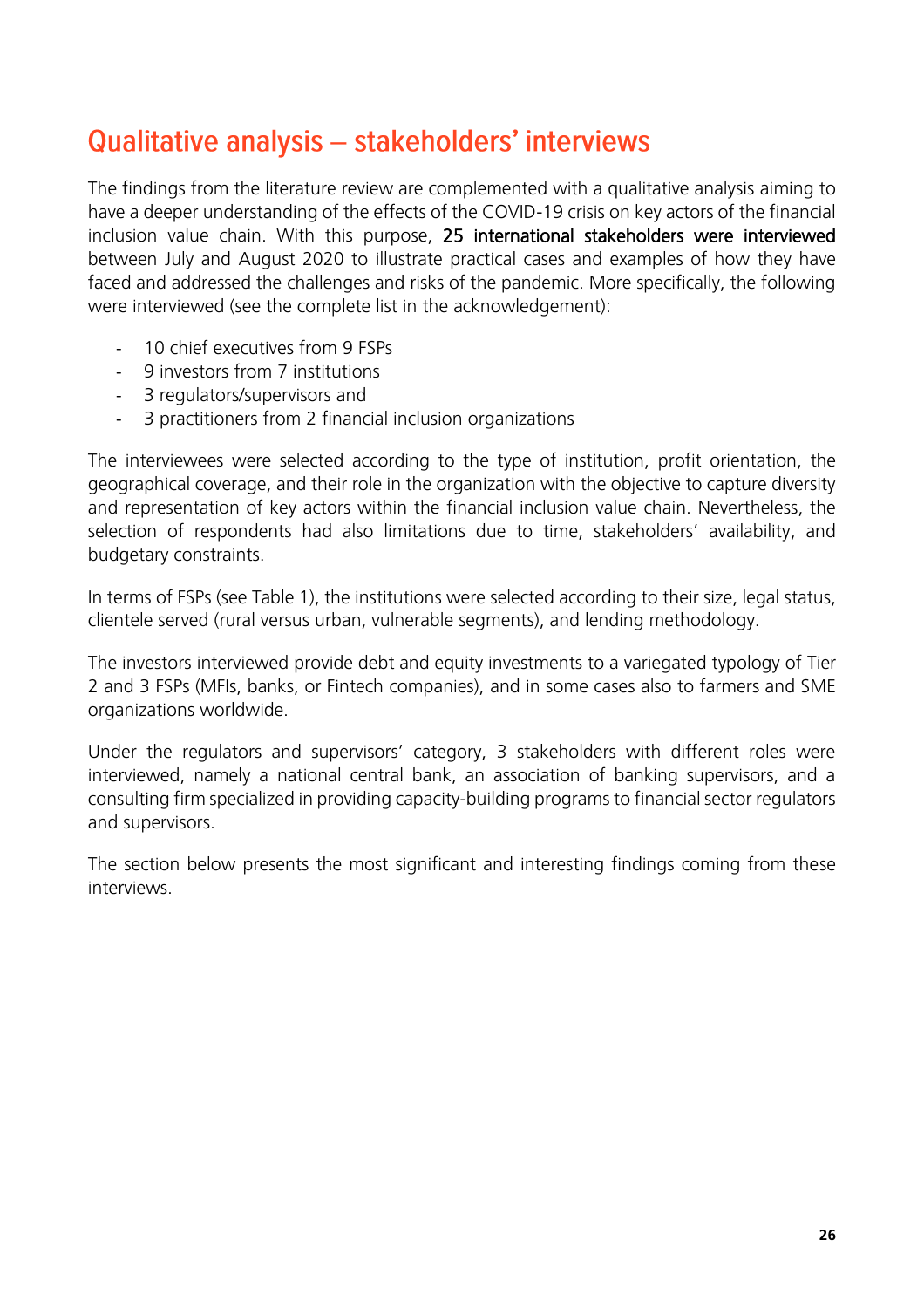| Name of the FSPs                                                        | Country        | Legal status                              | Key products and services                                                                   | Target                                                           | N. borrowers          | Gross loan portfolio<br>(Millions of USD) |
|-------------------------------------------------------------------------|----------------|-------------------------------------------|---------------------------------------------------------------------------------------------|------------------------------------------------------------------|-----------------------|-------------------------------------------|
| <b>Banca Afirme</b>                                                     | Mexico         | Bank                                      | <b>Business loans</b><br>Consumer loans<br>Savings - Credit and Debit card<br>Insurance     | People in the country                                            | n/a                   | 50<br>(Dec-20)                            |
| <b>Banco FIE</b>                                                        | <b>Bolivia</b> | Bank                                      | <b>Business loans</b><br>Savings - Credit and Debit card<br>Micro-insurance                 | Small and micro enterprise                                       | 195,786<br>$(Jun-19)$ | 1,734<br>$(Jun-19)$                       |
| COOPEC Support for<br>Women's Initiatives for<br>Self- Promotion (Sifa) | Togo           | Cooperative                               | <b>Business loan</b><br>Micro-insurance                                                     | Low-income women living<br>in northern Togo                      | 51,494                | 5.9                                       |
| Mutuelle pour Le<br>Developpement a la<br>Base                          | Benin          | <b>Mutual Savings</b><br>and Credit       | <b>Business loan</b><br>Savings<br>Micro-insurance                                          |                                                                  |                       |                                           |
| Musoni                                                                  | Kenya          | Microfinance<br>Institution<br>(cashless) | Business Ioan (Agri and MSMEs)<br>Consumer loan (education, emergency)                      | Low income and unbanked<br>people                                | 44,082<br>$(Jun-19)$  | 22.9<br>$(Jun-19)$                        |
| OXUS Tajikistan                                                         | Tajikistan     | Microfinance<br>Institution               | Business loan (Agri and MSMEs)<br>Consumer loan (green, home<br>improvement)                | Micro-entrepreneur and<br>farmers in rural areas                 | 14,308<br>(Dec 19)    | $13.8*$<br>$(Dec-20)$                     |
| OXUS Kyrgyzstan                                                         | Kyrgyzstan     | Microfinance<br>Institution               | Business loan (Agri and MSMEs)<br>Consumer loan (green, home<br>improvement)                | Micro-entrepreneur and<br>farmers                                | 8,399<br>$(Dec-19)$   | $8.6*$<br>$(Dec-20)$                      |
| <b>SAFCO Support</b><br>Foundation (SSF)                                | Pakistan       | Non-Banking<br>Finance<br>Company         | Business Ioan (Agri and MSMEs)<br>Micro-insurance                                           | Micro-entrepreneur<br>unbanked and<br>low-income people          | 91,359<br>$(Jun-20)$  | 13.3<br>$(Jun-20)$                        |
| Select                                                                  | Malawi         | Microfinance<br>Institution               | <b>Business loan</b><br>Consumer loan (housing, education,<br>emergency)<br>Micro-insurance | Micro-entrepreneurs, low-<br>income households, salary<br>earner | n/a                   | n/a                                       |

#### Table 1. Data and information on the FSPs interviewed.

\*estimates

Sources: Mix Market and FSPs websites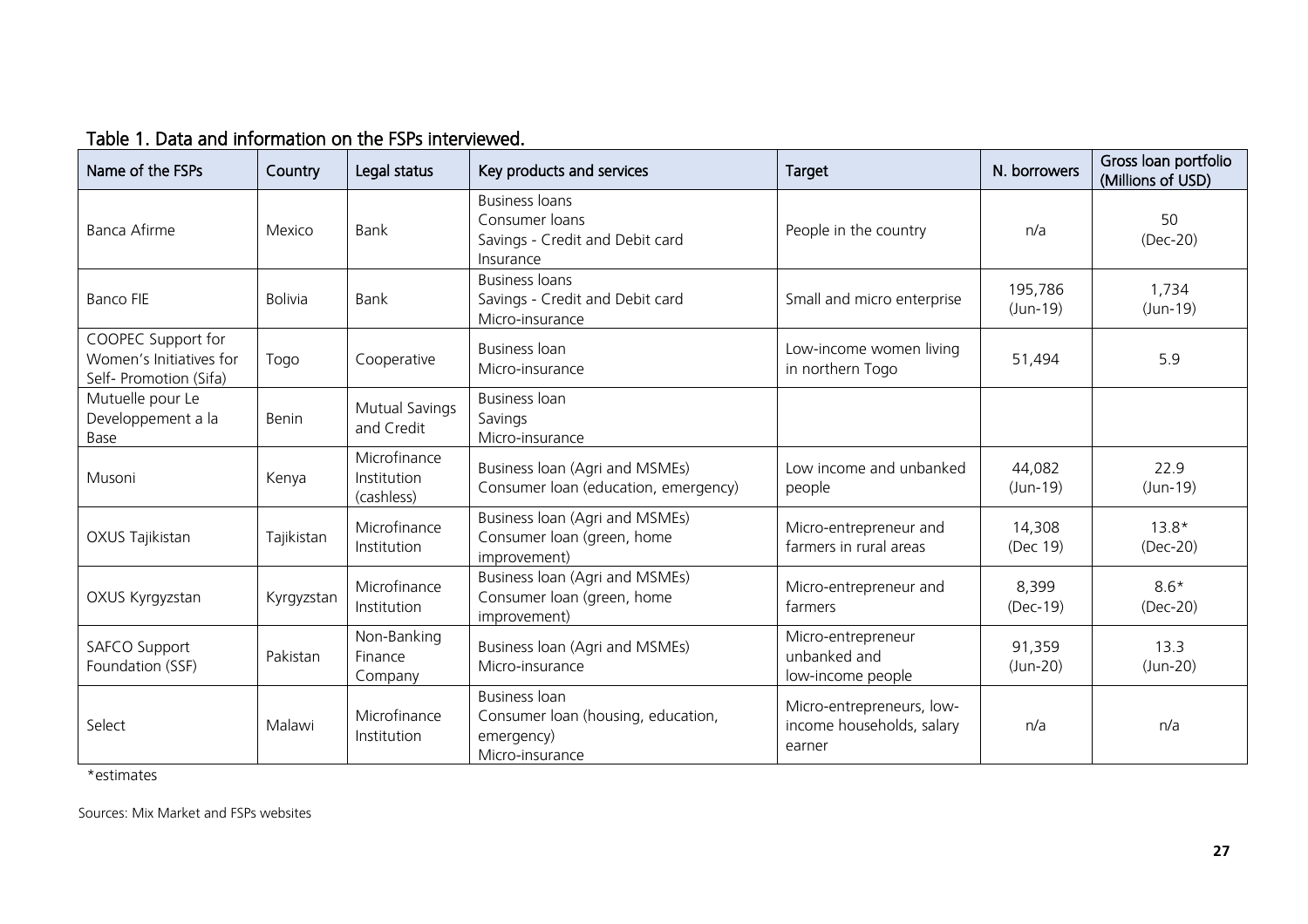## <span id="page-27-0"></span>Key measures taken and challenges

#### Clients: key effects from the pandemic and key measures offered to alleviate their indebtedness

As pointed out by the representatives of the FSPs interviewed, and in line with the findings from the literature review, the effects of the pandemic at client level were very heterogenous depending on multiple factors that influenced the clients' capacity to cope with such an unexpected shock.

Economic sector and type of employment have been key factors. In Togo, for instance (but also in Bolivia, Benin, and Kenya), the small businesses in the transportation and restaurant sectors were the most affected and almost all clients from COOPEC SIFA failed to repay their loan. Indeed, there was an increase in transportation costs that had an impact on the price of products, and the impossibility for these small commercial businesses to trade and sell due to the closure of markets and borders. In Kyrgyzstan, the most affected clients were employees, especially those engaged in the breeding sector. Also, some manufacturing firms producing final goods suffered because they could not receive raw materials from other regions. In Malawi, the situation was difficult for all SMEs, particularly those working with private schools (because of their closure). Conversely, employees in the public sector were less affected as their salaries were not reduced, but eventually delayed).

While in Benin, Bolivia, Tajikistan and Togo, the agricultural sector did not experience significant problems due to seasonality and given that there was no business interruption during the pandemic, in Kenya, some of the food value chains (such as tomato and sugar) were disrupted. In general, although restaurants and hotels were forced to close, the agriculture sector showed an increase in the overall demand, despite the difficulties of bringing products from producers to buyers.

For Banco Fie in Bolivia, clients' age group was an important determinant of resilience, as younger people are more flexible and able to more easily switch to other economic activities, and their health is normally less affected if they are infected with COVID. However, as mentioned above in the "Cross cutting issue" section, youth are in general more vulnerable and were more negatively impacted by the crisis.

To respond to the income reduction due to profit losses among their clientele, and to reduce the credit pressure on clients, all the FSPs interviewed have taken extra ordinary debt relief measures, either those imposed or recommended by the central bank/supervisory authority, or measures individually introduced by the FSPs. The most common measures consisted of loan rescheduling or restructuring, allowing for some months of grace period, not accruing interest or without late payment fees.

In many cases, FSPs took ad-hoc measures tailored to the clients' segments or products. Musoni, in Kenya, offered additional moratorium to clients in the most affected sectors - schools, restaurants, hotels, and other small businesses dependent on imports, especially from China. Rather, Banco Fie in Bolivia, granted the possibility of postponed reimbursements only to clients with small-sized loans (between 100 - 20 thousand USD) and offered new consumption loans to those clients with good payment histories. Afirme, in Mexico, in case of group lending,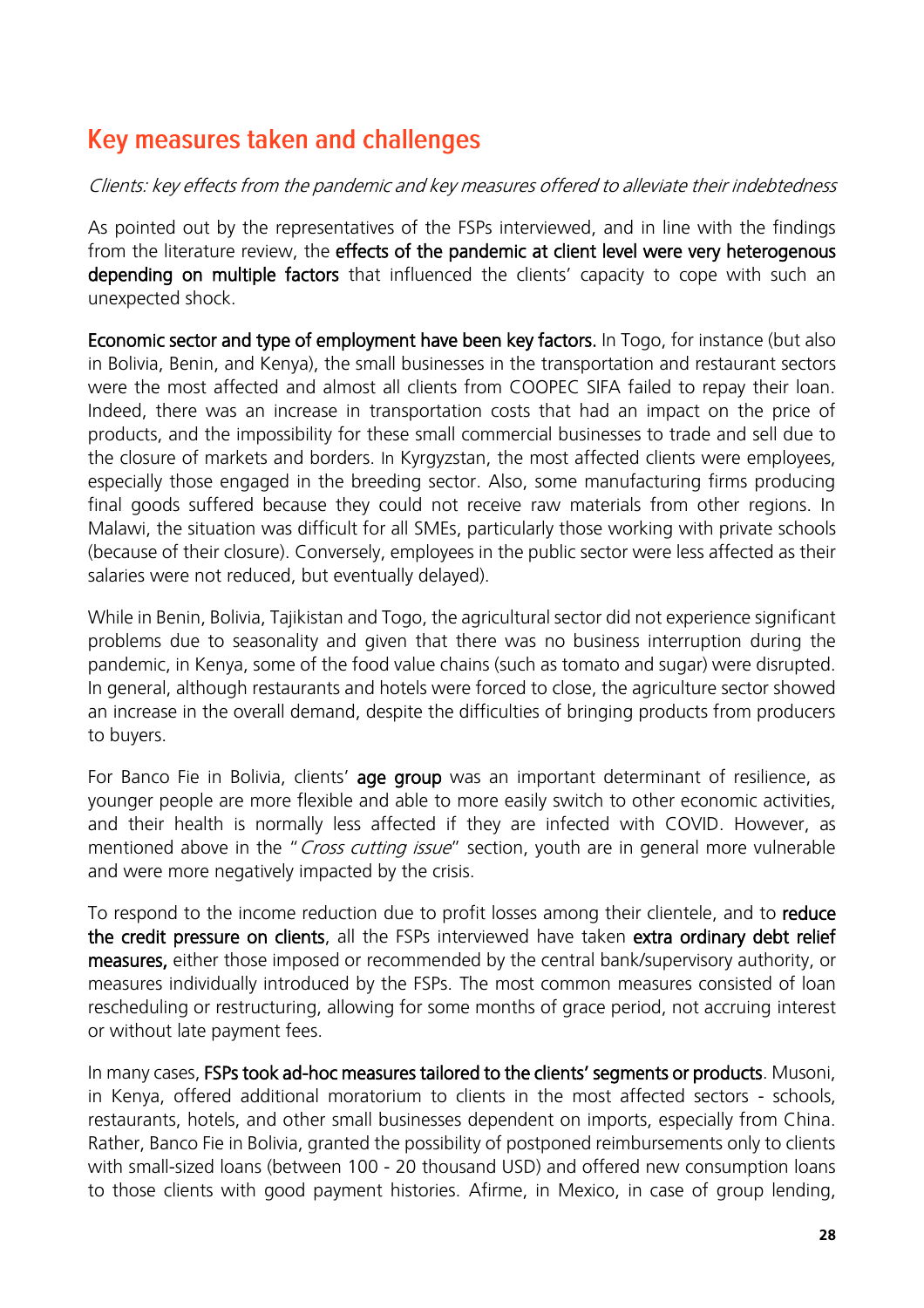cancelled a portion of the principals to be repaid based on the loan cycle and group behaviours. These examples show the importance of monitoring the evolving social and economic context as well as the situation of each individual customer to promptly act with tailored solutions.

#### FSPs: key measures taken to alleviate clients' indebtedness and key challenges

At the outbreak of the COVID-19 pandemic, FSPs had to protect and safeguard both staff and clientele. Accordingly, all the interviewed FSPs have put in place safety measures in line with the World Health Organization requirements or national protocols to assure confidence among staff and clientele and to overcome operational and logistical issues. They have provided the necessary Personal Protective Equipment (PPE) to staff (such as masks, sanitizers, etc.), allowed for remote working where feasible, and split the team into shifts. In Bolivia, Banco Fie provided transportation solutions for their employees and life insurance to all workers.

Despite measures taken to avoid loan defaults, most FSPs registered a sharp deterioration of the portfolio quality. According to the interviewed FSPs, the increasing credit risk was indeed their most critical problem. As the economic activities of the clients were increasingly impacted, FSPs were more likely to register delays in repayments. In some cases, the par30 reached unprecedented peaks. Musoni experienced a dramatic increase up to 35% in mid-2020, from a pre-crisis average of 10%. OXUS Kyrgyzstan, who faced non-performing-loan issues even before the pandemic, showed a further increase in the par30 after the onset of crisis. SSF saw a threefold increase of par30, despite still within reasonable levels. In addition, most of the FSPs interviewed saw around half of their portfolio restructured (i.e., Afirme, Banco Fie, SSF, and OXUS Kyrgyzstan).

In contrast, Select (Malawi), who mostly serves public sector employees did not register significant arrears in the repayments because clients were dependent on government salaries. Similarly, COOPEC SIFA whose portfolio is mostly concentrated in the agriculture sector did not register an important increase in par30.

The greater resilience of the agri-sector and, in general, the less restrictive lockdown policies in rural areas (compared to urban areas) turned to be a strength for the interviewed MFIs that operate mostly in rural areas and specialize in agricultural lending.

Within this context, this report found that the major challenges for FSPs were in loan collection and consequently new loan disbursement, that can be summarized with the following table: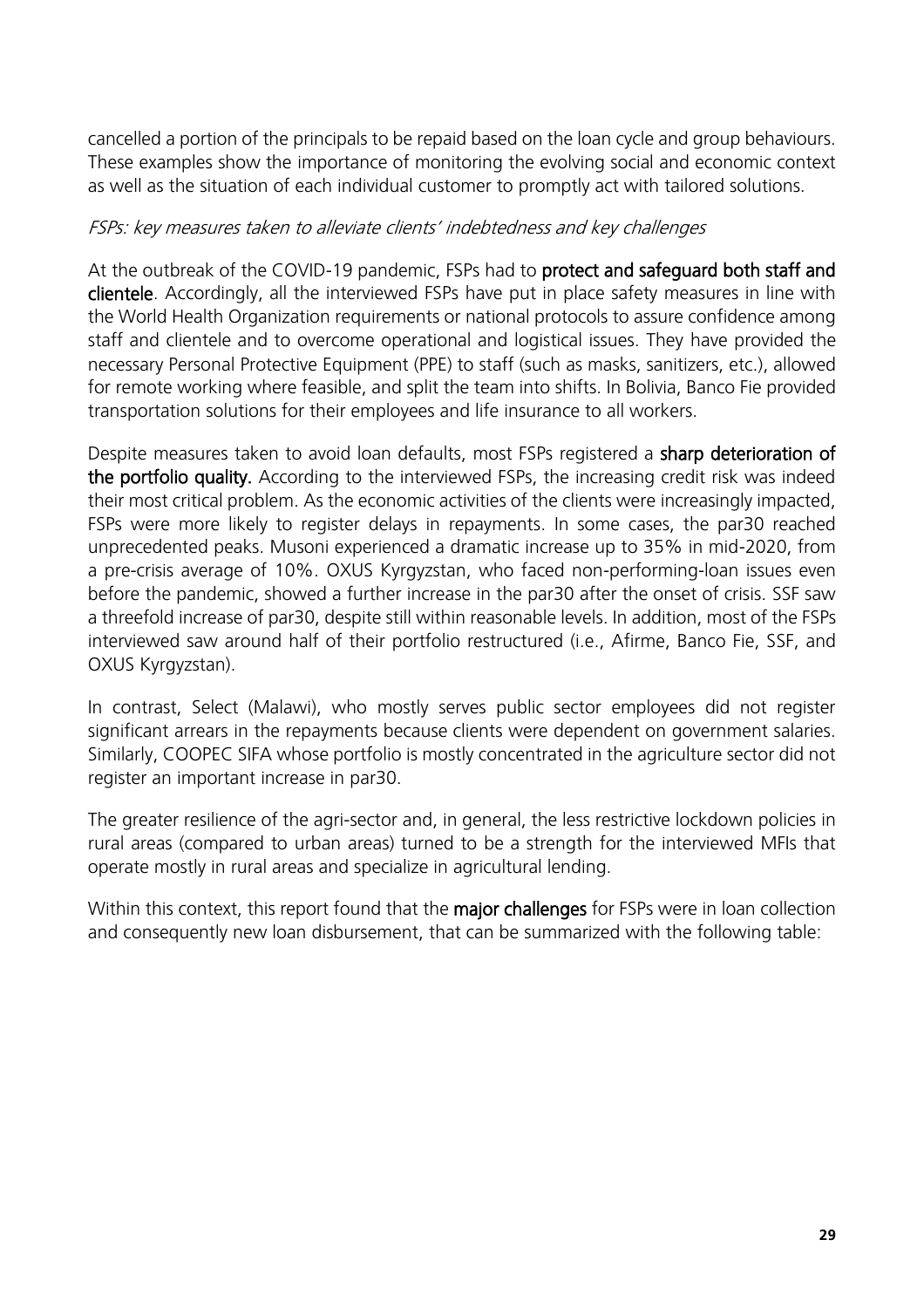#### Table 2. Major challenges for FSPs

#### Problems with loan collection

- Clients' income reduction (difficulties to repay) and moratorium
- Movement restrictions and limited monitoring

#### Limited loan disbursment

- Liquidity issues or conservative strategies
- Clients' profile got riskier
- Difficult to assess clients remotely

The **problems with loan collection** were related to the clients' income reduction and subsequent impossibility to repay their loans on time – which has been accommodated by moratoria measures. Further, loan collection was also affected by movement restrictions that prevented loan officers from visiting and monitoring clients. For those FSPs whose business model was based on a close relationship between clients and credit officers, daily disbursement and collection operations eventually slowed or were interrupted. In Togo, where the microfinance sector goes deep into the rural areas, and the relationship between client and loan officer plays an important role, the sector was particularly hit. Dealing with group lending in a time of social distancing and with a maximum number of people allowed in gatherings was also a challenge. Afirme in Mexico tried two solutions for the loan collection. Following national rules, at the beginning of the pandemic it continued the physical meetings with smaller sub-groups. Then, it realized that peer enforcement is more efficient with all group members gathered and started successfully organizing meetings through an online platform.

The second major challenge for FSPs is related to loan disbursements. While many clients were/are in need of extending the repayment schedule of their existing loans, in Kyrgyzstan, Malawi, and Pakistan there was also an increase of the financial demand to compensate for income, profit and cash flow reductions. However, with a slower loan recovery and increased levels of risk of existing and potential clients as a consequence of the economic hardships, FSPs were not fully able or willing to renew loans from existing clients or to finance new clients.

Also considering the difficulties to conduct proper loan assessments remotely, several FSPs decided to limit or suspend loan disbursement to new clients. As a consequence, in some cases, loan disbursement was concentrated on the upper segments of their existing clientele. This point is very important as the FSPs may automatically exclude the most vulnerable and in need clients (see further section on mission drift "Risks and mitigation measures"). Afirme, for example, concentrated new disbursements to those groups with good credit history and good behaviours; SSF launched top up loans only for existing clients.

Nevertheless, liquidity issues have proved to be less severe than expected, in line with the findings from the IFC survey presented in the introductory section. Despite the literature pointed out that disbursing emergency loans in a period of crisis is not the best solution (Chan, 2020; McGuinness, 2020), where feasible, some FSPs continued disbursing loans to support the local businesses and households (albeit with some limits): (i) COOPEC Sifa continued disbursement thanks to the access to government funds for farmers; (ii) Musoni did not stop lending but tightened the screening process; (iii) OXUS Kyrgyzstan and OXUS Tajikistan limited the maximum loan amount for the riskier segments. Among the main topics discussed during the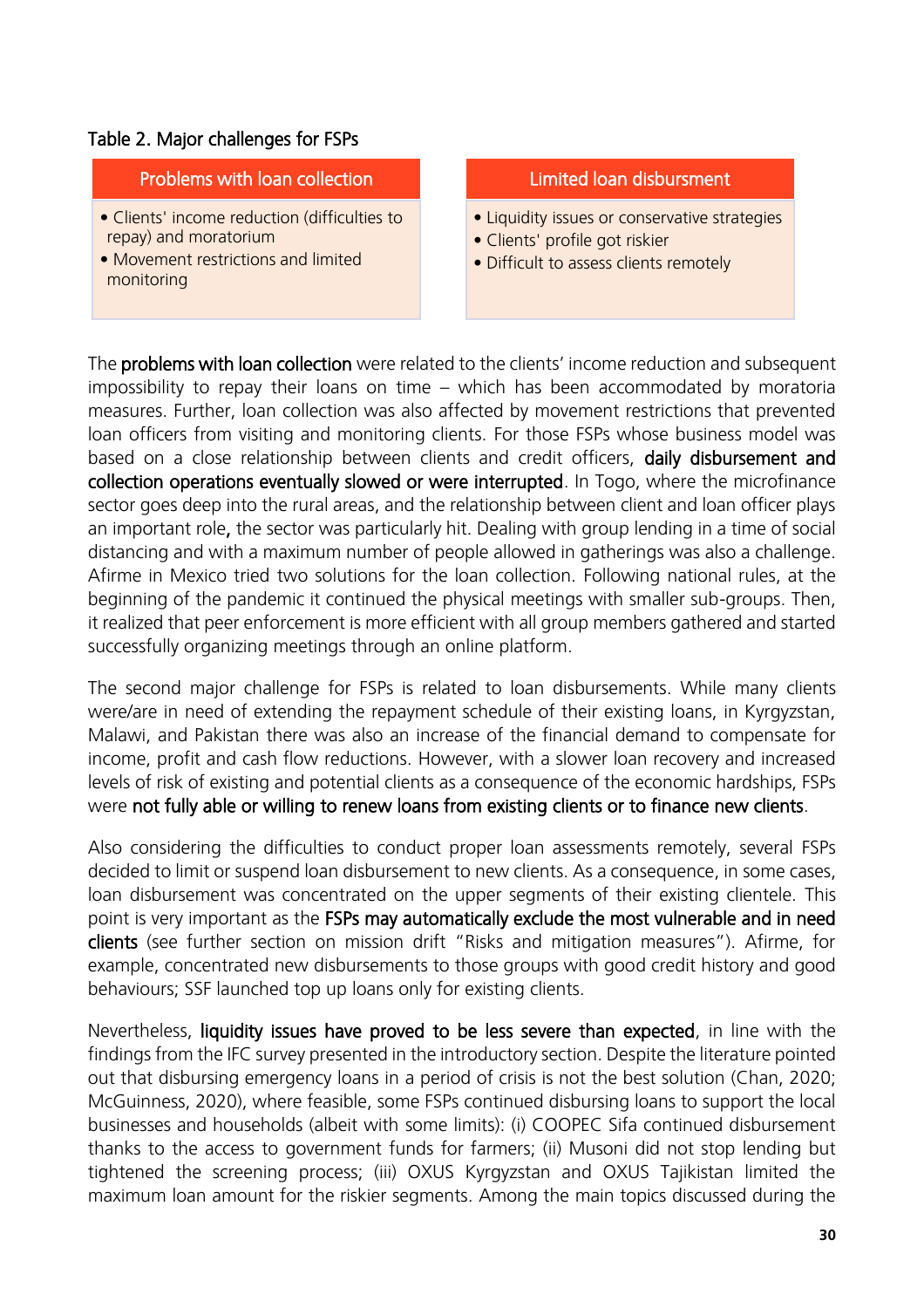interviews with the FSPs, the importance of looking at a social impact perspective and the attention towards the market segments were of great interest. This is a positive sign of acting as responsible financial institutions.

For those FSPs with sound governance, and with loyal shareholders and investors willing to support them, liquidity issues were of secondary importance. This is the case of Musoni, who asked for **capital injection** from its shareholders, or OXUS Kyrgyzstan that negotiated to reschedule the repayment of the principals with its international investors. These measures prevented them from suffering from any liquidity problems. By contrast, Select Malawi who had liquidity problems already before the pandemic, suffered from a lack of funding even though the portfolio quality was not particularly affected by the crisis.

#### Investors and donors: key measures taken to alleviate FSPs problems and key challenges

Social investors demonstrated to be prompt and proactive in reacting to the pandemic. All investors interviewed offered a number of forbearance instruments (re-negotiation of principal or interest payments and covenants) and some of them also offered capital injections to alleviate the credit pressure faced by the FSPs and to address their liquidity needs.

It was observed among the FSPs interviewed that those with stronger networks (such as OXUS, or Afirme which is part of a financial group) received significant support from their lenders. In some cases, these measures were of some alleviation, as for the case of SSF in Pakistan where lenders put on hold principal payments for one year (despite that they refused to provide additional lending).

As pointed out by some investors, it is important to be understanding and ready to waive or renegotiate covenants with the investees. In turn, investors required a frequent (weekly or monthly) reporting of the FSPs activities to be regularly informed on the situation and its evolution.

Given the rapid evolution of the pandemic, having updated and truthful information on the FSPs performance has been fundamental because the crisis effects in some cases are not fully reflected in the financial indicators and, of course, not reflected in the existing financial statements. For example, in some countries the regulators do not ask financial institutions to track the portfolio under moratoria as part of the rescheduled portfolio, it is counted as performing loans; or the reduction of expenses (due to branch closure or salary cut) can produce an improvement of the operating expenses that somehow can balance the losses. Further, when dealing with credit risk management it is important that all elements (i.e., moratoria, rescheduled or restructured loans, and write-off) are clearly distinguished in the portfolio analysis to avoid a biased picture of the reality.

Investors/donors' support was relevant not only for the debt relief measures, but also for allowing FSPs to improve some practices in the field or take advantage of the arising opportunities. Investors indeed realized that younger and less formalized institutions have further need to strengthen their capacity. Appui au Développement Autonome (ADA) provided financial support to develop a continuity plan for COOPEC SIFA in Togo and *Mutuelle pour le* Developpement a la Base (MDB) in Benin, as well as to buy kits and telephones to continue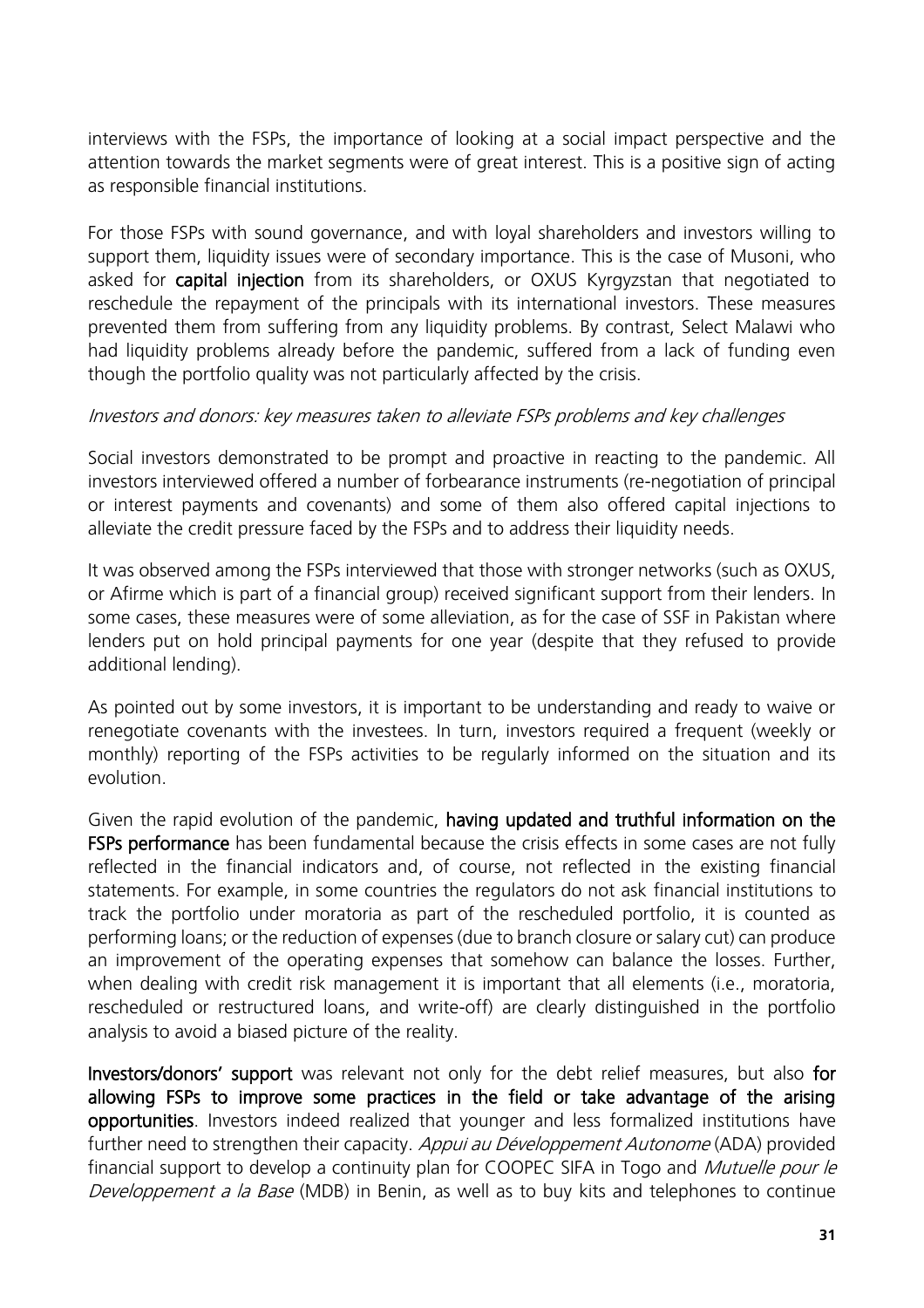communication between loan officers and group loan members. Alterfin rather supported its MFIs to purchase the required PPEs. On the other side, stronger FSPs may need more capital (in form of equity or debt) to invest in new technologies or take advantage of emerging opportunities.

As for the FSPs, liquidity was also an issue for some investors. They had also to look at their shareholders and funders to make sure that they also could retain the necessary liquidity to be fully committed to their partners.

The liquidity shortage limited funding to their existing clients. In some cases (such as the Luxembourg Microfinance and Development Fund), disbursements were stopped to keep a conservative approach and observe the evolution of the pandemic. Almost all (except a few cases for Verdant and Bamboo Capital Partners) confirmed that disbursement to new clients was put on hold due to the impossibility to carry out field due diligence and the potential higher risk of the FSPs.

The crisis showed that the collaboration between investors got stronger and was crucial. Most of the interviewed investors declared that major decisions have been taken in concert with the other lenders, preferring lenders-group arrangements, rather than bilateral arrangements with the institutions. This is important when dealing with the same institutions to ensure the adoption of measures that are coordinated and balanced, and to share data and information on the sector with the investors' communities. These principles are also illustrated in the MoU signed by 9 MIVs that has been discussed in the literature review part or this report.

Cooperation between investors can take different forms. As told by Alterfin, another investor had organized a field visit to carry out due diligence on an organization in Nicaragua that at the end could not proceed because of the pandemic. Therefore, Alterfin, who visited that institution a few months before, shared the field visit analysis with all key findings and this collaboration resulted in a co-investment agreement.

#### Regulatory framework: key measures taken to support the financial sector and key challenges

Preserving financial stability, as well as availability and continuity of financial services provision, are the key objectives of financial regulators to avoid systemic risks. Nevertheless, this has been very challenging given the magnitude of the problem that transversally hit all countries and regions, and the need to balance relief for the clients and the FSPs. The pandemic is likely to delay the progress of financial inclusion across the globe as the financial sector has been struggling to manage the shock.

For the end-clients, governments distributed financial aid to households and enterprises. In many cases, they have promoted electronic wallet solutions and other digital options.

In all countries interviewed, Central Banks implemented or proposed debt relief measures in support of borrowers. The most common measure was the introduction of a moratorium, voluntary or mandatory, in general between 2 and 6 months. The role of policymakers and regulators is to support the sector with a mix of interventions including, in addition to debt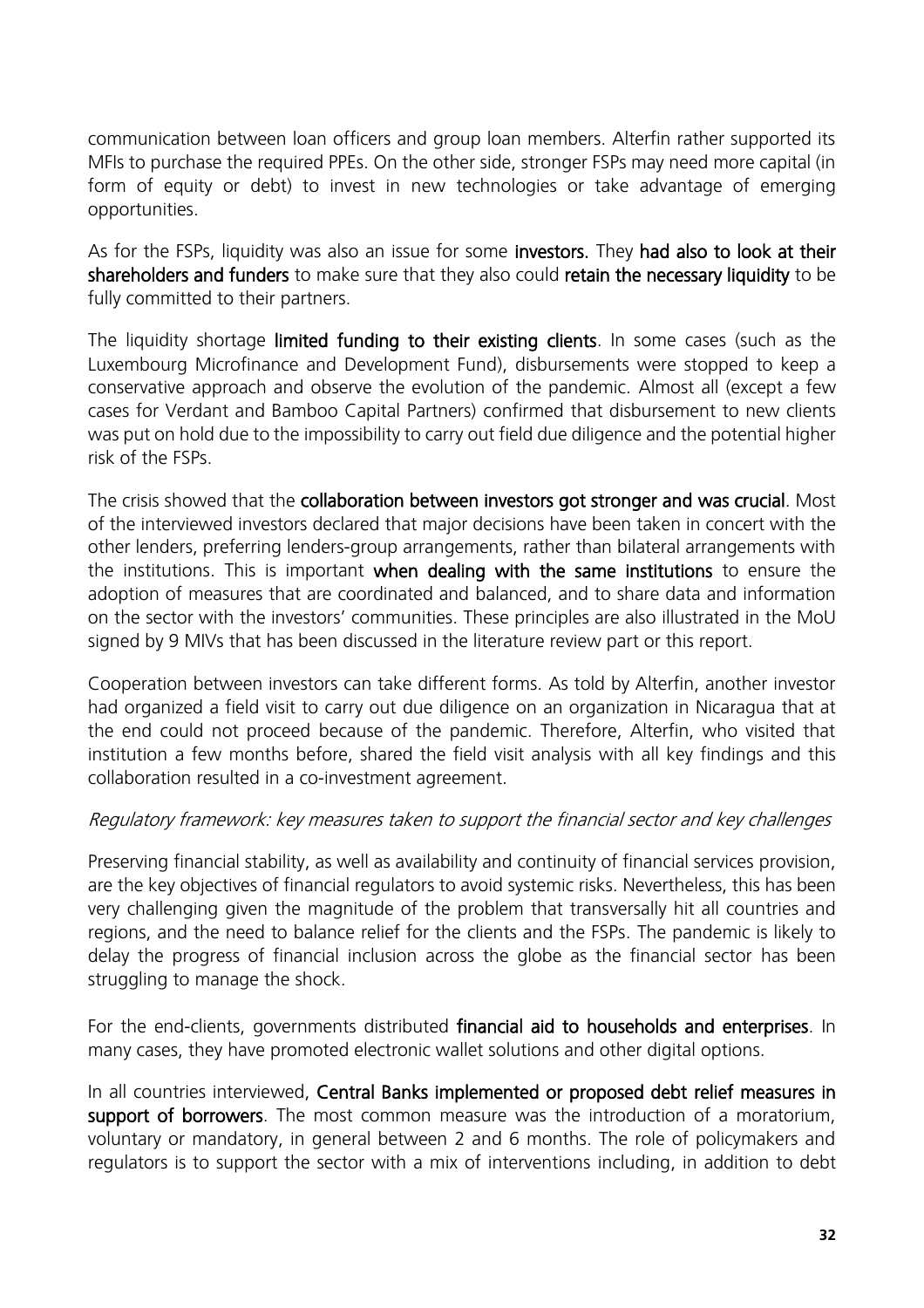relief measures, capital injection or grants, settlement of guarantee funds or other mechanisms to support the financial sector.

In Mexico and Tajikistan, the Central Banks proposed a loan loss provisioning relaxation, reducing the obligatory reserves for the portion of portfolio under moratoria, and ASBA proposed more flexible NPLs' classifications.

Further to directly support FSPs, in some cases, such as the State Bank of Pakistan or the Central Bank of Bolivia, they created a subsidized credit line or guarantee fund to manage the liquidity risk. In Togo, MFIs had the opportunity to access an existing credit line specifically for the agriculture sector and the government offered some benefits in terms of utilities payment for the initial three months from the outbreak of the pandemic.

According to the stakeholders interviewed, in some cases the support from the Central Bank did not sufficiently accommodate the microfinance industry but focused mostly on the banking system. In both Tajikistan and Malawi, for example, they injected liquidity only for the banking sector. Actually, MFIs in Malawi or from the UOMEA area have asked for a credit facility line for MFIs that was not however considered. Advocacy of FSPs jointly with their local networks served to obtain further support.

#### Digital innovation: key changes registered in the use and service delivery and key challenges

When talking about **digital innovation**, countries and FSPs have seized this opportunity depending on the level of infrastructure, access to technology, connectivity, and existing digitization culture at institutional and country level. Where the seeds for promoting digital transactions were already set, the COVID-19 pandemic has sharply increased its use. In other cases, with less innovation and where the country infrastructure was still inadequate, the digital transformation registered slower improvements.

FSPs took advantage of existing DFS to further increase their usage. OXUS Kyrgyzstan already had some ATMs in a few branches. After realizing that the pandemic contributed to the increase in the volume of transactions, they decided to install them in every branch.

In Pakistan, SSF was relying on its agents' network to collect the payments, especially in the rural areas. During the pandemic, many of the agents' shops were closed because they were not classified as "essential" economic activities, allowed to operate by the government. To adapt to this regulation and ensure continuity of loan repayments, SFF expanded its network with a new network of agents also engaged in essential businesses (such as groceries and medical stores).

The majority of the interviewed FSPs reported an increase in the use of digital channels for communication with their clients, especially during lockdown, through an application that requires an internet connection and the use of a smartphone (such as WhatsApp, Viber, or Skype). OXUS Kyrgyzstan, for example, started to use phone calls and WhatsApp to receive applications by clients for restructuring and to negotiate related conditions with each of them. As mentioned, Afirme in Mexico stopped field visits to their groups and introduced digital platforms such as Zoom and Skype to run their weekly group meetings.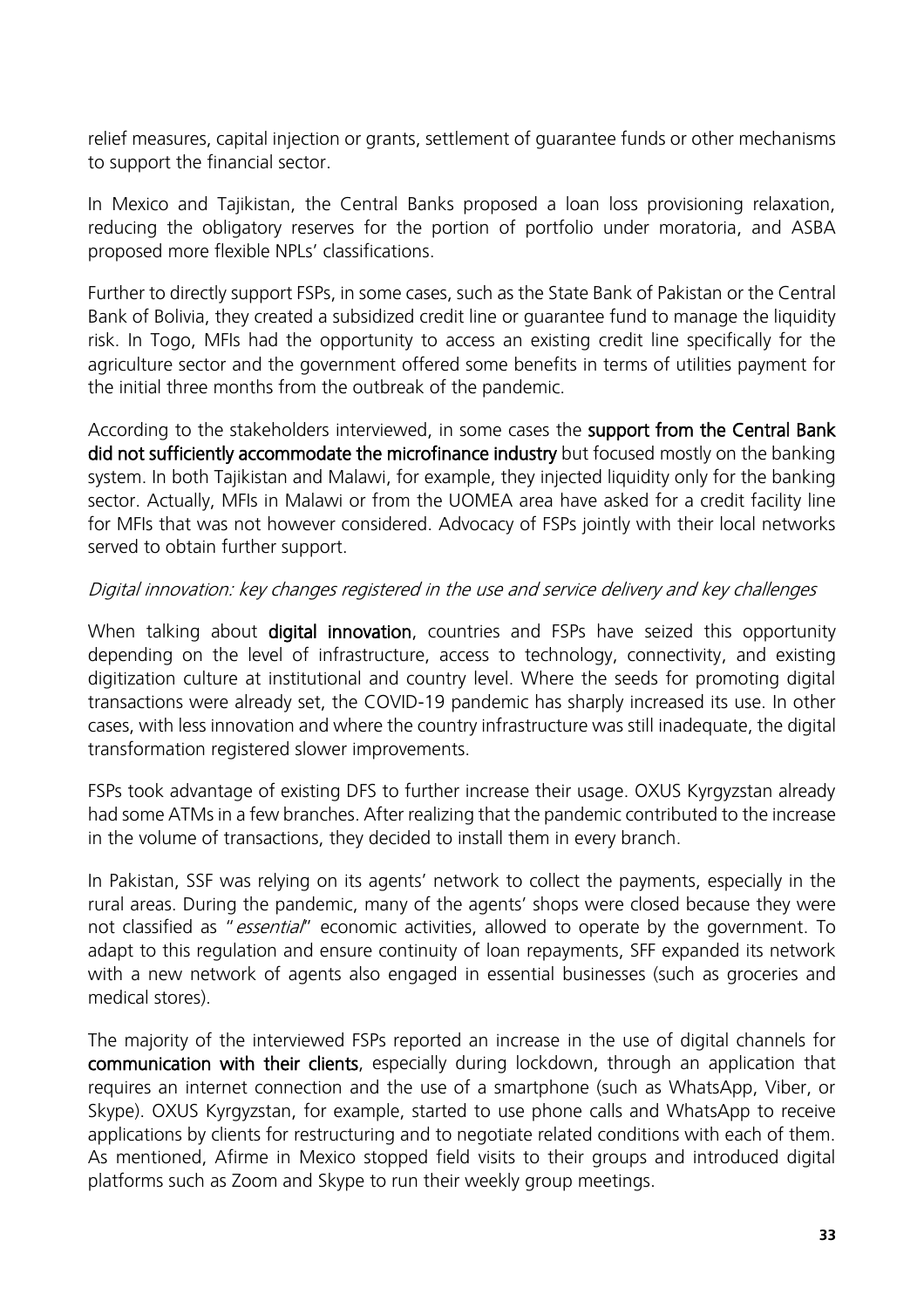As pointed out by the Toronto Center, an organization that provides practical training for financial regulators and supervisors, in some cases, the absence of digital payment systems has made government safety net pay-outs inefficient and difficult to handle; and in any case, where the Electronic Know Your Customer (e-KYC) identification was not possible, people had to queue at bank branches to validate their identification and to receive cash payments. Inadequate identification protection triggered digital fraud. The National Banking and Securities Commission in Mexico (CNBV) has noticed an impressive increase in cyberattacks against FSPs.

In markets with low mobile penetration and poor infrastructure, it was not possible to foster digital solutions. This is not only a matter of investment from FSPs, but actually a problem related to the general environment. In Malawi, the IT infrastructure is limited in terms of internet service providers, with just a couple of reliable players, and connectivity downtime remains a challenge. Internet is quite expensive in the country, and it cannot be afforded by the microfinance institutions' clientele, typically rural and low-income people. The pandemic has indeed exacerbated an existing and well-known problem.

## <span id="page-33-0"></span>**Risks and mitigation strategy**

#### Clients

During the pandemic, the financial needs of low-income population increased to meet the new cash-flow dynamics, balance any income reduction and invest in their business activities. In this regard, the biggest risk they have faced is related to the credit crunch and potential increase of their financial exclusion. FSPs had difficulties in disbursing new loans, especially to new clients. As a result, particularly non-clients have undergone a sort of credit rationing, where supply does not meet demand. Select Malawi, for instance, decided to stop expanding into the private sector; COOPEC Sifa in Togo have increased their lending in agriculture because it showed to be the most resilient sector, and consequently reduced the disbursement among the most affected sectors. Kyrgyzstan OXUS have also become more stringent, and have tightened its screening process. This behaviour could create a credit crunch that affects low-income people, likely the most in need and vulnerable.

In terms of **client protection**, likely the most widespread risk is related to **aggressive and abusive** loan collection. FSPs in need of liquidity could adopt irresponsible practices to recover the loans among clients that on their own side have difficulties in repaying; <sup>12</sup> or alternatively, FSPs with collateralized loans could force the clients to sell the collateral or seize the assets, which they would have not done in a normal situation. Other potential risks are related to:

- Not tailored products: this risk is relevant for new disbursements, especially if the FSPs move to other client segments, and do not have products adapted to the needs of the new clientele.

<sup>12</sup> In a study conducted in Pakistan by Oxford Review reveals that, although 60% of loan officers said they offered repayment flexibility to borrowers, 96% of clients said they had not been offered repayment flexiblity duri the crisis. This circumstance could be a consequence of loan officers' income earned based on the repayment of existing loans and new loans disbursements. In fact, while this type of incentives structure enhances the effic of MFIs in normal times, it implies that, given the hard times to face some loan officers were still demanding repayments from customers, even when senior staff have established policies creating repayment moratoriums (K Malik, 2020).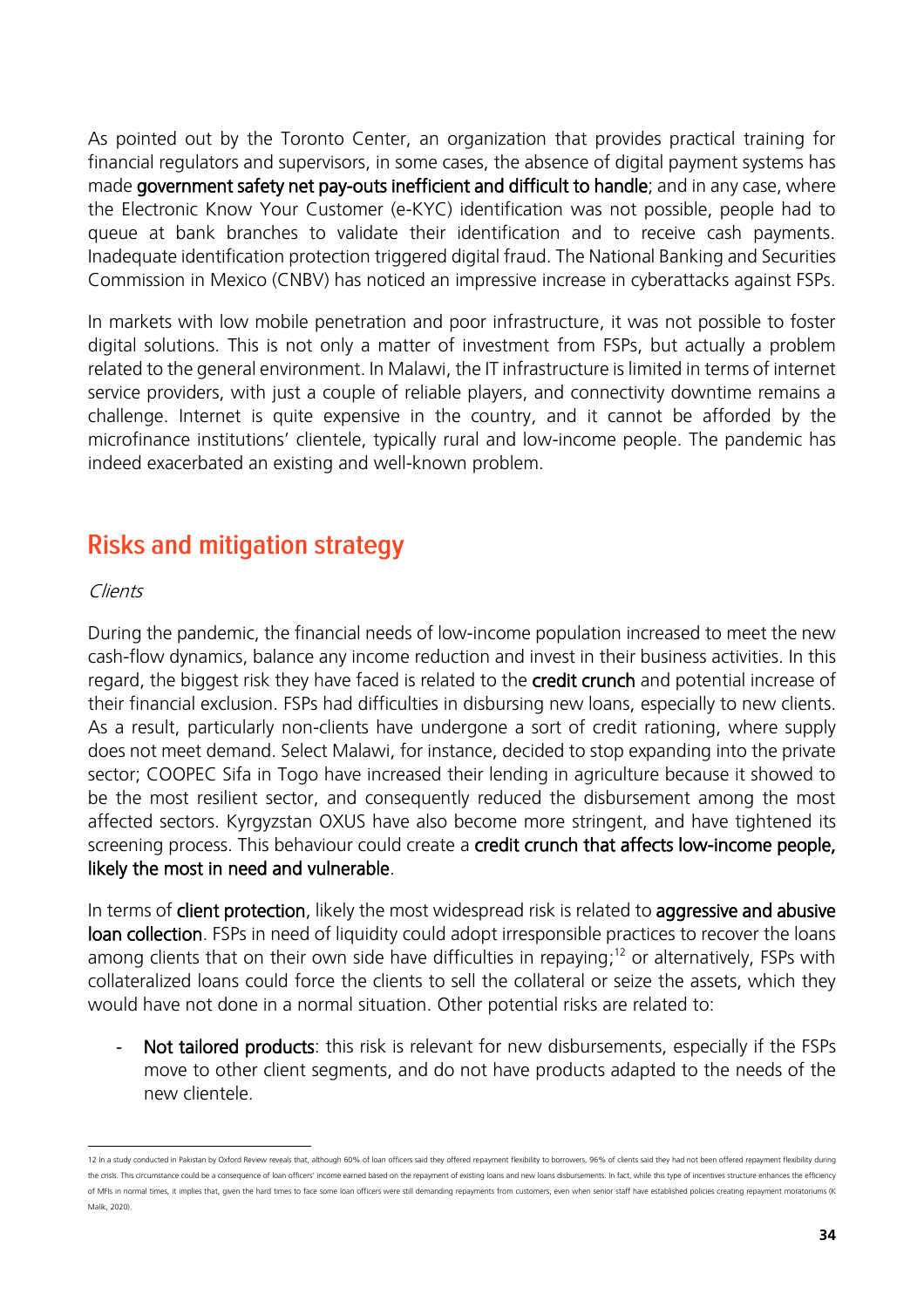- Not transparent communication: FSPs may not have clearly communicated the forbearance measures (cases in which they apply, how to request, impact on the Credit Bureau, costs and fees, etc.).
- Lack of privacy: remote working (downloading files from the internal MIS, bringing loan files home) and digitalization may affect the procedures to protect customers' information and the ways to ask for their consent
- Lack of complaint mechanisms: clients may not have full access to the complaint mechanisms available (when for instance branches were closed or staff were in smart working – in case of call centres).

The use of DFS exposes clients to some CP-related risks. It could lead to irresponsible borrowing and over-indebtedness, data privacy breaches and low levels of transparency, among others.

Other minor risks clients have been exposed to are related to:

- Savings-panic: As the pandemic started spreading, the uncertainty created some initial panic among customers that led them to increase savings withdrawals. This was for example observed in Togo by COOPEC SIFA, where however the situation stabilized in one month.
- Risk of changing repayment culture and moral hazard: Even though the microfinance sector has been always characterized by high rates of repayment<sup>13</sup>, the moratoria interventions could affect the credit payment culture. This was not however registered among the FSPs interviewed (particularly among Banco Fie and OXUS Tajikistan) who perceived that the good payment culture among their clientele and their reluctance to be perceived as risky played a role.

#### FSPs

During the pandemic, the FSPs have been exposed to a number of significant financial risks such as the (i) operational (ii) credit, (iii) liquidity, (iv) solvency and (v) exchange risks.

The first risk FSPs had to cope with is the **operational risk**, especially during the first months of the pandemic, and in those countries that adopted stringent lockdown measures, with FSPs closing their branches and promoting remote working for their staff. Where branches were allowed to stay open, FSPs had to align with government requirements and adopt all safety measures, including social distancing. In both cases, the operations of the FSPs were slowed down, with the consequent risk of not fully serving their clients and the impossibility or limitation to recover payments.

To promptly react to the emerging risks and ensure continuity of operations, FSPs implemented business continuity plans (where not available, such as Select or MDB, FSPs designed an ad-hoc plan). In general, these plans include internal crisis management systems, the definition of roles and responsibilities, priority operations, and key personnel, as well as a risk map, with different scenarios and potential strategies to adopt.

<sup>13</sup> According to the "Microfinance Barometer" (2019), in the last ten years, globally on average, par30 was ranging between 6 and 7%.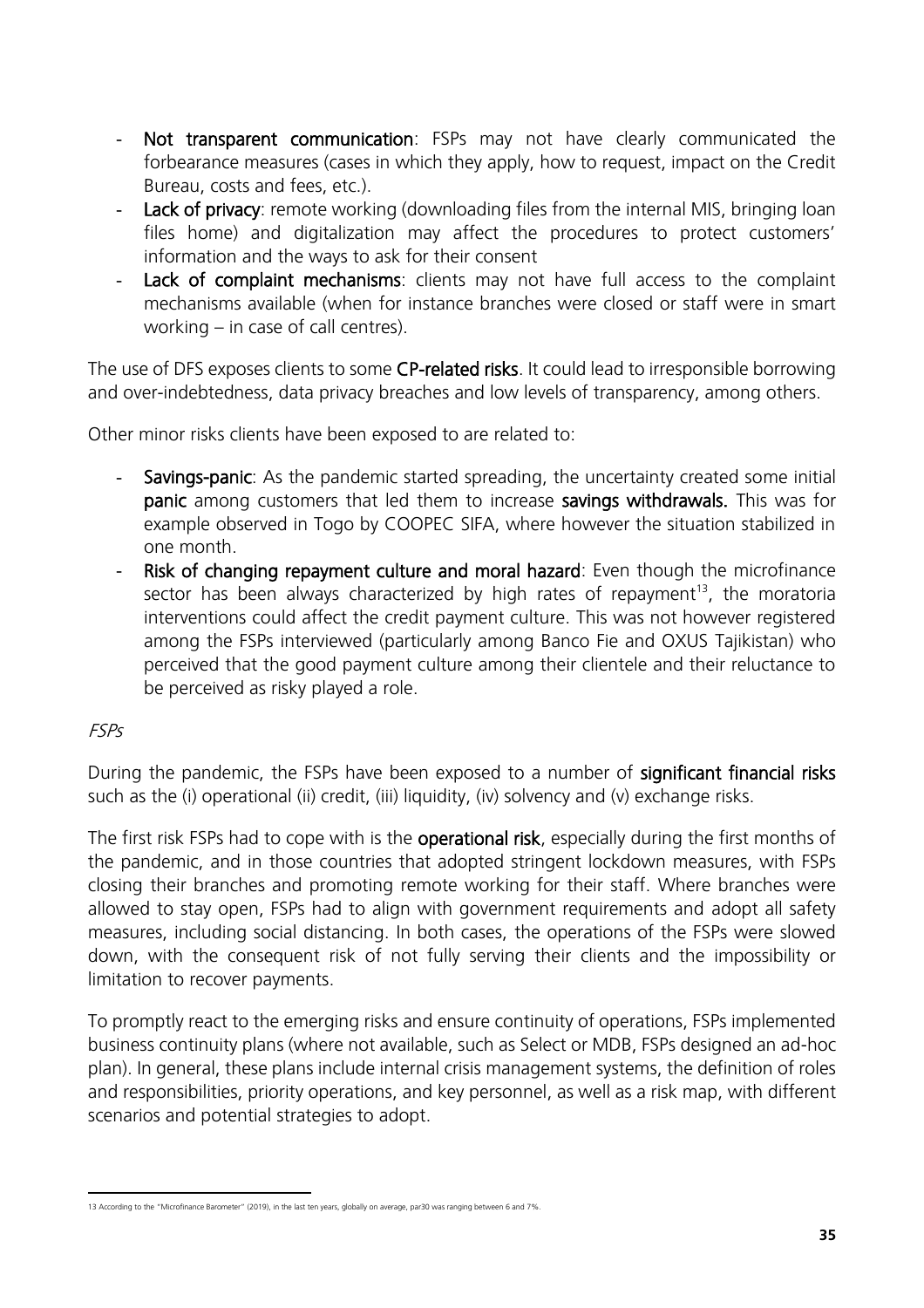Those FSPs already dealing with digital payments had to manage an increase in digital operations, with a consequent risk of not being fully prepared; potential fraud and cyberattacks through digital channels became prevalent.

The most severe and common risk the FSPs had to deal with is the credit risk, related to the deterioration of the portfolio quality, given by the increase of rescheduling, restructuring and loans under moratoria. FSPs with the support of their investors, hardly worked to mitigate it. A more detailed and frequent monitoring of the portfolio has helped to understand its real composition, with clear distinction between par30 and other debt reliefs measures, such as the rescheduled or restructured loans, moratoria and write-off. For example, loans under moratorium are not counted within the portfolio at risk, but at the same time, when the moratoria end, there is a likelihood that these loans register future repayment delays.

FSPs can also organize (remotely or in person) clients' follow up to understand the reason behind a late repayment, reminding the payment after moratorium, and to identify the best solution to get the loan repaid.

Credit risk directly affects the profitability and sustainability of the institution through the loss of portfolio and related loan loss provisioning, loss of income for the uncovered interest and penalty fees. It also may indirectly hamper the growth of the institution. Indeed, credit risk comes together with the liquidity risk. FSPs limited or suspended disbursements both to existing and new clients because of lack of funding or willingness to preserve their capital and ensure their long-term solvency. More specifically, FSPs revised their credit policies and procedures towards the adoption of more conservative requirements. For instance, in Tajikistan OXUS created an anti-crisis committee that set the maximum loan size and introduced limitations regarding clients' repayment capacity.

In order to cope with the liquidity risk and manage it, FSPs can cut some expenses (Musoni cut staff salaries by 12%, OXUS Kyrgyzstan closed some branches), or look for additional funding. Moreover, it is imperative a proper and constant oversight of cash flows, together with constant communication with lenders, to improve the transparency and confidence for the lenders. OXUS Tajikistan or SSF in Pakistan, for example, created four stress-test scenarios and liquidity plans taking into account disbursement ratios, par30 and restructuring measures and they have been sending monthly updates to their investors.

Funding is also related to potential **foreign exchange risk** if investments are provided in hard currency, especially in periods where the local currency has depreciated due to the crisis. Nevertheless, it is a common rule, also promoted by the Pledge agreement mentioned above, to provide funding in local currency with hedging arrangements taken by the investors. This was also confirmed by the stakeholders interviewed, according to which investors to the extent of possible have been providing funding in local currency that in turn is hedged through risk management products (such as The Currency Exchange Fund of MFX) or other in-house instruments.

In the long run, a solvency risk can emerge if credit risk continues its deterioration trend and FSPs erode their equity (due to default and loan loss provisioning). On the contrary, FSPs with strong reserves and equity, together with good recovery should be able to absorb the losses.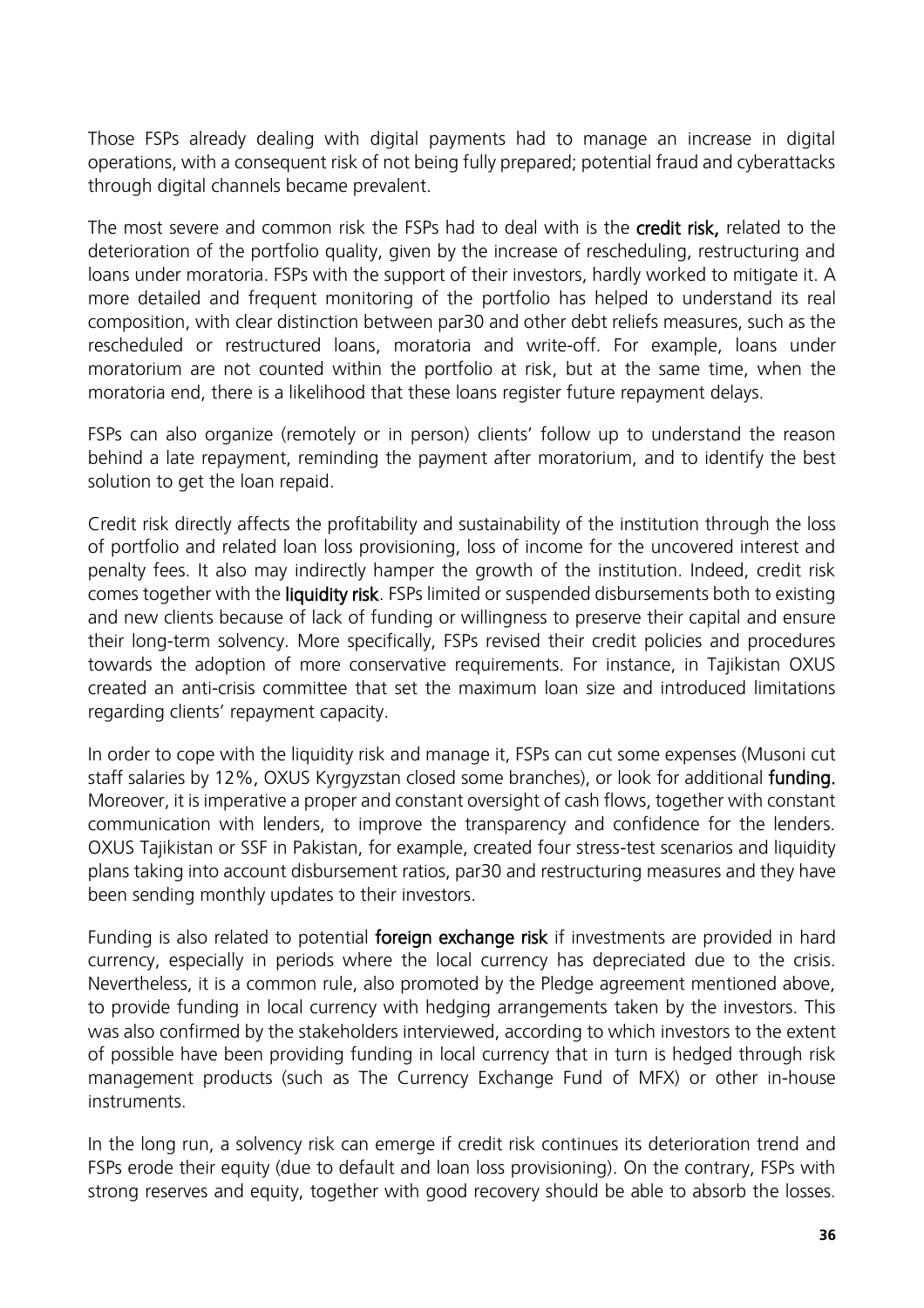Both investors and FSPs do not seem really worried about this risk because while liquidity can evolve very fast, in general capital losses require longer periods. Nevertheless, non-regulated institutions that are not asked by Central Banks for strict accounting measures, might be unprepared to deal with the capital erosion. To mitigate the solvency risk, and besides the improvement in the recovery rate performance, FSPs need to properly manage credit risk and keep liquidity under control to improve cash-flows.

In this context, FSPs are also exposed to **social performance risks** such as (i) mission drift, and (ii) hampering the clients.

Mission drift risk is more concrete than what emerged from the interviews. In a period of fund shortage, FSPs may opt to temporarily finance only the upper-side of their clients' segment, with a consequent exclusion of the most vulnerable and riskier. The adherence to their own social mission may mitigate this risk to ensure keep targeting the same segments as before.

#### Investors

The investors interviewed confirmed that one of their greatest risks is related to asymmetry of information, not only between the FSPs and investors, but also among investors that finance the same FSP. To mitigate it, they firstly worked to improve the communication with FSPs, and on the reporting system by making monitoring more regular (in general from quarterly to monthly reporting) with ad-hoc questions on the crises. This improves the confidence on FSPs and likelihood of continuing disbursing. Secondly, investors collaborated to ensure having the same set of information.

Similarly to FSPs, investors also faced liquidity risk, that somehow was not registered so severe, and slightly hampered their capacity to disburse to their FSPs.

<span id="page-36-0"></span>In terms of social performance, investors may face exactly the same kind of risks of FSPs. It important to underline that also in their case, there is the potential risk of mission drift to move towards less risky FSPs. Interviewees declared that they are not changing their risk appetite and that they remain committed to their existing partners, although, also in their case, they may increase the risk of financial exclusion, given their difficulties in reaching new institutions.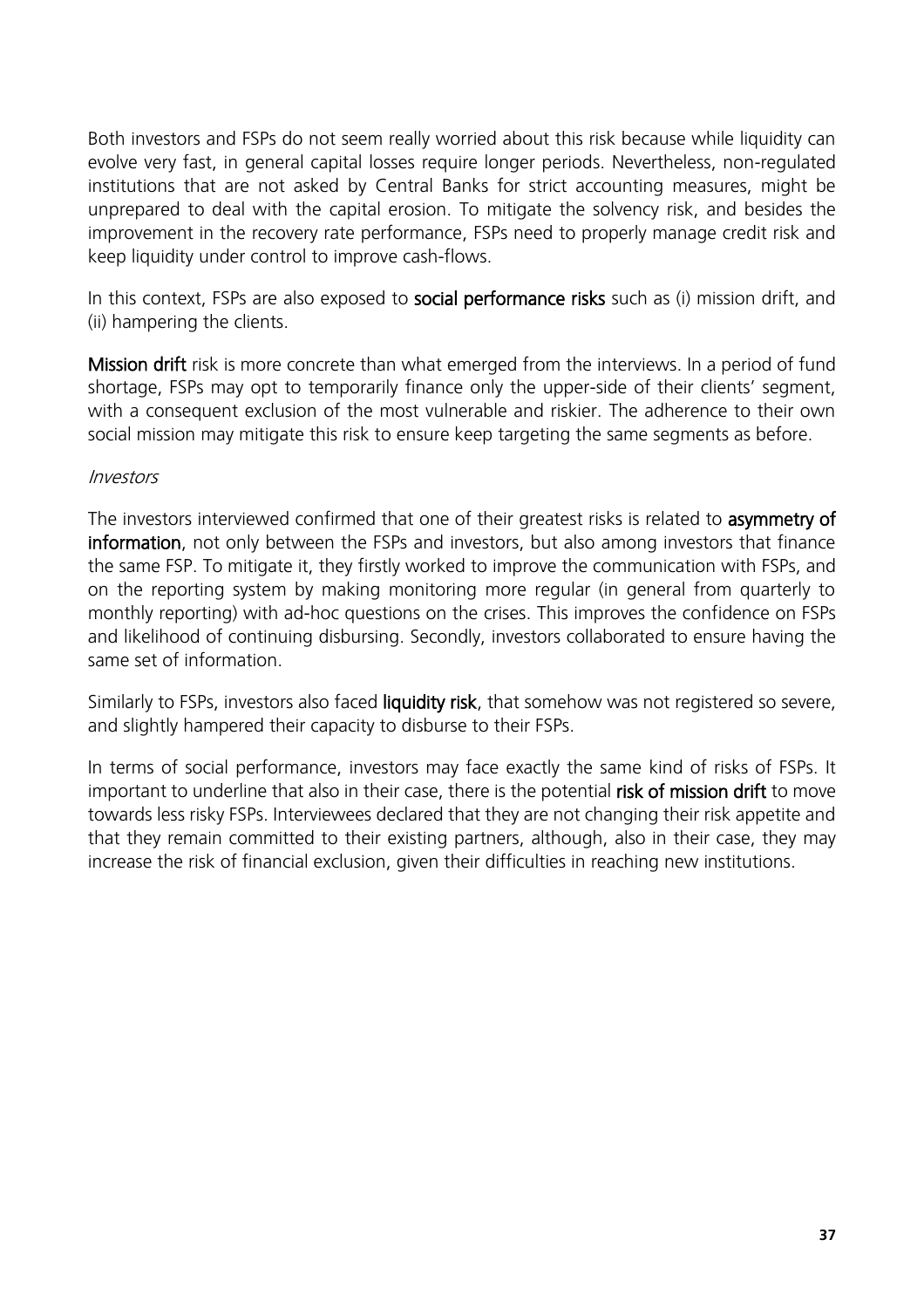## **Opportunities**

This COVID-19 crisis is proving to be a breaking point with the past, where it is necessary to undertake a change of path.

Among the stakeholders interviewed, the crisis as catalyst for digital finance and related behavioural changes is the opportunity that emerged with most emphasis that has involved the entire value chain. During the pandemic the demand for digital financial services has definitely taken a major step forward, encouraging the supply side to accommodate this need. Investors and partners should support FSPs through the transition to digitalization. Also, the regulators must step in.

The crisis has, therefore, accelerated innovation already in place. The opportunity is on one hand, for households to transact digitally (for daily payments or money transfer) and small enterprises to use digital finance instruments for their business (payments to suppliers and from clients), and on the other hand, for FSPs to be more efficient and responsive to clients.

Clients' financial behaviours are already changing. While in the past 20% of Banco Fie customers used ATM services and mobile banking apps, as of mid-2020 this figure reached 35%. In some cases, this change has been driven by governments that launched G2P digital social transfers which have increased people's familiarity with digital transactions. In other cases, it was a change driven by the FSPs. OXUS Tajikistan accompanied this change with training, educating and encouraging clients to make payments at the ATMs, with positive results.

Digitalization can be exploited to deliver financial services (for loan disbursements and repayments, money transfers, bill payments, etc.) but also as a means to communicate with clients and provide them with financial education training.

FSPs may define new procedures for loan disbursement and collection, such as mixing remote and field visits, which will make the process more efficient and cost-effective, while trying to find the right balance between human relationship and adequate level of digitalization to the clientele served. FSPs may launch a paperless loan application, where everything is collected in a tablet, including the digital signature if permitted by regulation. FSPs may use digital channels to virtually meet with clients to make partial loan applications, convey important messages, clarify questions, send reminders, and share information on loan and savings balances. FSPs can take the opportunity to formalize some of the existing informal mechanisms into an acceptable form of new group lending methodology (R. Christen, 2020).

As mentioned, digitalization may be easier for those FSPs that had already took some initial steps, rather more difficult for those starting from scratch. Each FSP need to follow its own path and possibilities. For instance, MDB in Benin declared that it has not yet the necessary means to digitize the entire process, and they started establishing Mobile Money numbers at each branch.

From the regulatory perspective, this crisis should be an opportunity for the Central Banks to open up towards DFS, as the National Banking and Securities Commission in Mexico (CNBV)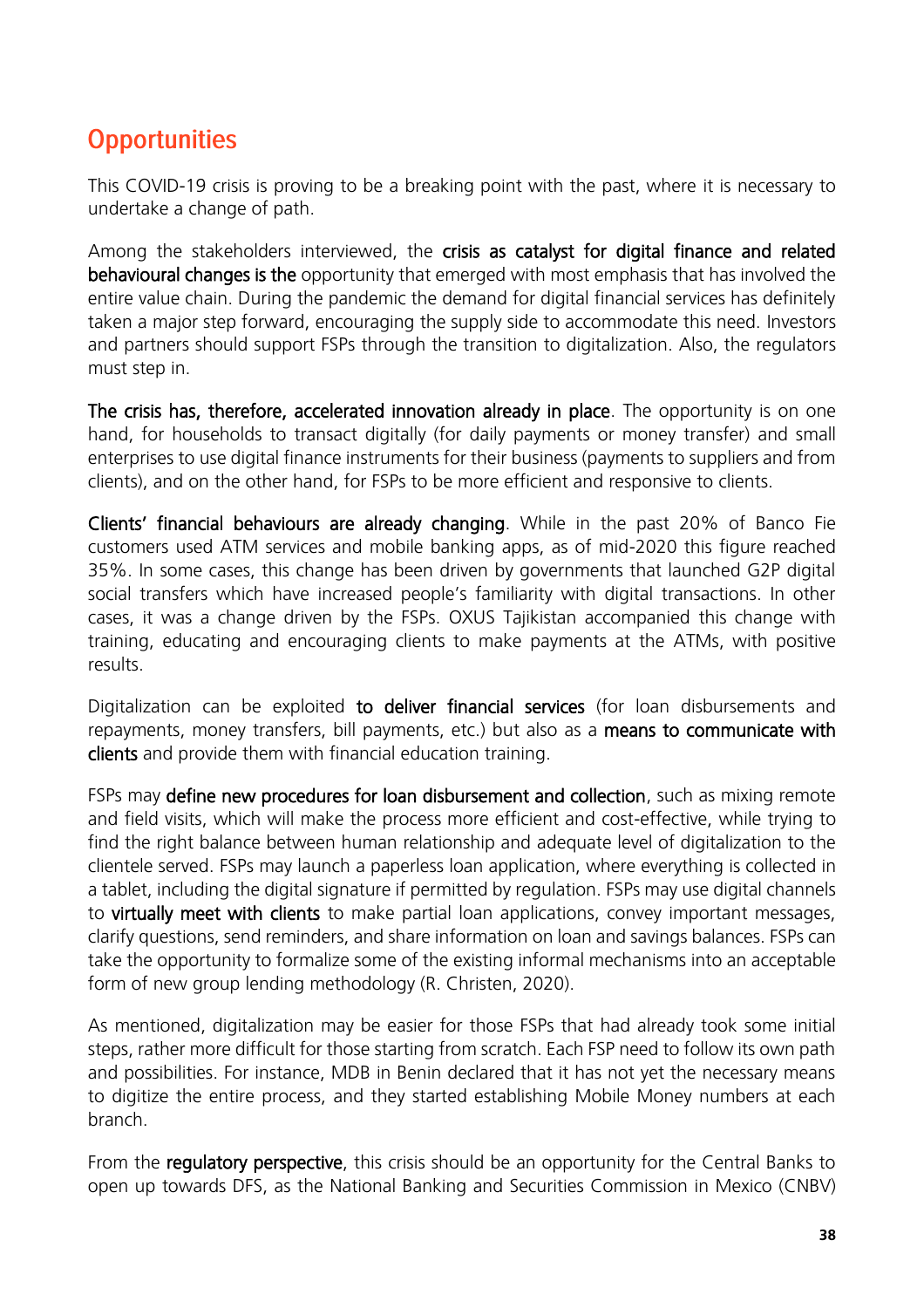has been doing, and start to incorporate DFS providers into the legal and regulatory framework. Supervising DFS is a complex matter that requires knowledge sharing and training to be further enhanced. On their side, investors can support the development of DFS by contributing to the cost.

However, the expansion of digital financial services face constraints (described already in the " Key measures taken and challenges" section above) that first derive from where the country stands in terms of infrastructure, connectivity, digital culture, but then also on knowledge and competencies. To fully exploit this new opportunity, the financial sector needs to identify the main gaps and constraints to address them and therefore promote innovation.

In some countries the COVID-19 outbreak has exposed weaknesses that will need to be addressed. This crisis should be an engine to **better protect the FSPs from potential future crises**, with proper risk management systems, business continuity plans and client protection measures to ensure not harming clients.

During a crisis, FSPs, especially those with poor governance or management systems, may collapse, while others will see opportunity to grow and innovate. As a Darwinian "survival of the fittest", only those institutions capable to adapt to the changing needs of their clients may succeed. This is not necessarily a negative effect for the market because it actually helps remove the weakest participants and helps to re-organize and consolidate those institutions who will survive. Where needed, FSPs have to adapt their products and services to the new clients' needs or improve internal systems.

The crisis also demonstrated the importance of having credit covered by health or life insurance services. For instance, Afirme that was already offering insurance products before the crisis, realized that the product has now a greater acceptance and satisfaction from its clientele.

Finally, another opportunity is to continue leveraging the initiatives that were created among different actors, such as the microfinance networks (i.e., the advocacy activities) or the collaboration between investors, to continue working in a cooperative way. Further, they should not be limited to initiatives within the same category, but rather they should group the entire value chain actors to allow for having different opinions from different and comprehensive perspectives.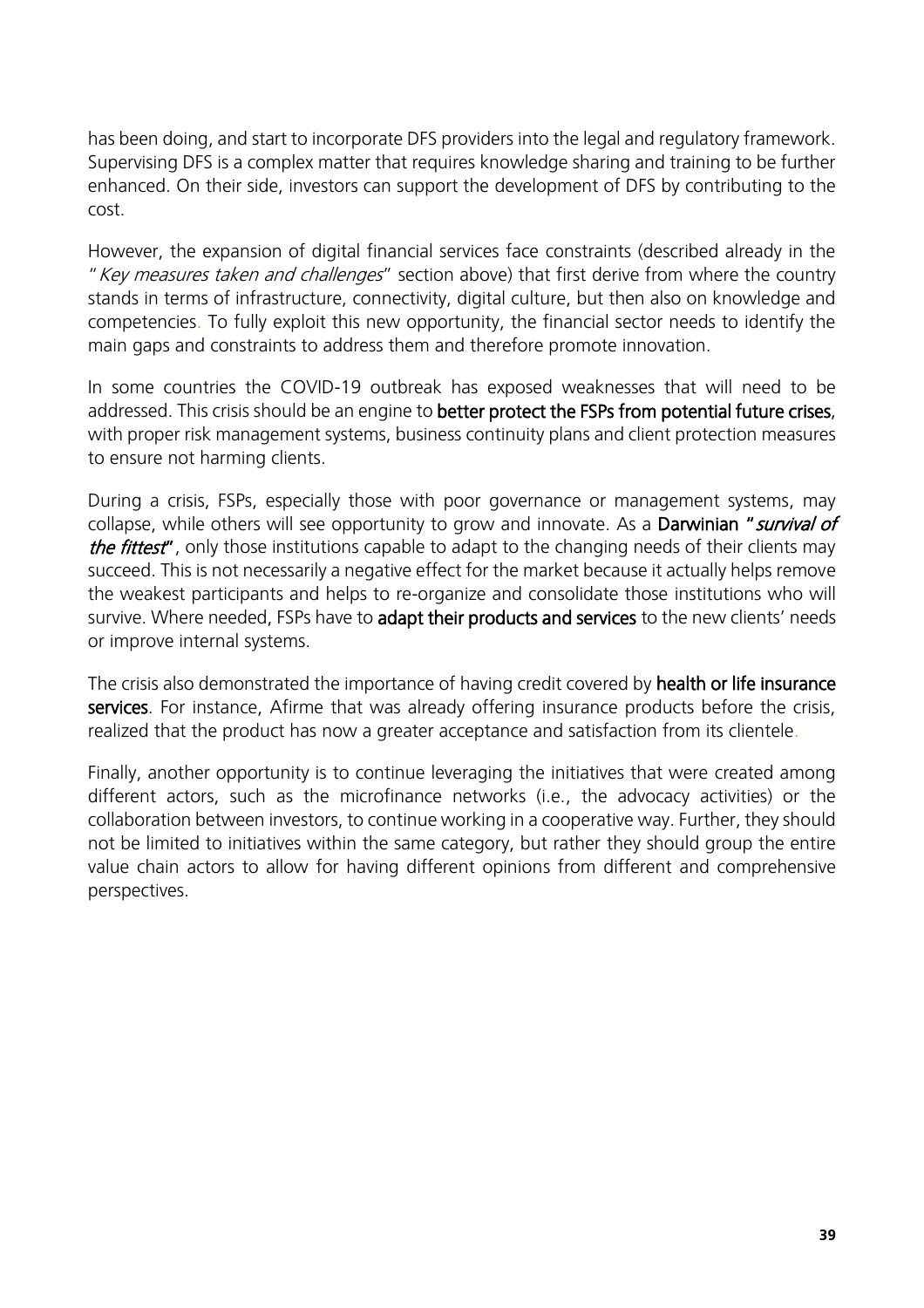## <span id="page-39-0"></span>**Conclusion and lessons learned**

The outbreak of the COVID-19 pandemic has put at risk the progress towards poverty reduction and access to finance worldwide. The financial inclusion value chain has been exposed to unprecedented challenges and risks, whose effects are likely to be long lasting and need to be analysed and addressed with a comprehensive perspective.

#### Challenges and measures taken

- **EXT** Impact on clients mostly depended on the economic sector where they work and the type of employment, as well as their resilience capacity to deal with emergency and shocks. In general, borrowers registered difficulties to honour their commitments towards FSPs due to their income reduction.
- **.** In support of low-income households, workers and enterprises, **policymakers and** regulators launched initiatives such as social transfers, wage and income financial aids, and tax postponement. Central Banks required or recommended FSPs to adopt debt relief measures to alleviate credit pressure on borrowers.
- **EXP** Accordingly, FSPs applied moratoria, rescheduling and refinancing policies, waive of interest and penalty fees, among others, for all clients or in some cases, FSPs took adhoc measures tailored to the clients' segments or products. As a result, they registered a deterioration of the portfolio quality (due to the difficulties in loan collection), defined by the FSPs interviewed as one of the most critical problems encountered. In some cases, the par30 reached unprecedented peaks.
- To overcome operational and logistic issues, FSPs adopted safety measures to protect the health of staff and clients and implemented business continuity plans.
- **Example 1** Liquidity shortage was an initial concern to address immediate operational costs (to pay rent, salaries, etc.), debt investment to disburse new loans to clients and equity capital to absorb the losses, proved to be less severe than expected. However, FSPs limited the disbursement to new and existing clients (credit rationing), despite some FSPs observing an increase of the financial demand.
- **•** During this crisis, the **interventions from investors and donors** have been relevant to alleviate FSPs problems and key challenges. They have offered debt relief instruments to FSPs, and to a lesser extent also capital injection. Investors asked for more frequent monitoring on the FSPs performance.
- **EXTEDE Investors launched initiatives to coordinate their global actions** with the aim to deliver effective and coordinated support to FSPs. It is worthwhile to mention the Memorandum of Understanding (MoU) on " Coordination among MIVs in response to Covid 19" signed by 9 MIVs; the common Pledge on "Key principles to protect microfinance institutions and their clients in the COVID-19 crisis" signed by 30 organizations; the R3 Coalition (Response, Recovery, and Resilience Investment Coalition) launched by the GIIN; and the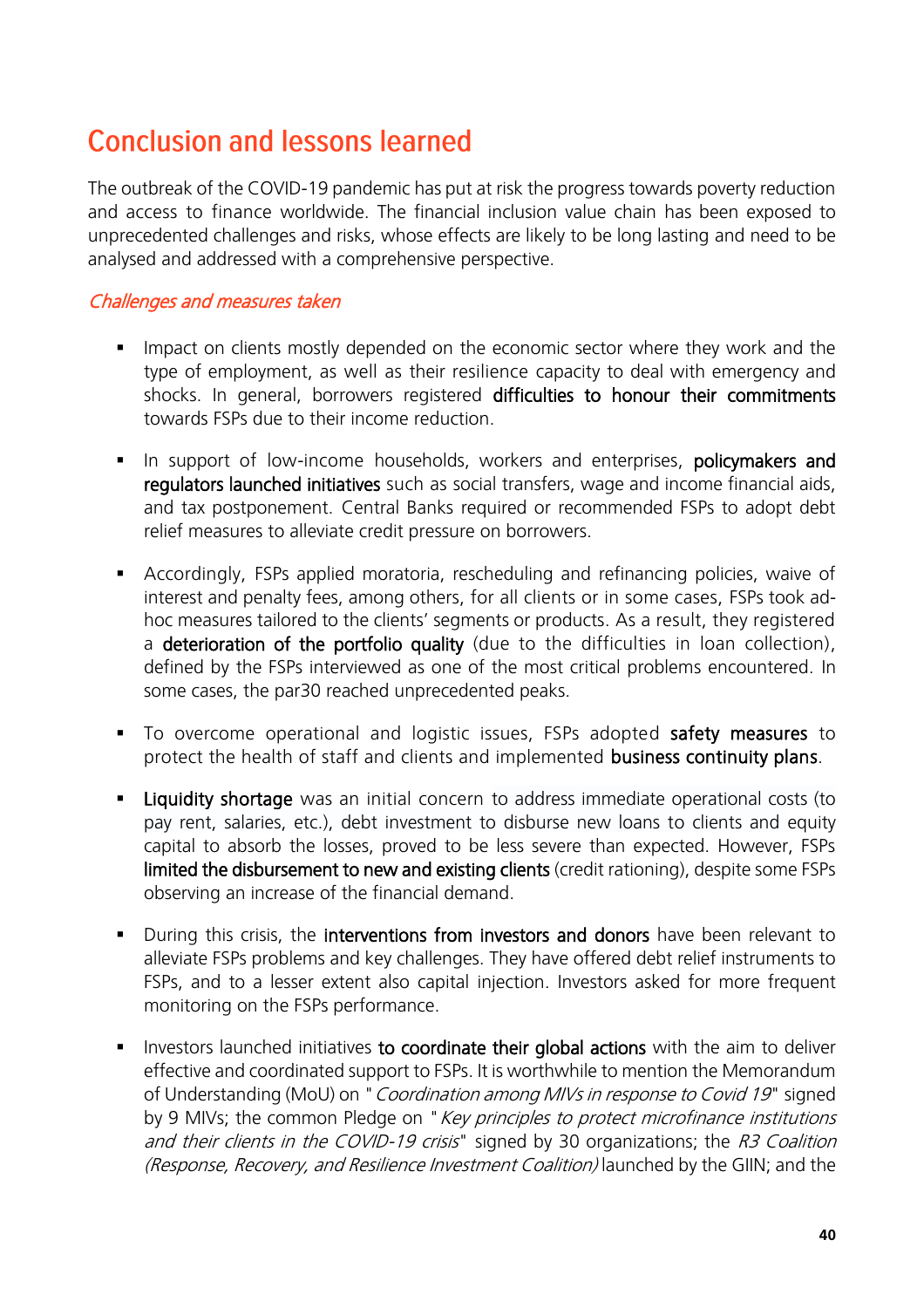"COVID-19 Investor Statement - Impact investors in emerging markets" signed by 14 investors.

- **•** On their part, also investors had to look at their liquidity and commitments towards their lenders and shareholders (that in some cases have limited the new disbursements).
- **•** Donors and international development organizations (including ADB, IMF, IFC, WB) launched funding initiatives related to financial inclusion of unprecedented scale.
- **Policymakers and Central Banks had to decide where best to intervene** considering their human and financial resources constraints, as well as their political priorities.
- **•** In support of the FSPs, Central Banks offered a number of financial instruments to support the financial sector: debt relief measures, changes in pricing and conditions, changes in prudential regulation, liquidity injections, and other measures. In some countries, advocacy from the microfinance sector pushed the Central Banks to get favourable interventions. In other cases, they preferred to act on the banking sector only.
- **.** The COVID-19 pandemic accelerated the adoption of DFS on the part of the FSPs, intended as delivery channel and means of communication with clients. Governments that promoted G2P social transfers through digital platforms contributed to the increase in low-income people's familiarity with technologies. Nevertheless, DFS expansion faces some barriers in terms of internet and mobile phone penetration, infrastructure, and digital financial awareness.

#### Risks

#### Table 3. Risks

| Risks                                                        | Stakeholders involved | Description and mitigation measures                                                                                                                                                                                                                                             |
|--------------------------------------------------------------|-----------------------|---------------------------------------------------------------------------------------------------------------------------------------------------------------------------------------------------------------------------------------------------------------------------------|
| Credit crunch                                                | Clients               | Liquidity shortage, difficulties in assessing remotely<br>clients that translated into the stop or limitation of<br>new loan disbursements or focus on clients with<br>very good credit history, with a consequent<br>exclusion of the most in need and vulnerable<br>segments. |
| Savings-panic                                                | Clients               | Uncertainty and need of financial resources may lead<br>to a savings withdrawal panic with potential liquidity<br>problems at deposit taking level                                                                                                                              |
| Risk of changing<br>repayment<br>culture and moral<br>hazard | Clients               | Borrowers may have taken advantage of the debt relief<br>measures even if not needed                                                                                                                                                                                            |
| CP-related risks                                             | Clients               | Aggressive loan collection practices; offer of non-<br>tailored products; poor communication of forbearance                                                                                                                                                                     |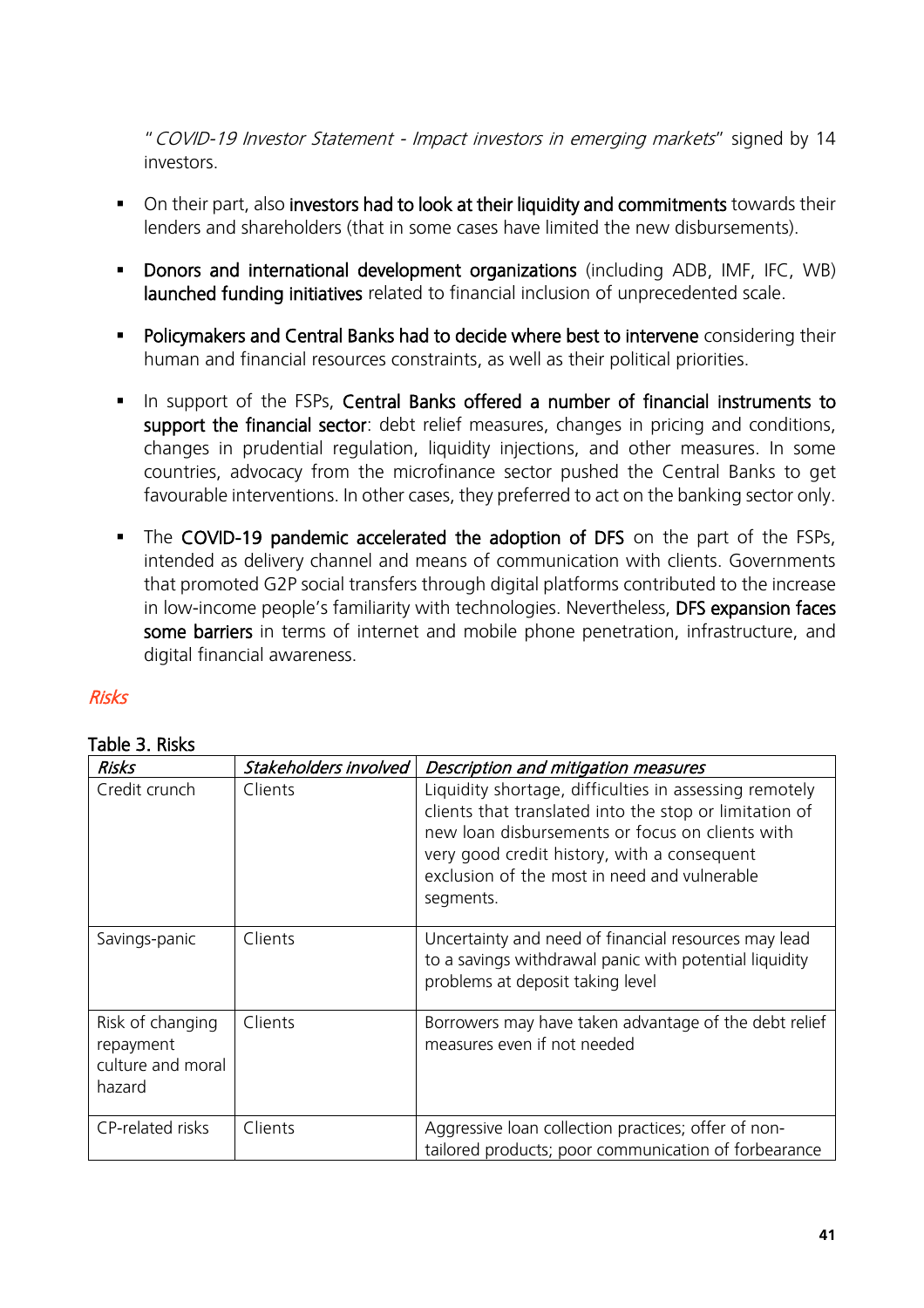|                          |                    | measures; breaches of privacy; malfunctioning of<br>complaint mechanisms.<br>DFS: Irresponsible lending and over-indebtedness, low<br>levels of transparency, privacy breaches, cyber-crime<br>and frauds.<br>FSPs to adopt a CP lens.                                                                                                                               |
|--------------------------|--------------------|----------------------------------------------------------------------------------------------------------------------------------------------------------------------------------------------------------------------------------------------------------------------------------------------------------------------------------------------------------------------|
| Operational risk         | FSPs               | Branch closure or contingency policies have stopped or<br>limited the capacity of the FSPs to carry out daily<br>operations.<br>FSPs to adopt safety measures, business continuity<br>plans and flexible processes                                                                                                                                                   |
| Credit risk              | <b>FSPs</b>        | Clients' delay in loan repayment and use of debt relief<br>measures leading to the deterioration of portfolio<br>quality, increase loan loss provisioning and loss of<br>income with an impact on the profitability and<br>sustainability of the institution.<br>FSPs to organize clients' follow up to better<br>understand their situation and closely monitor its |
|                          |                    | portfolio to take informed decisions.                                                                                                                                                                                                                                                                                                                                |
| Liquidity risk           | FSPs and investors | Impaired cash-flow balance.<br>FSPs can rationalize costs (cut expenses), or ask for<br>restructuring their debts or additional funding.<br>Monitoring and stress tests can better quide FSPs.                                                                                                                                                                       |
| Foreign exchange<br>risk | FSPs and investors | In periods where local currencies depreciate, funds in<br>hard currency may have a negative effect on the FSPs<br>portfolio.<br>FSPs and investors to protect investments with hedging<br>arrangements (in general this risk is taken by the<br><i>investors</i> )                                                                                                   |
| Solvency risk            | FSPs and investors | In case of persistent portfolio deterioration, FSPs may<br>encounter difficulties in repaying their lenders. And<br>consequently, also investors may have the same<br>problems with their own lenders.<br>FSPs to manage credit and liquidity risks                                                                                                                  |
| Mission drift            | FSPs and investors | Shift from the intended target towards upper segments<br>changing their risk appetite.                                                                                                                                                                                                                                                                               |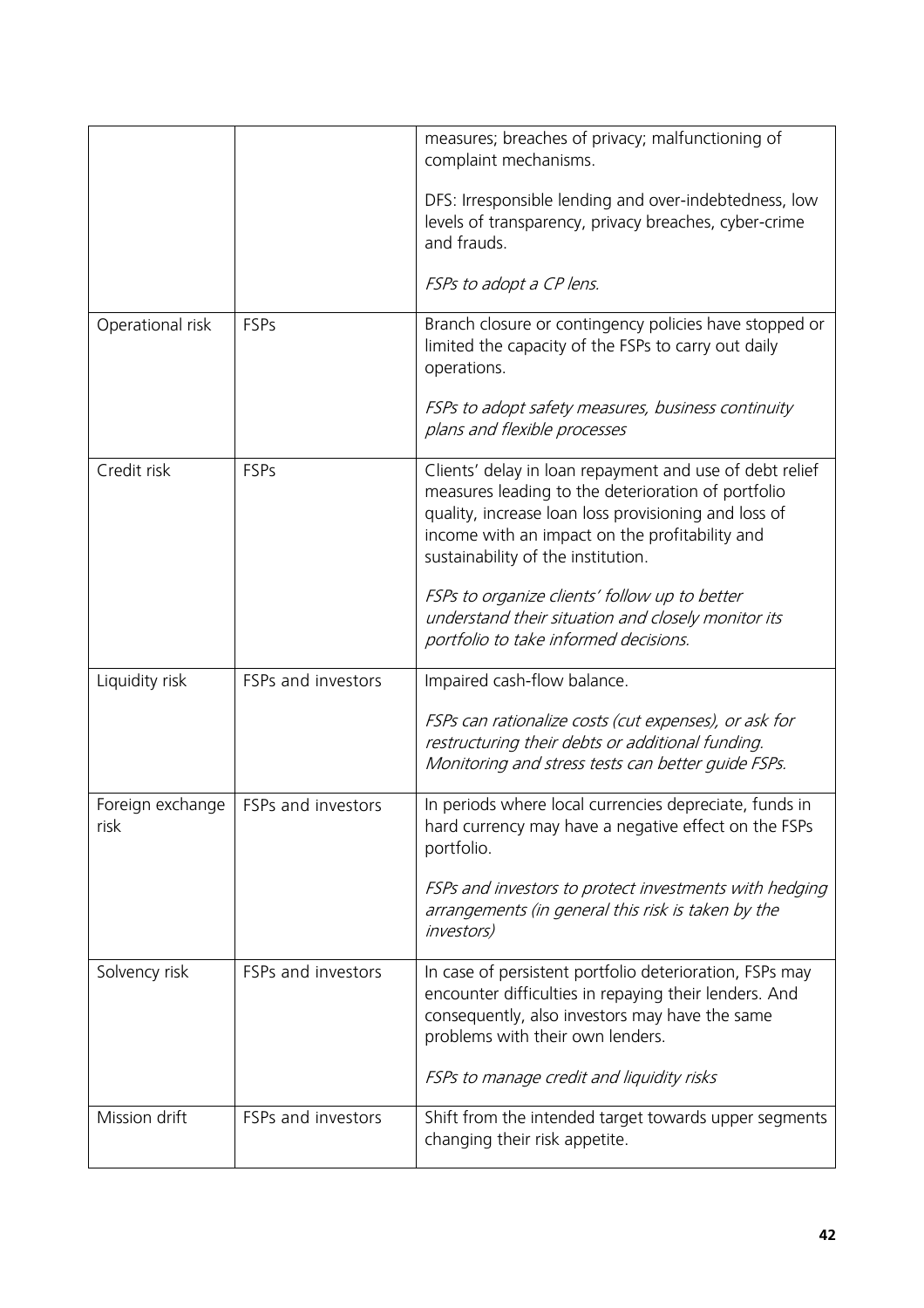|                          |           | FSPs and investors to adhere to their own social mission<br>to ensure keep targeting the same segments as before. |
|--------------------------|-----------|-------------------------------------------------------------------------------------------------------------------|
| Asymmetry<br>information | Investors | may not have reliable and<br>updated<br>Investors<br>information on the FSPs performance.                         |
|                          |           | FSPs to communicate truthful, regular, and updated<br>information                                                 |

#### **Opportunities**

DFS demonstrated to have a great potential of expansion. FSPs can invest in new technologies depending on the country readiness in terms of infrastructure, digital culture, mobile phone and internet ownership, but also in relation with their own knowledge and competencies. Regulators and investors can support them with favorable regulations and financial support.

FSPs can further exploit digitalization to:

- deliver financial services, namely for loan disbursement and loan collection, or for other services (money transfer, bill payments, etc.)
- improve the efficiency and cost-effectiveness of the loan process through paperless procedures, mix of remote and field visits, digital signatures, etc.
- communicate with clients to convey important messages, reminders, balances, etc.
- deliver training to staff and/or clients.

FSPs can take advantage of the lessons learned from this crisis to improve their resilience to cope with potential other emergencies. They can improve their risk management systems, business continuity plans, and client protection practices.

#### Cross cutting issues

#### Social Performance Management

To address the challenges and risks that FSPs are encountering, adopting SP and CP lens can be useful to mitigate some of them. Accordingly, key practitioners (such as SPTF or CFI-Acción) shared studies, best practices and lessons learned, as well as tools in line with the SPM standards and CP principles.

It would be worthwhile to study whether having in place a sound SPM system and CP practices could have led to a better response to the crisis.

#### Vulnerable segments and gender lens

The COVID-19 pandemic has led to an increase of existing inequalities for the most vulnerable segments, including women, youth, migrants, refugees or people with disabilities.

Women and youth, with more fragile job employment, lower social protection, and higher rate of financial exclusion, are less resilient in recovering from a shock. The promotion of DFS may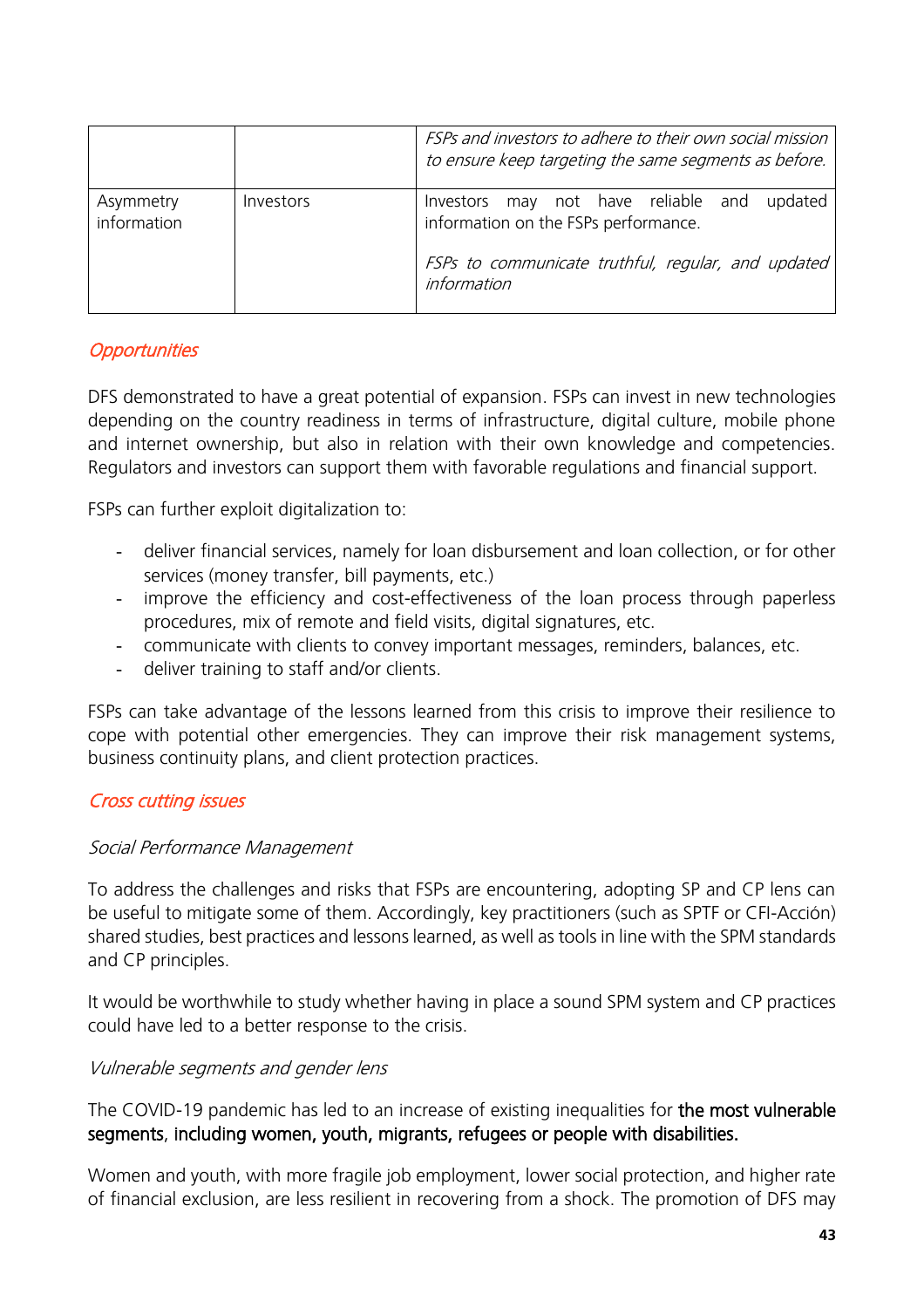widen the gender gap of financial inclusion as women register lower rates of mobile ownership and digital literacy.

When dealing with this pandemic, all actors in the value chain should give more attention towards those segments where exclusion barriers are still relevant and amplified by the consequences of the crisis.

### <span id="page-43-0"></span>**Lessons learned**

This research tried to bring some light on the key challenges and risks faced by the financial inclusion value chain, and the opportunities that this crisis has brought.

The analysis from a sector perspective seeks to underline the **importance of adopting a** comprehensive standpoint as actions taken by a single stakeholder may affect actors along the entire value chain. In this regard, to better prepare for potential future shocks, independently from their nature and causes, the sector needs to enhance the collaboration and communication among actors to balance all benefits and losses along the value chain. Regulators must balance the relief of measures between the clients and FSPs, acting in concert with the FSPs and the national microfinance networks; investors have to coordinate among them; FSPs have to protect the clients.

Further, considering that it is too early to study which are the key factors that may have accelerated or hampered the recovery, it is still worthwhile mentioning which steps an FSP can take to address future crises. Some of these actions can be enforced or recommended by regulators, local microfinance associations, international networks, or investors in the framework of their agreements. These actors can also provide technical or financial support to implement them. In this regard, three phases are foreseen.

#### Figure 2. Steps to address crises



A first one, "advanced planning", requires FSPs to be equipped with a sound risk management system that includes at least mapping risks and regular monitoring. FSPs indeed need to put in place a process to identify, assess and prioritize risks in terms of likelihood of occurrence and magnitude of the damage, identify potential mitigation measures (if any), and design a system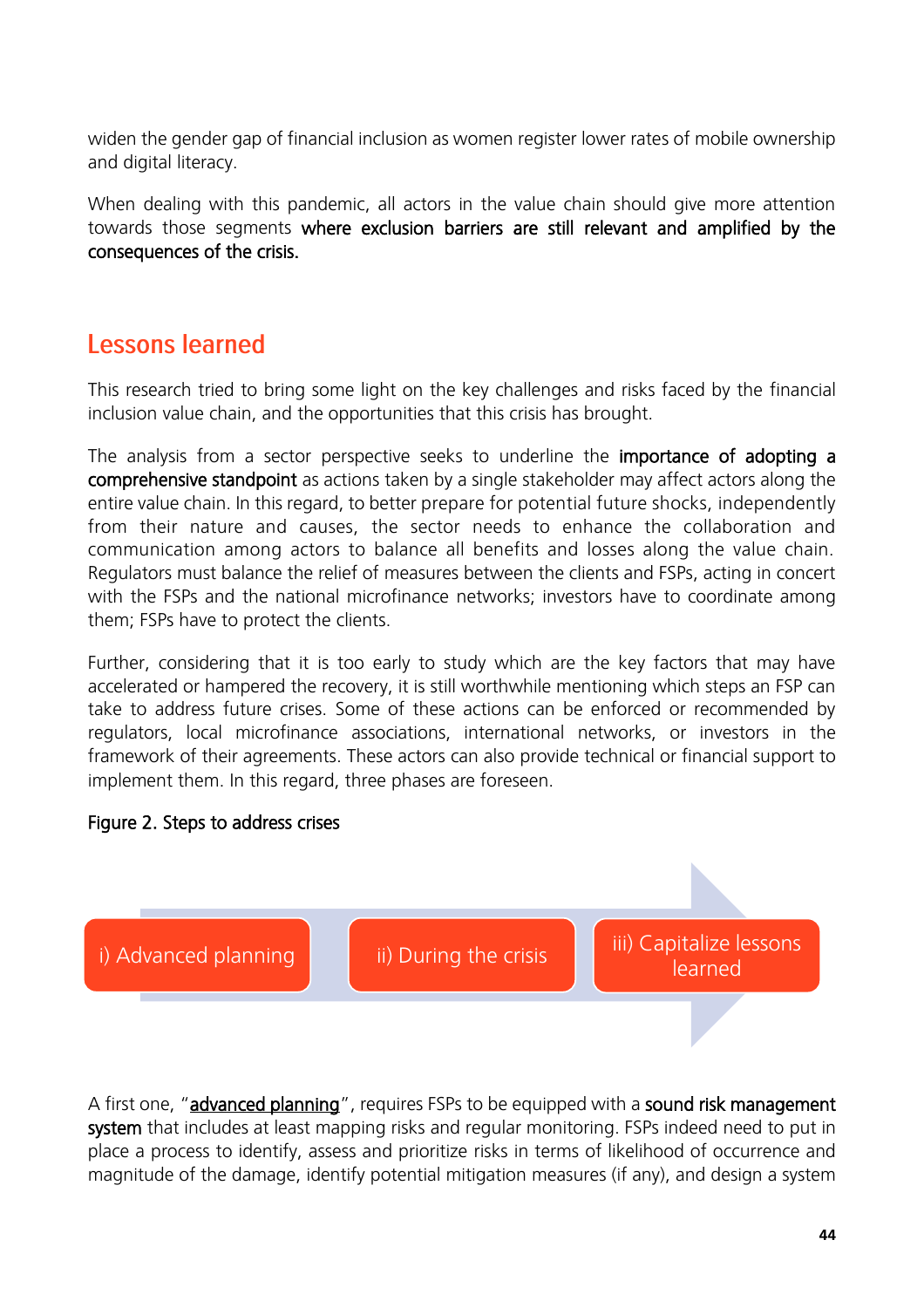for monitoring and reporting risks. FSPs should also have a business continuity plan to be better equipped in case of emergency.

Despite that it was impossible to predict this pandemic, some FSPs may have used risk mitigation tools related to similar events, such as natural disasters, that helped them better respond to the COVID-19 crisis, particularly dealing with clients.

Further, FSPs should have SPM and CP policies in place to ensure alignment with their social mission and avoid harming the clients. This would allow first to clarify what is the desired target to achieve and avoid potential mission drift, offering quality products and services, and being oriented towards the creation of social impact for the final beneficiaries. CP practices would rather support the FSPs in protecting the customer. For instance, with proper systems in place to prevent over-indebtedness, in periods of crisis clients may not suffer, or they may struggle less, in case of income reduction. The promotion of financial education initiatives may also increase the chance for clients to better cope with shocks and make informed decisions in their households and businesses.

The second phase, "**during the crisis**" is related to how effectively FSPs manage a period of crisis. The following steps highlight some of the most important actions to be taken (they are not exhaustive):

Monitoring and client segmentation

FSPs need to closely and regularly monitor the performance of their portfolio (credit risk and financial indicators) by segments, including sex- and age-disaggregated data, region, context (rural vs urban), seasonality, etc., to take more informed decisions

Problem identification

FSPs need to clearly understand the evolution of the context and the life cycle events of clients. They can use customer centric approaches to understand clients' needs (above all for the most vulnerable segments as women or youth), life cycles and financial demand, how clients have been impacted and how they are likely to be impacted by crisis to potentially anticipate and mitigate future problems and offer tailored solutions

- Adopt a flexible approach Define (if not available) and implement financial emergency instruments and revise/adapt policy and procedures (such as revising/defining debt relief measures, setting new processes for debt collection and disbursement, new alert on portfolio quality or liquidity, etc.)

- Avoid asymmetry of information Promptly communicate with investors and shareholders to provide them with a good understanding of the fundamentals of the institution

Monitor progress Follow up activities, make sure the strategy is working and be flexible and responsive to adjust systems and procedures in case of unexpected results associated with identified problems

- Promote cooperation between different stakeholders along the MF value chain Adopt an industry approach, avoiding duplicating efforts but creating synergies and sharing experiences.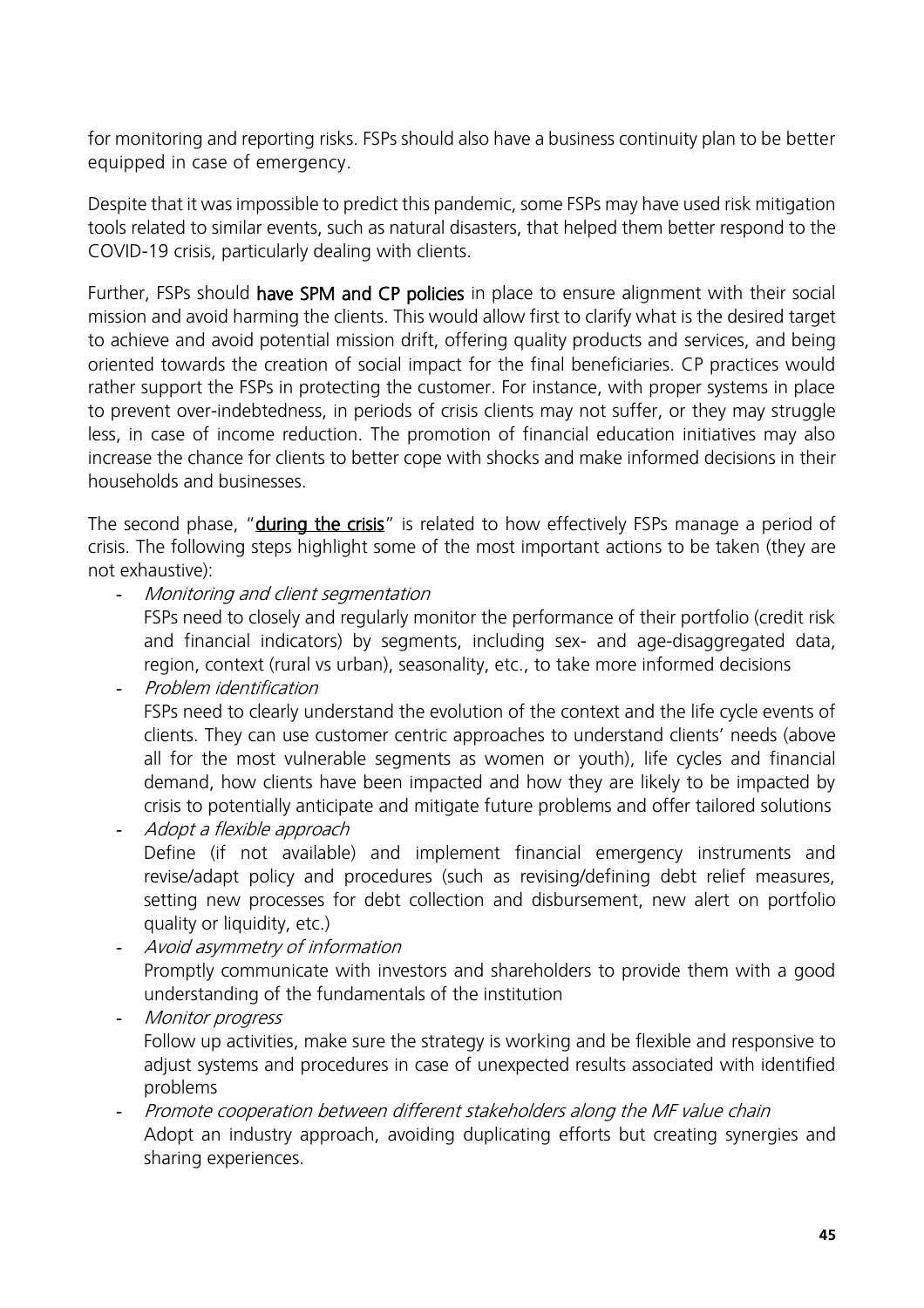The third phase "capitalize lessons learned" aims to accompany the FSPs in the transition from the crisis to the recovery phase, taking advantage of the lessons of the past and the raised opportunities.

In this regard, FSPs should adopt key best practices implemented during the crisis with a longerterm approach to ensure they are embedded in their strategy. The key factors that may have accelerated or hampered the recovery need to be clearly identified along with the leading resilience best practices to put in place. In this context, FSPs need to maintain the momentum, taking advantage of the lessons of the past and the emerging opportunities.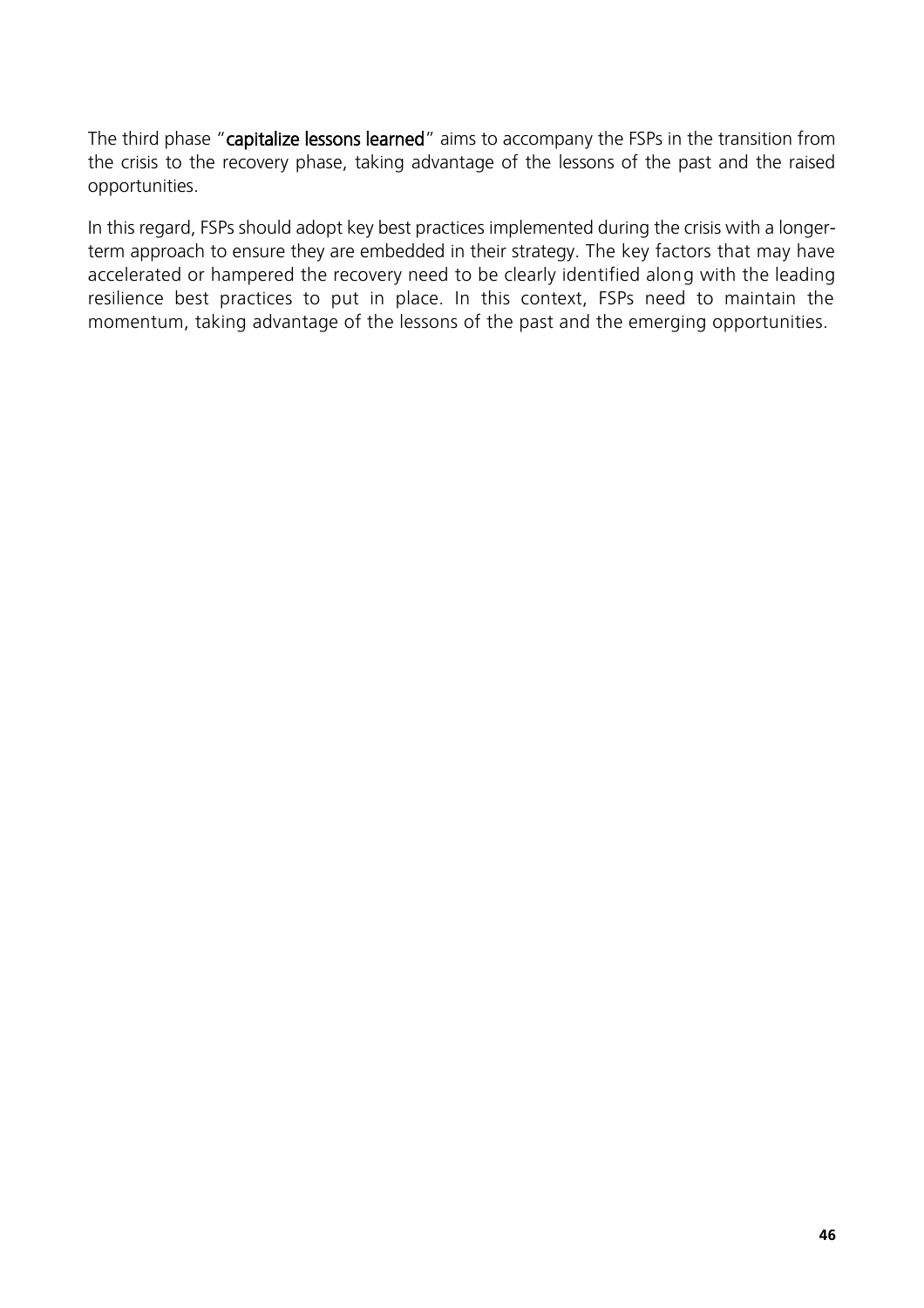## <span id="page-46-0"></span>**Bibliography**

AHLÉ Francis - [MF association asked Togo government for assistance](https://www.afrik.com/togo-le-coronavirus-met-a-mal-la-microfinance) (2020)

Alliance for Financial Inclusion (AFI) - [2019 Maya Declaration Progress Report](https://issuu.com/afi-global/docs/afi_maya_19_aw_digital_low) - Driving Impact on the [ground](https://issuu.com/afi-global/docs/afi_maya_19_aw_digital_low) (2019)

Alliance for Financial Inclusion (AFI) - 2020 [Maya Declaration Progress Report Approaching a Decade](https://www.afi-global.org/publications/2020-maya-declaration-progress-report-approaching-a-decade-of-maya-declaration/)  [of Maya Declaration](https://www.afi-global.org/publications/2020-maya-declaration-progress-report-approaching-a-decade-of-maya-declaration/) (2020)

ARNALL Alexander, FURTADO Jose, GHAZOUL Jaboury & DE SWARDT Cobus [-Perceptions of informal](https://www.tandfonline.com/doi/abs/10.1080/0376835042000265432?journalCode=cdsa20)  [safety nets: A case study from a South African informal settlement](https://www.tandfonline.com/doi/abs/10.1080/0376835042000265432?journalCode=cdsa20) (2004)

Asian Development Bank – (DHAKAL Nara Hari, SIMKHADA Nav Raj, and OZAKI Mayumi) - [Microfinance for Disaster Recovery: Lessons from the 2015 Nepal Earthquake](https://reliefweb.int/sites/reliefweb.int/files/resources/swp-065-microfinance-disaster-recovery-nepal-earthquake.pdf) (2019)

BCEAO – [Annual Report](https://www.bceao.int/sites/default/files/2021-10/Rapport%20annuel%202020%20VF_tr_ang_SGCB%20VF_1.pdf) (2020)

CENTRE FOR THE STUDY OF FINANCIAL INNOVATION (CSFI) - [A CSFI 'Banana Skins' survey](https://content.centerforfinancialinclusion.org/wp-content/uploads/sites/2/2018/09/Finance-for-All-2018-Banana-Skins-Final.pdf) of the risks [in financial inclusion](https://content.centerforfinancialinclusion.org/wp-content/uploads/sites/2/2018/09/Finance-for-All-2018-Banana-Skins-Final.pdf) (2018)

Center for Financial Inclusion (CFI)

- [Weathering the Storm II: Tales of Survival from Microfinance Crises Past](https://www.centerforfinancialinclusion.org/weathering-the-storm-ii-tales-of-survival-from-microfinance-crises-past) (2021)

- [The Precarious State of MSMEs: Understanding the Impact of COVID-19 and Opportunities to](https://www.centerforfinancialinclusion.org/the-precarious-state-of-msmes-understanding-the-impact-of-covid-19-and-opportunities-to-support-their-recovery)  [Support their Recovery](https://www.centerforfinancialinclusion.org/the-precarious-state-of-msmes-understanding-the-impact-of-covid-19-and-opportunities-to-support-their-recovery) (2021)

CHRISTEN Robert - *[Thoughts on how FSPs can respond to the COVID-19 Crisis -](https://www.bouldermft.org/blog/2020/05/07/114/) PART I* (2020a)

CHRISTEN Robert - *[Thoughts on how FSPs can respond to the COVID-19 Crisis](https://www.bouldermft.org/blog/2020/06/09/part-ii-thoughts-on-how-financial-service-providers-can-respond-to-the-covid-19-pandemic-crisis/) – PART II* (2020b)

CHRISTENSEN Colin, (One Acre Fund) - Where Is the COVID-19 Stimulus for the Smallholders Who [Feed the World?](https://www.findevgateway.org/blog/2020/05/where-covid-19-stimulus-smallholders-who-feed-world?utm_source=ENGLISH+-+) (May 2020)

CGAP - [Microfinance and COVID-19: A Framework for Regulatory Response](https://www.cgap.org/research/covid-19-briefing/microfinance-and-covid-19-framework-regulatory-response) (2020)

CGAP – [Results Dashboard: CGAP Pulse Survey of Microfinance Institutions](https://www.cgap.org/research/data/results-dashboard-cgap-pulse-survey-microfinance-institutions) (2021)

CHAN Sok - [Central Bank intervention in Cambodia](https://www.khmertimeskh.com/50727327/central-bank-reiterates-need-for-soft-approach-to-borrowers/) (2020)

DIA Ibrahima Jr. - [Relief package to help the informal sector in Ivory Coast](https://www.financialafrik.com/2020/05/27/covid-19-la-cote-divoire-au-chevet-des-acteurs-de-linformel/) (2020)

DÍAZ-BONILLA Eugenio - Fiscal and monetary responses to the COVID-19 pandemic: Some thoughts for developing countries and the international community (2020)

DILEO Paul and LIEBERMAN Ira - [Insolvency and recapitalization](https://www.covid-finclusion.org/post/preparing-for-insolvency-and-recapitalization-everybody-in-the-pool) (2020):

DRAKE Deborah, *[How Should Investors Coordinate When Time is of the Essence](https://www.centerforfinancialinclusion.org/how-should-investors-coordinate-when-time-is-of-the-essence?utm_source=ENGLISH_COVID_Weekly_Update_%2310_Jun_4_2020&utm_campaign=English+COVID+Weekly+Update+%236&utm_medium=email)*? (2020)

DUFLO Ester and BANERJEE Abhijit - Coronavirus is a crisis for the developing world, but here's why it [needn't be a catastrophe](https://www.theguardian.com/commentisfree/2020/may/06/vulnerable-countries-poverty-deadly-coronavirus-crisis#maincontent) (2020)

The ECONOMIST - [For microfinance lenders, COVID-19 is an existential threat](https://www.economist.com/finance-and-economics/2020/05/05/for-microfinance-lenders-covid-19-is-an-existential-threat) (2020)

EL-ZOGHBI Mayada - [FSPs response to covid pandemic](https://www.centerforfinancialinclusion.org/how-should-fsps-respond-to-the-covid-19-pandemic) (2020)

FAYE Issa - [Digital Divide in developing countries and possible interventions](https://medium.com/@IFC_org/dont-let-the-covid-era-widen-the-digital-divide-in-developing-countries-bf1e177d16fe) (2020)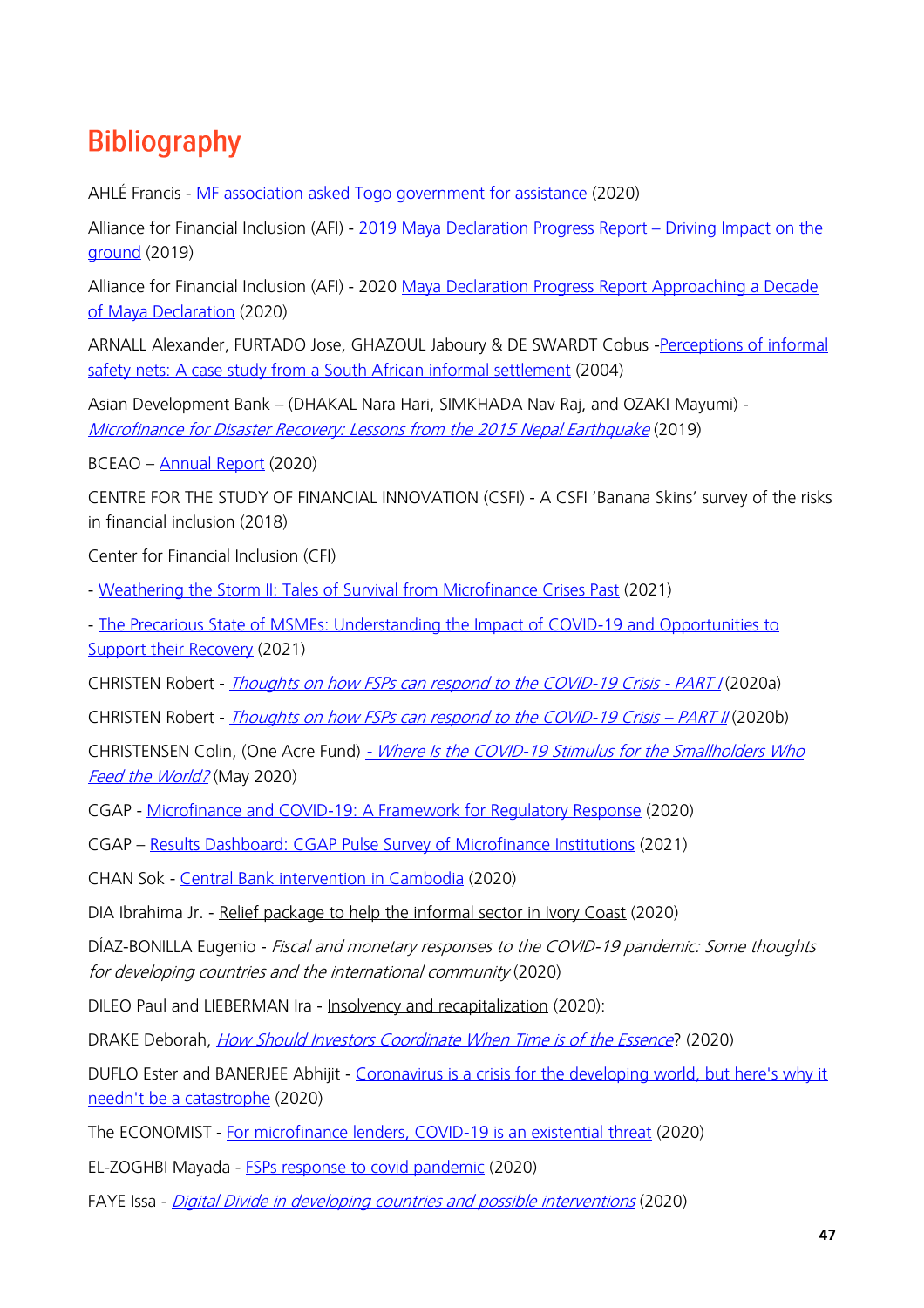FINANCIAL ACCESS INITIATIVE - [Financial Consumer Protections in Unprecedented Times](https://www.financialaccess.org/blog/2020/4/23/financial-consumer-protections-in-unprecedented-times) (2020)

FU Jonathan and KELLY Sonja - [Financial inclusion is going digital. Can women follow?](https://www.findevgateway.org/blog/2020/05/financial-inclusion-going-digital-can-women-follow?utm_source=ENGLISH_COVID_Weekly_Update_%239_May_28_2020&utm_campaign=English+COVID+Weekly+Update+%236&utm_medium=email) (2020)

GARCIA Carlos Arturo - [In Colombia, switch to electronic payments](https://www.eltiempo.com/economia/finanzas-personales/coronavirus-colombianos-se-pasan-del-efectivo-a-los-pagos-por-internet-499084) (2020)

GSMA - [Connected Women: The Mobile Gender Gap Report 2019](https://www.gsma.com/mobilefordevelopment/resources/mobile-gender-gap-report-2019/) (2019).

GSMA - [The Mobile Gender Gap](https://www.gsma.com/r/wp-content/uploads/2021/06/The-Mobile-Gender-Gap-Report-2021.pdf) Report 2021 (2021)

GSMA - [State of the Industry Report on Mobile Money 2021](https://www.gsma.com/mobilefordevelopment/wp-content/uploads/2021/03/GSMA_State-of-the-Industry-Report-on-Mobile-Money-2021_Full-report.pdf) (2021a)

HAUSMANN Ricardo - [Flattening the COVID 19 curve in developing countries](https://www.project-syndicate.org/commentary/flattening-covid19-curve-in-developing-countries-by-ricardo-hausmann-2020-03) (2020)

HERNANDEZ Emilio - [How is the pandemic affecting agents?](https://www.cgap.org/blog/how-pandemic-affecting-agents-heres-what-providers-tell-us) (2020)

INTERNATIONAL FINANCE CORPORATION (IFC) - *The Early Impact of COVID-19 on Financial* [Institutions](https://www.ifc.org/wps/wcm/connect/587d57c6-74dd-4efb-90cc-5dec218fd00e/Covid-19+Impact+on+FI+Survey+2020+-+5-11-2021_FINAL+REVIEW.pdf?MOD=AJPERES&CVID=nBz3kgr) (2021)

ILO - [A gender-responsive employment recovery: Building back fairer](https://www.ilo.org/wcmsp5/groups/public/---ed_emp/documents/publication/wcms_751785.pdf) (2020a)

ILO - [Global Employment Trends for Youth 2020](https://www.ilo.org/wcmsp5/groups/public/---dgreports/---dcomm/---publ/documents/publication/wcms_737648.pdf) (2020b)

ILO – "ILO [Monitor: COVID-19 and the world of work. Seventh edition](https://www.ilo.org/wcmsp5/groups/public/@dgreports/@dcomm/documents/briefingnote/wcms_767028.pdf)" (2021)

ISF Advisors and the Rural and Agricultural Finance Learning Lab - High-risk households dependent on, [and critical for, food supply chains](https://pathways.raflearning.org/covid-19/high-risk-households-dependent-on-and-critical-for-food-supply-chains/) (2020)

JOSELOWITZ Carlie - [Extending insurance to low-income micro-business owners in Indonesia](https://nextbillion.net/insurance-in-crisis-indonesia-partnership-innovation) (2020)

KARMAKAR K.G., BANERJEE G.D., MOHAPATRA N.P. - Towards Financial Inclusion in India (2011)

LIEBERMAN Ira and DILEO Paul - [Urgent: A rescue plan for the microfinance sector](https://www.findevgateway.org/blog/2020/04/urgent-rescue-plan-microfinance-sector) (2020):

LINGE Iddris - [Morocco: banks under pressure as 34% of households lack source of income amid](https://www.ecofinagency.com/finance/2505-41394-morocco-banks-under-pressure-34-of-households-with-no-source-of-income-amid-lockdown)  [lockdown](https://www.ecofinagency.com/finance/2505-41394-morocco-banks-under-pressure-34-of-households-with-no-source-of-income-amid-lockdown) (2020)

MCKAY C. and MDLULI G. - [Kenya G2P become lifeline during covid crisis](https://www.cgap.org/blog/kenyas-expansion-g2p-becomes-lifeline-during-covid-19-crisis) (2020)

MALIK Kashif, MEKI Muhammad, MORDUCH Jonathan, OGDEN Timothy, QUINN Simon, SAID Farah - [COVID-19 and the Future of Microfinance: Evidence and Insights from Pakistan](http://simonrquinn.com/MicrofinanceCOVID.pdf) (2020)

MARINELLI Matteo and HARIHARAN Pallavi - Diary of a Myanmar-Based, Agri-Focused FSP Responding [to the COVID-19 crisis](https://www.covid-finclusion.org/post/diary-of-a-myanmar-based-agri-focused-fsp-responding-to-the-covid-19-crisis) (2020)

MCGUINNESS Elizabeth - [FSs build resilience in face of crises like COVID-19](https://www.cgap.org/blog/financial-services-build-resilience-face-crises-covid-19?utm_source=ENGLISH_COVID_Weekly_Update_%239_May_28_2020&utm_campaign=English+COVID+Weekly+Update+%236&utm_medium=email) (2020)

MENAFN - Egypt- [FRA to test non-banking financial sector's tolerance to COVID-19 ramifications](https://menafn.com/1100201616/Egypt-FRA-to-test-non-banking-financial-sectors-tolerance-to-COVID-19-ramifications) (2020)

MICROFINANCE COALITION - [From the Microfinance Coalition: Call to Action for Investors](https://www.findevgateway.org/blog/2020/05/microfinance-coalition-call-action-investors) (2020a)

MICROFINANCE COALITION - [From the Microfinance Coalition: Call to Action for Policymakers](https://www.findevgateway.org/blog/2020/05/microfinance-coalition-call-action-policymakers) (2020b)

MONDATO - [Difficult days: How long can small lenders last?](https://blog.mondato.com/how-long-can-small-lenders-last/?utm_source=ENGLISH_COVID_Weekly_Update_%239_May_28_2020&utm_campaign=English+COVID+Weekly+Update+%236&utm_medium=email) (2020)

OECD - [Inclusive Entrepreneurship and Start-Up Finance in a Post-Covid world](https://www.european-microfinance.org/sites/default/files/2021-04/%232020EMD_presentations.pdf) (2020)

PERU21 - [Bonos del Estado: Estos son todos los bonos que se entregaron en el 2020](https://rpp.pe/economia/economia/bonos-del-estado-links-oficiales-cuales-son-todos-los-bonos-que-entrega-el-gobierno-y-como-cobrar-durante-el-estado-de-emergencia-consulta-aqui-si-accedes-al-bono-universal-bono-yo-me-quedo-en-casa-bono-rural-bono-independiente-bono-de-electricidad-bono-para-trabajadores-en-suspension-perfecta-de-labores-bono-por-orfandad-midis-segundo-bono-familiar-universal-760-bono-de-electricidad-coronavirus-en-peru-registro-nacional-de-hogares-midis-bancos-banco-de-la-nacion-martin-vizcarra-maria-antonieta-alva-coronavirus-en-peru-covid-19-noticia-1297497?ref=rpp) (2020)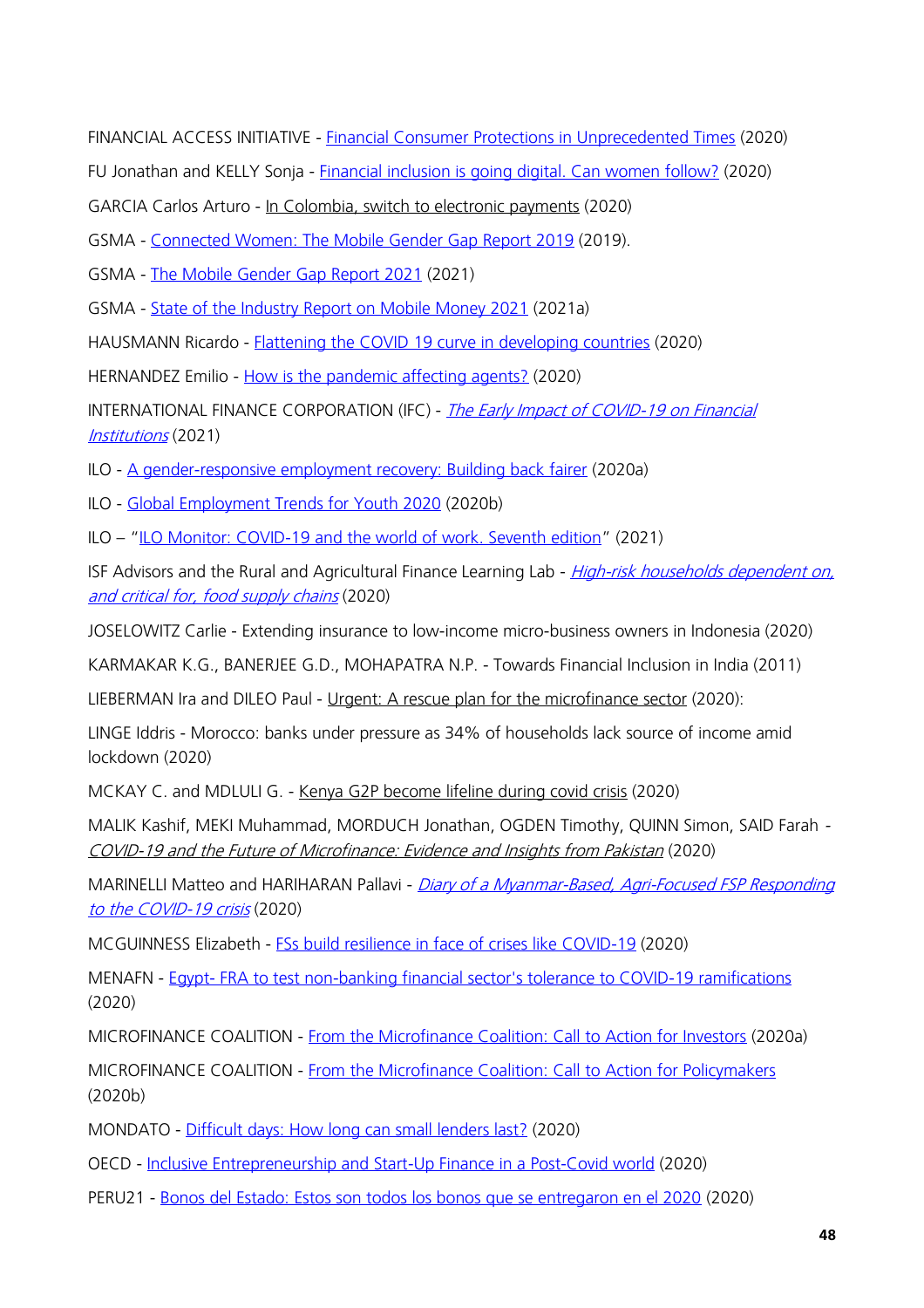REUTERS - [Morocco's central bank asks banks to halt dividends during coronavirus pandemic](https://www.reuters.com/article/morocco-cenbank/moroccos-central-bank-asks-banks-to-halt-dividends-during-coronavirus-pandemic-idUSL8N2CS0VU) (2020)

REYNOLDS Paul and ROEST Joep - *Fast-moving consumer goods credit crunch may stimulate food* [crisis](https://www.cgap.org/blog/indonesias-retail-credit-crunch-requires-action-keep-shelves-full) (2020)

RHYNE Elisabeth - [Microfinance Investors are Boxed In -](https://www.covid-finclusion.org/post/microfinance-investors-are-boxed-in-and-dfis-need-to-step-up) and DFIs Need to Step Up (2020)

ROZAS Daniel - [Liquidity Before Solvency: A Guide for Microfinance Investors in the Time of COVID-19](https://nextbillion.net/liquidity-solvency-microfinance-investors-covid19/) (2020)ROZAS Daniel and MENDELSON Sam, [https://www.covid-finclusion.org/post/part-2-keeping](https://www.covid-finclusion.org/post/part-2-keeping-the-blood-flowing-managing-liquidity-when-clients-need-deposits)[the-blood-flowing-managing-liquidity-when-clients-need-deposits](https://www.covid-finclusion.org/post/part-2-keeping-the-blood-flowing-managing-liquidity-when-clients-need-deposits) (2020)

RUTHERFORD Stuart – C[orona and the Hrishipara Diarists: was April the cruellest month?](http://blog.gdi.manchester.ac.uk/covid-19-and-the-hrishipara-diarists-april/) (2020)

RUTKOWSKI M. et al., - Responding to crisis with digital payments for social protection: short-term [measures with long-term benefits](https://blogs.worldbank.org/voices/responding-crisis-digital-payments-social-protection-short-term-measures-long-term-benefits) (G2P payments) (2020)

VARANGIS Panos, BUCHENAU Juan, ARIAS Diego, and ONO Toshiaki - [To avoid food insecurity, keep](https://blogs.worldbank.org/psd/avoid-food-insecurity-keep-finance-flowing)  [finance flowing](https://blogs.worldbank.org/psd/avoid-food-insecurity-keep-finance-flowing) (2020)

UNCTAD - [Key Statistics and Trend in International Trade](https://unctad.org/system/files/official-document/ditctab2020d4_en.pdf) (2020)

UN Women - [The Impact of COVID-19 on Women](https://www.unwomen.org/-/media/headquarters/attachments/sections/library/publications/2020/policy-brief-the-impact-of-covid-19-on-women-en.pdf?la=en&vs=1406) (2020)

YEMEN MICROFINANCE NETWORK - [Microfinance in Yemen -](https://www.findevgateway.org/sites/default/files/publications/files/microfinance_in_yemen_-_impact_of_war_ymn_july_2015.pdf) Hopes vs. Reality (2015)

YEMEN MICROFINANCE NETWORK - Microfinance in Yemen - [War impact assessment](https://www.sfd-yemen.org/uploads/issues/Microfinance%20in%20Yemen%20Impact%20Assessment-20200315-112043.PDF) (2018)

WORLD BANK (GOLDBERG, Mike and VARADA Sunita) - [Microfinance and Disasters -](https://documents1.worldbank.org/curated/en/404121468012040641/pdf/475290BRI0en0B10Box334139B01PUBLIC1.pdf) Preparing for [the Worst](https://documents1.worldbank.org/curated/en/404121468012040641/pdf/475290BRI0en0B10Box334139B01PUBLIC1.pdf) (2008)

WORLD BANK data:

- Global Findex: [https://globalfindex.worldbank.org/#data\\_sec\\_focus](https://globalfindex.worldbank.org/#data_sec_focus)

- Poverty Estimates: [https://documents.worldbank.org/en/publication/documents](https://documents.worldbank.org/en/publication/documents-reports/documentdetail/144451599591697923/september-2020-povcalnet-update-what-s-new)[reports/documentdetail/144451599591697923/september-2020-povcalnet-update-what-s-new;](https://documents.worldbank.org/en/publication/documents-reports/documentdetail/144451599591697923/september-2020-povcalnet-update-what-s-new) <https://blogs.worldbank.org/opendata/march-2021-global-poverty-update-world-bank>